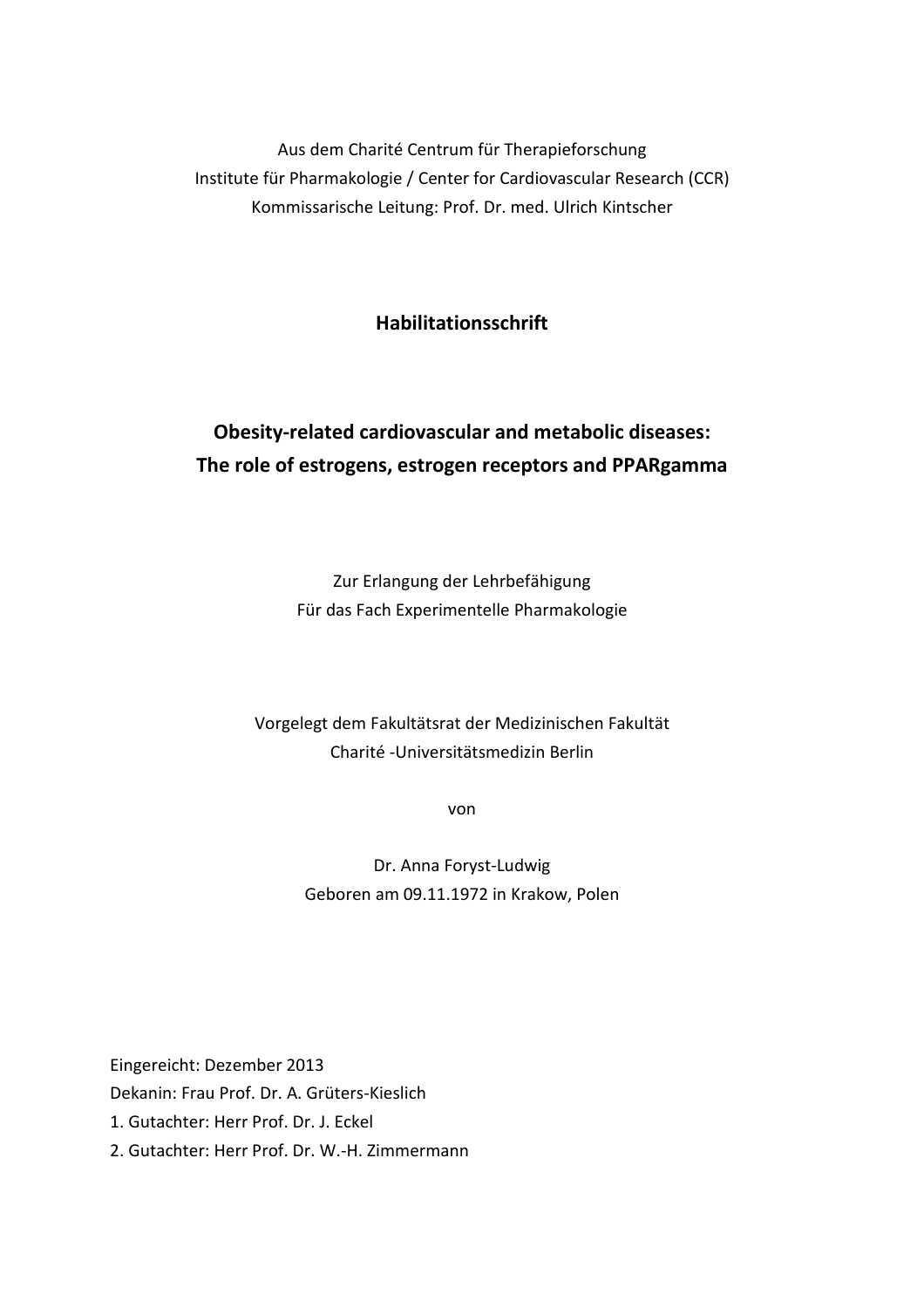### **Contents**

| $\mathbf{1}$                                                                                                                                                                   |     |                                                                                            |  |
|--------------------------------------------------------------------------------------------------------------------------------------------------------------------------------|-----|--------------------------------------------------------------------------------------------|--|
| $\overline{2}$                                                                                                                                                                 |     |                                                                                            |  |
|                                                                                                                                                                                | 2.1 |                                                                                            |  |
|                                                                                                                                                                                | 2.2 | Molecular regulation of adipose tissue metabolism: the role of PPARgamma 8                 |  |
|                                                                                                                                                                                | 2.3 | Estrogen-mediated differences in obesity and metabolic disorders 10                        |  |
|                                                                                                                                                                                | 2.4 |                                                                                            |  |
|                                                                                                                                                                                | 2.5 |                                                                                            |  |
| 3                                                                                                                                                                              |     |                                                                                            |  |
| 4                                                                                                                                                                              |     |                                                                                            |  |
|                                                                                                                                                                                | 4.1 | PPARgamma activation attenuates T-lymphocyte-dependent inflammation of adipose             |  |
| tissue and development of insulin resistance in obese mice (Foryst-Ludwig et al., 2010).  18<br>High-mobility Group A1 Protein: a new coregulator of PPARgamma-mediated<br>4.2 |     |                                                                                            |  |
|                                                                                                                                                                                |     |                                                                                            |  |
|                                                                                                                                                                                | 4.3 | Metabolic actions of estrogen receptor beta (ERbeta) are mediated by a negative crosstalk  |  |
|                                                                                                                                                                                | 4.4 | Sexual dimorphism in obesity-mediated left ventricular hypertrophy (Bohm et al., 2013).59  |  |
|                                                                                                                                                                                | 4.5 | Sex differences in physiological cardiac hypertrophy are associated with exercise-mediated |  |
|                                                                                                                                                                                |     |                                                                                            |  |
|                                                                                                                                                                                |     |                                                                                            |  |
| 5                                                                                                                                                                              |     |                                                                                            |  |
| 6                                                                                                                                                                              |     |                                                                                            |  |
| 7                                                                                                                                                                              |     |                                                                                            |  |
| 8                                                                                                                                                                              |     |                                                                                            |  |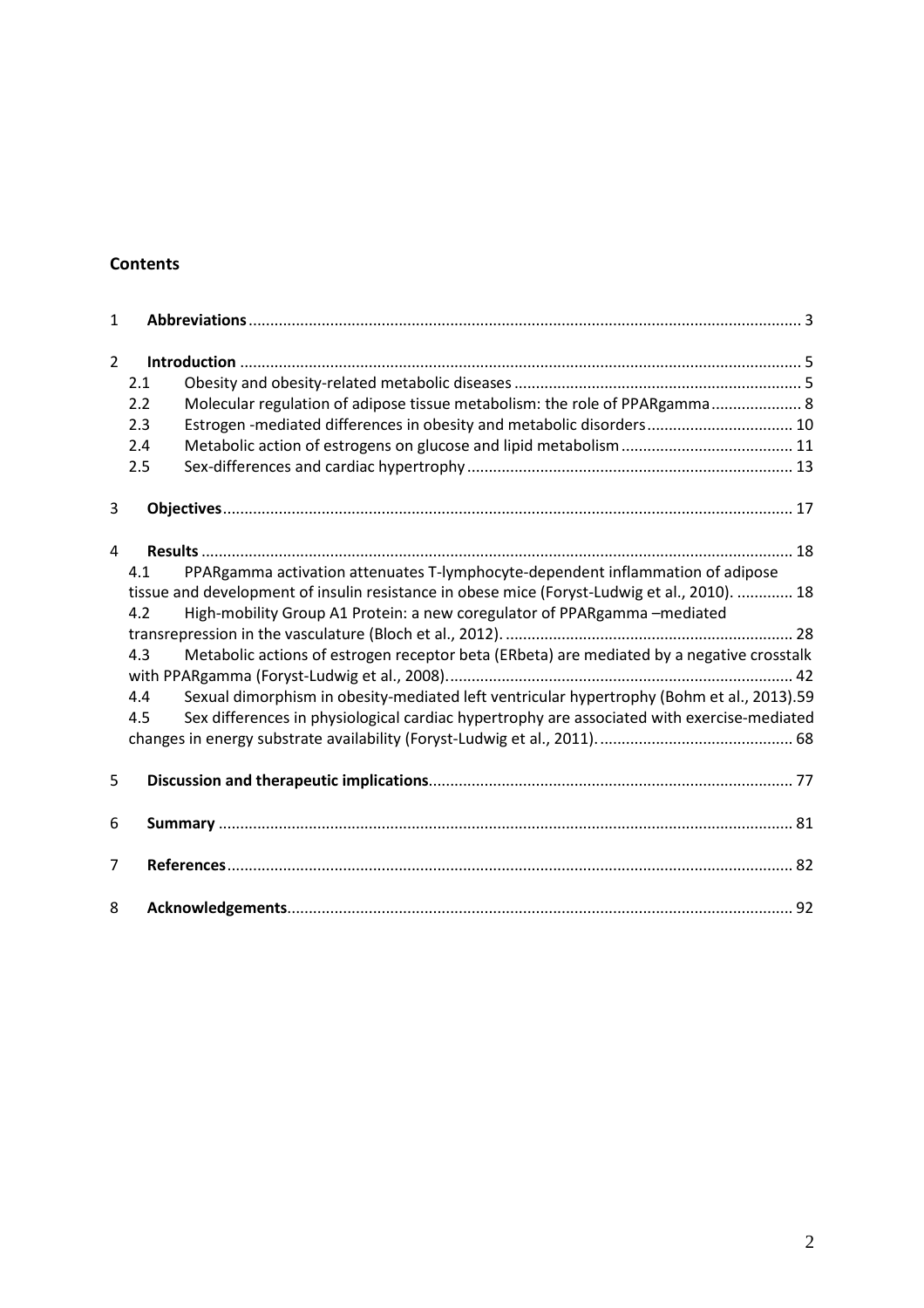## 1 **Abbreviations**

| AF1             | N-terminal transactivation domain                               |
|-----------------|-----------------------------------------------------------------|
| AF <sub>2</sub> | C-terminal second transactivation domain                        |
| <b>AKT</b>      | Protein Kinase B (PKB)                                          |
| <b>AMPK</b>     | 5' AMP-activated protein kinase                                 |
| <b>ANP</b>      | atrial natriuretic peptide                                      |
| AP <sub>2</sub> | activator protein 1                                             |
| ArKO            | aromatase-deficient mice                                        |
| <b>ATGL</b>     | adipose triglyceride lipase                                     |
| beta-MHCH       | beta-myosin heavy chain                                         |
| <b>BMI</b>      | body mass index                                                 |
| <b>BNP</b>      | brain natriuretic peptide                                       |
| CaMK            | Ca+2-calmodulin dependent kinase                                |
| <b>CBP</b>      | cAMP-response-element-binding protein CREB-binding protein/p300 |
| <b>COX</b>      | cyclooxygenase                                                  |
| CXCL5           | C-X-C motif chemokine 5                                         |
| <b>DPN</b>      | diarylpropionitrile                                             |
| <b>DRIP205</b>  | Vitamin D Receptor Interacting Protein                          |
| E <sub>2</sub>  | 17beta-estradiol                                                |
| eNOS            | endothelial nitric oxide synthase                               |
| ERalpha/beta-KO | ERalpha/beta-deficient mice                                     |
| ERE             | estrogen response element                                       |
| <b>ERK</b>      | extracellular-signal-regulated kinases                          |
| ERRalpha        | estrogen related receptor alpha                                 |
| ERs             | estrogen receptors                                              |
| ERT             | estrogen replacement therapy                                    |
| $ET-1$          | endothelin 1                                                    |
| <b>FAS</b>      | fatty acid synthase                                             |
| <b>FFAs</b>     | free fatty acids                                                |
| Glut4           | glucose transporter 4                                           |
| GRP30           | G-protein-coupled estrogen receptor                             |
| GSK-3-beta      | glycogen synthase kinase-3-beta                                 |
| GT              | glucose tolerance                                               |
| <b>HDACs</b>    | histone deacetylases                                            |
| <b>HFD</b>      | high fat diet                                                   |
| HIF-1alpha      | hypoxia-regulated transcription factor alpha                    |
| HMGA1           | high-mobility group A1                                          |
| <b>HRT</b>      | hormone replacement therapy                                     |
| <b>HSL</b>      | hormone sensitive lipase                                        |
| IGF1            | insulin-like growth factor 1                                    |
| IL-1RA          | IL-1R antagonists                                               |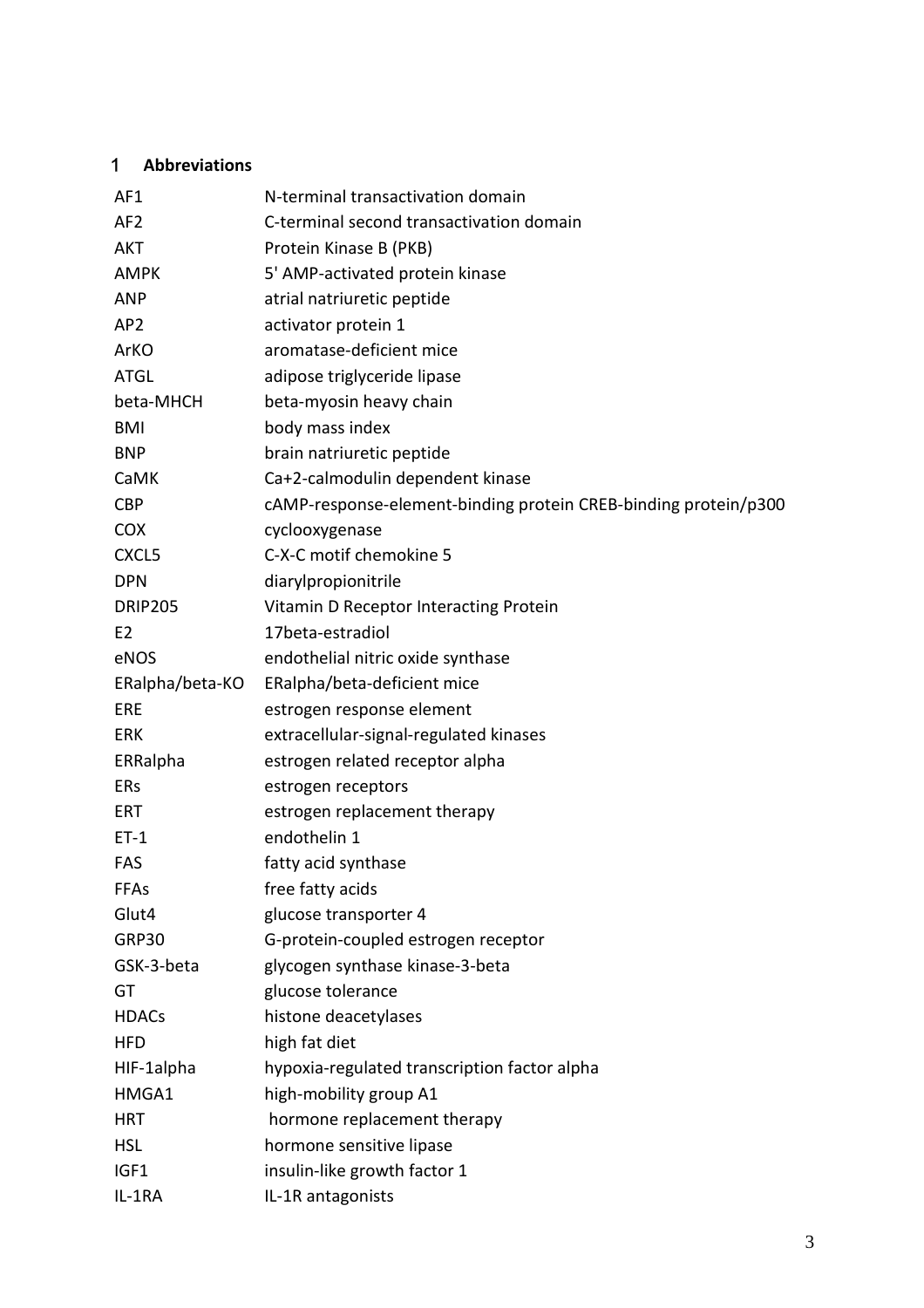| $IL-6$            | interleukin 6                                           |
|-------------------|---------------------------------------------------------|
| IR                | insulin resistance                                      |
| <b>IS</b>         | insulin sensitivity                                     |
| LBD               | ligand binding domain                                   |
| LPL               | lipoprotein lipase                                      |
| MCP1              | monocytes chemoattractant protein-1                     |
| <b>MEK</b>        | mitogen-activated protein kinase                        |
| MGL               | monoacylglycerol lipase                                 |
| MMP9              | matrix metalloproteinase 9                              |
| ncmER             | non-classical membrane estrogen receptor                |
| <b>NCoR</b>       | nuclear receptor repressor                              |
| <b>NEFA</b>       | nonesterified fatty acids                               |
| <b>NHR</b>        | nuclear hormone receptor                                |
| NO                | nitric oxide                                            |
| OVX - mice        | ovariectomized mice                                     |
| p160/SRC          | steroid receptor co-activator                           |
| p38               | p38 mitogen-activated protein kinases                   |
| <b>PCH</b>        | physiological cardiac hypertrophy                       |
| PGC1              | PPARgamma-specific coactivators 1                       |
| <b>PPARS</b>      | peroxisome proliferator-activated receptors             |
| <b>PPREs</b>      | PPAR response elements                                  |
| <b>PPT</b>        | propyl-pyrazole-triol                                   |
| Raf               | rapidly accelerated fibrosarcoma                        |
| Ras               | rat sarcoma                                             |
| <b>RIP140</b>     | NRIP1, Nuclear receptor interacting protein 1           |
| <b>RXRs</b>       | retinoid acid receptors                                 |
| <b>SERMs</b>      | selective estrogen receptor modulators                  |
| <b>SHP</b>        | small heterodimer partner                               |
| <b>SMRT</b>       | silencing mediator for RXR and thyroid hormone receptor |
| SRC1              | steroid receptor coactivator 1                          |
| T <sub>2</sub> DM | type 2 diabetes mellitus                                |
| T3/T4             | thyroid hormones                                        |
| <b>TAC</b>        | transverse aortic constriction                          |
| <b>TGs</b>        | Triglycerides                                           |
| TIF <sub>2</sub>  | transcriptional intermediary factor 2                   |
| TNFalpha          | tumor necrosis factor alpha                             |
| <b>TZDs</b>       | glitazones /thiazolidinediones                          |
| UBC9              | ubiquitin-line protein SUMO-1 conjugating enzyme 9      |
| <b>VEGFs</b>      | vascular endothelial growth factors                     |
| <b>VSMCs</b>      | vascular smooth muscle cells                            |
| <b>WAT</b>        | white adipose tissue                                    |
| <b>WHO</b>        | Word Health Organisation                                |
| Wt                | wild type                                               |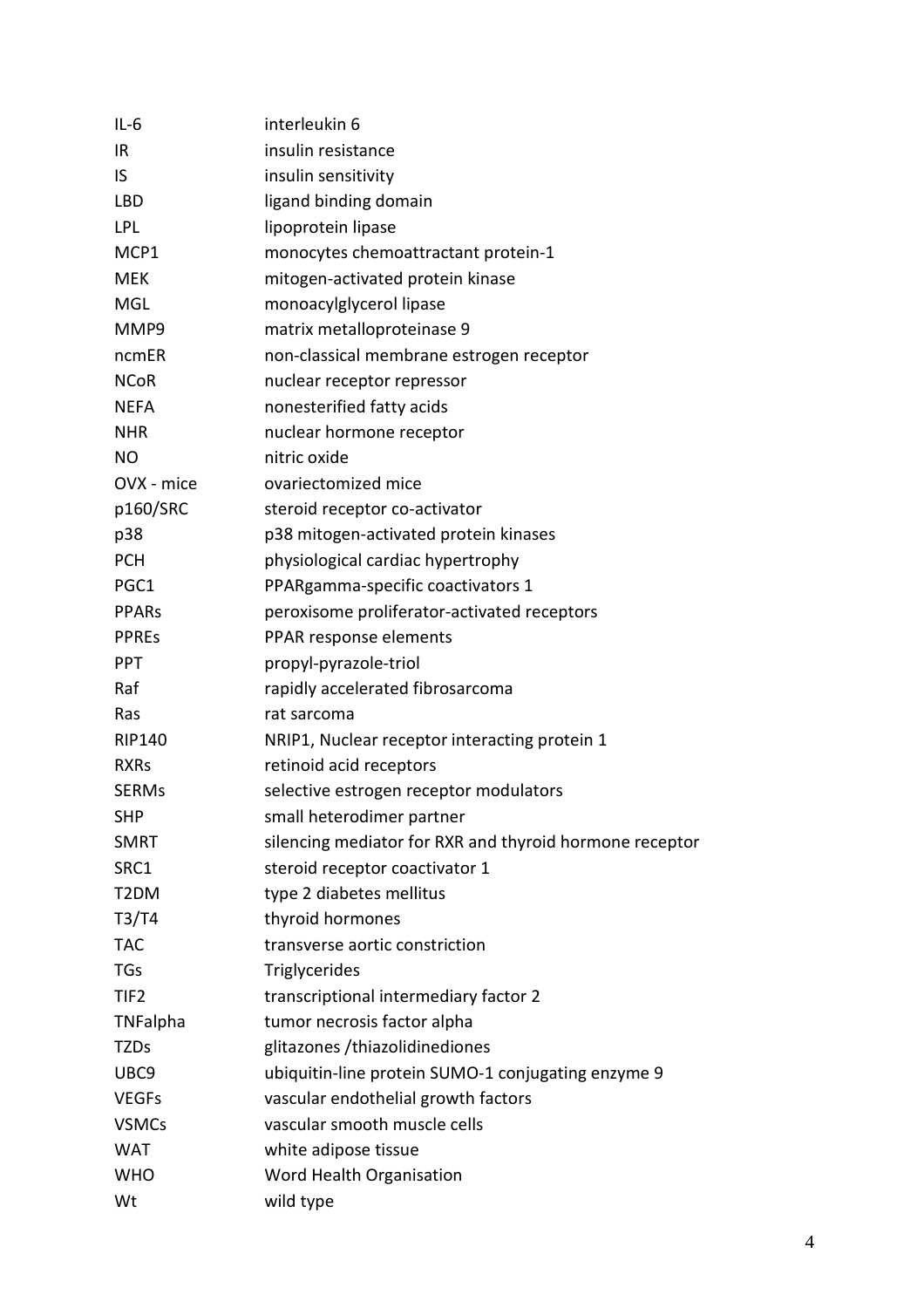#### **2 Introduction**

#### **Obesity and obesity-related metabolic diseases**

The incidence of obesity and obesity-related metabolic diseases such as type 2 diabetes mellitus (T2DM) and hypertension is rising persistently (1), even though several efforts have been undertaken to implement lifestyle interventions such as healthy diet and physical activity, likely resulting in body weight reduction (2). Obesity could be defined as a global dilemma: recent data published by Word Health Organisation (WHO) indicates that overweight and obesity are the fifth principal risk for worldwide morbidity and mortality (https://apps.who.int/infobase). Moreover, WHO indicates that obesity attributes to 44% of all diabetes cases, 23% of ischemic heart disease cases and between 7% and 41% of certain cancer cases (such as endometrial, breast, and colon cancer), expressed as % per year.

The main cause of obesity is linked with a persistent imbalance between high calories intake (energy intake) and low calories utilisation (energy expenditure). In a state of body weight stability, energy storage and energy utilisation are balanced: upon increased energy absorption, adipose tissue stores the energy in form of triglycerides (TGs) used also for phospholipid membrane formation and signalling pathways, and upon increased energy demand, for instance during physical training, adipose tissue releases energy in form of free fatty acids (FFAs). Upon increased energy demand, TGs undergo hydrolysis to glycerol and nonesterified fatty acids (NEFA) in a process called lipolysis and subsequent degradation into acetyl units in process of beta oxidation. Lipolysis in white adipose tissue (WAT) is maintained by 3 independent lipases: adipose triglyceride lipase (ATGL), hormone sensitive lipase (HSL) and monoacylglycerol lipase (MGL). Moreover, lipolytic activity in adipose tissue is tightly regulated by several hormonal and neuronal factors, such as epinephrine, norepinephrine, insulin, ghrelin, sex and growth hormones, and cortisol. Adipose tissue consists of adipocytes, but also preadipocytes, endothelial cells, fibroblasts or immune cells, although only adipocytes are highly specialised cells for FFAs uptake and storage of TGs (3; 4). In obesity, the persistent increase of energy uptake leads to increase in fat mass due to adipocyte hypertrophy and preadipocyte differentiation, and - in consequence - to adipose tissue pathogenesis (5).

The most important parameter contributing to obesity-related morbidity and mortality is not the fat mass per se, but rather its distribution (6; 7). Localisation of the fat tissue in humans depends on the total fat mass. Normally TGs are predominantly stored in subcutaneous adipose tissue, visceral adipose tissue and intra-thoracic fat depots. In situations of sustain positive energy balance FA uptake rises, adipose tissue depots increase, and ectopic fat deposition in liver, pancreas, skeletal muscle and the heart takes place leading to perturbations of theirs metabolic functions (8). Deterioration of the metabolic function of these organs known as lipotoxicity, is proposed as a key mechanism participating in the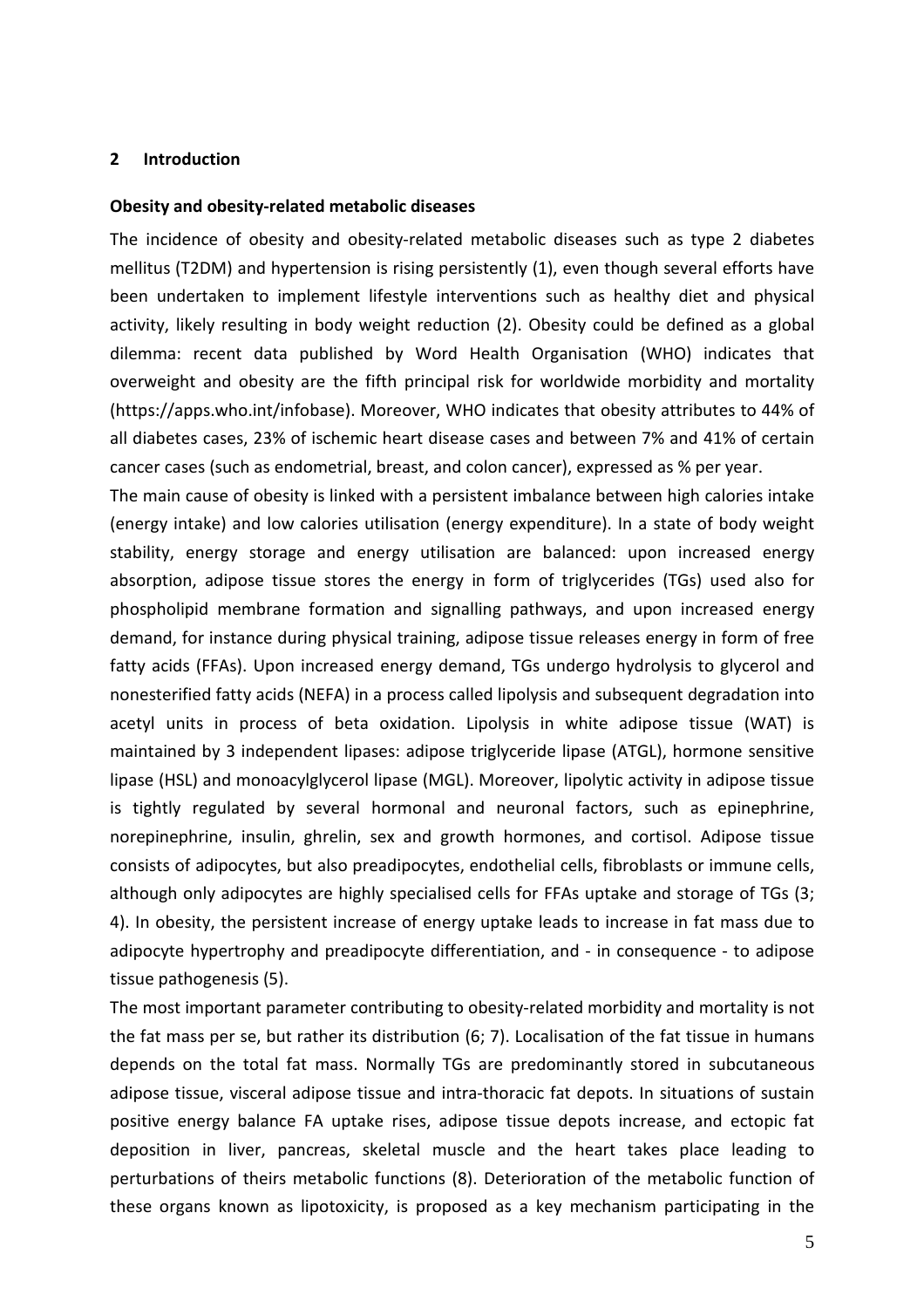development of obesity-induced cardiovascular and metabolic disorders, such as T2DM, hepatic steatosis, hypertension, cardiac hypertrophy or cardiomyopathy and, based on endothelial cell dysfunction, atherosclerosis (9).

The chronic low-grade inflammation of WAT has been implemented as a main etiological factor of obesity-induced adipose tissue pathogenesis (10-13). Moreover, inflammation of adipose tissue is tightly linked with the development of peripheral insulin resistance (IR). The pathophysiological outcome of IR is related to a decline of insulin-mediated glucose uptake in skeletal muscle and adipose tissue, inhibition of insulin mediated glucose storage, enhanced glycogenolysis, and augmented gluconeogenesis in liver, and dysregulation of the adipose tissue lipolysis (14).

The progression of IR is linked with specific adipose tissue remodelling processes, such as hypertrophy of adipocytes and subsequent infiltration of proinflammatory cells, including Tlymphocytes and macrophages into WAT (15-17), as showed in Fig. 1. Although the molecular mechanism regulating the initial low-grade inflammation of adipose tissue reminds elusive, recent data indicates, that enhanced hypertrophic response of adipocytes as result of obesity-induced rapid fat accumulation leads to hypoxia, and local activation of the hypoxia-regulated transcription factor HIF-1alpha (18). In line, Pasarica M and colleagues confirmed reduced adipose tissue oxygenation and decreased angiogenic response, measured in adipose tissue of obese patients, both processes potentially participating in the development of the initial fat tissue inflammation (19).

Several pro-inflammatory cytokines such as interleukin 6 (IL-6), tumor necrosis factor alpha (TNFalpha) and monocytes chemoattractant protein-1 (MCP-1), IL-18 or C-X-C motif chemokine 5 (CXCL5) released from adipose tissue, were demonstrated to mediate adipose tissue inflammation, and to modulate - in a paracrine and systemic manner - the immune response of obese subjects (20). Moreover, obesity-related changes in adipose tissue are linked with subsequent polarization of resident adipose tissue macrophages from an antiinflammatory, alternatively activated type (M2) to a pro-inflammatory type (M1), resulting in the release of pro-inflammatory cytokines, which in turn promotes recruitment of other pro-inflammatory cells (both M1 macrophages and CD4-positives T lymphocytes) into adipose tissue (21; 22). It is well accepted, that the production and release of antiinflammatory cytokines, such as IL-4 and IL-10 by M2 macrophages is strongly reduced during the development of obesity (21; 22).

Obesity is associated not only with a proinflammatory response of adipose tissue, but also an alternation in expression and release of several adipocytes-derived proteins (adipocytokines), such as adiponectin, leptin and resistin in addition to IL-6, or TNFalpha. Importantly, obesity-related increase of the plasma levels of leptin and resistin strongly correlates with adipose tissue inflammation, IR and glucose intolerance, observed in both rodent and human studies (17). In contrast, adiponectin plasma levels are extremely decreased in obese subjects, which strongly correlate with decreased insulin sensitivity (IS),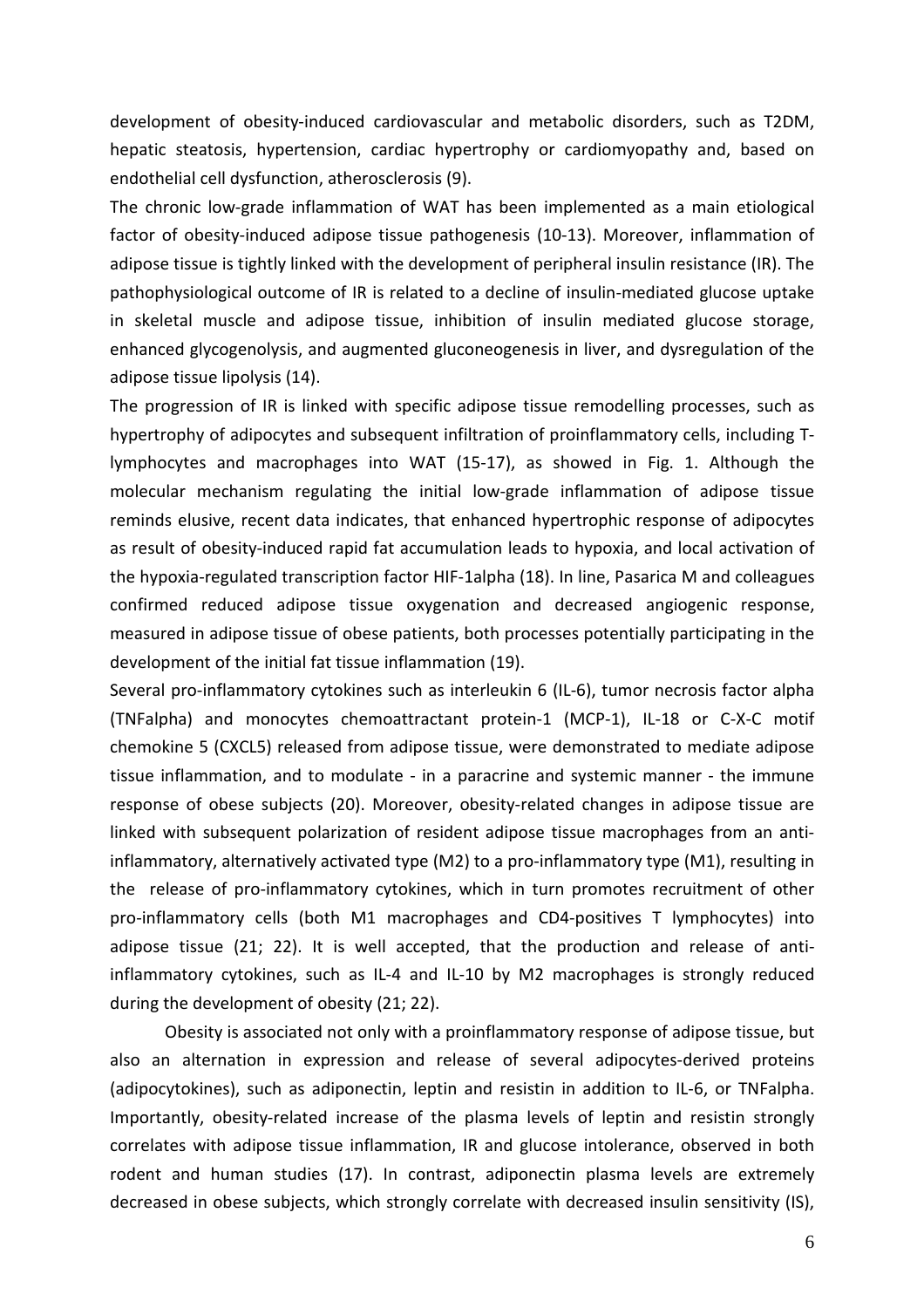measured in adipose tissue of those patients (23; 24). Adiponectin, when applied to obese rodents, was shown to improve their metabolic outcome. In consonance, adiponectin plasma level seems to show a negative correlation with pro-inflammatory plasma markers in T2DM patients (25). Putative anti-inflammatory properties of adiponectin are linked with its ability to interfere with proinflammatory pathways in-vitro, such as NF-kappaB signalling (discussed by Ouchi, (25)). Importantly, pro-inflammatory cytokines were shown to inhibit the production of adiponectin in-vitro (26). In addition, increased energy expenditure, for instance due to increased physical activity, or reduced caloric intake were shown to diminish inflammatory response of adipose tissue, and to re-establish physiological adipocytokine production (27).



*Fig. 1 Obesity-dependent adipose tissue remodelling*

Although the direct link between obesity and the development of obesity-related cardiovascular diseases such as atherosclerosis, ischaemic heart disease and heart failure remains elusive (28), several potential mechanisms have been suggested. The first mechanism is based on a direct interaction between adipose tissue and the cardiovascular system, due to the obesity-related aberrant production of adipocytokines, such as adiponectin. Adiponectin was shown to regulate cardiac metabolism, and to diminish obesity-related endothelial dysfunction and the development of atherosclerosis by reducing the expression of endothelial cell adhesion molecules and repressing endothelial cell apoptosis (25). Although the precise molecular mechanism by which adiponectin improves endothelial dysfunction is still not completely understood, data obtained from experiments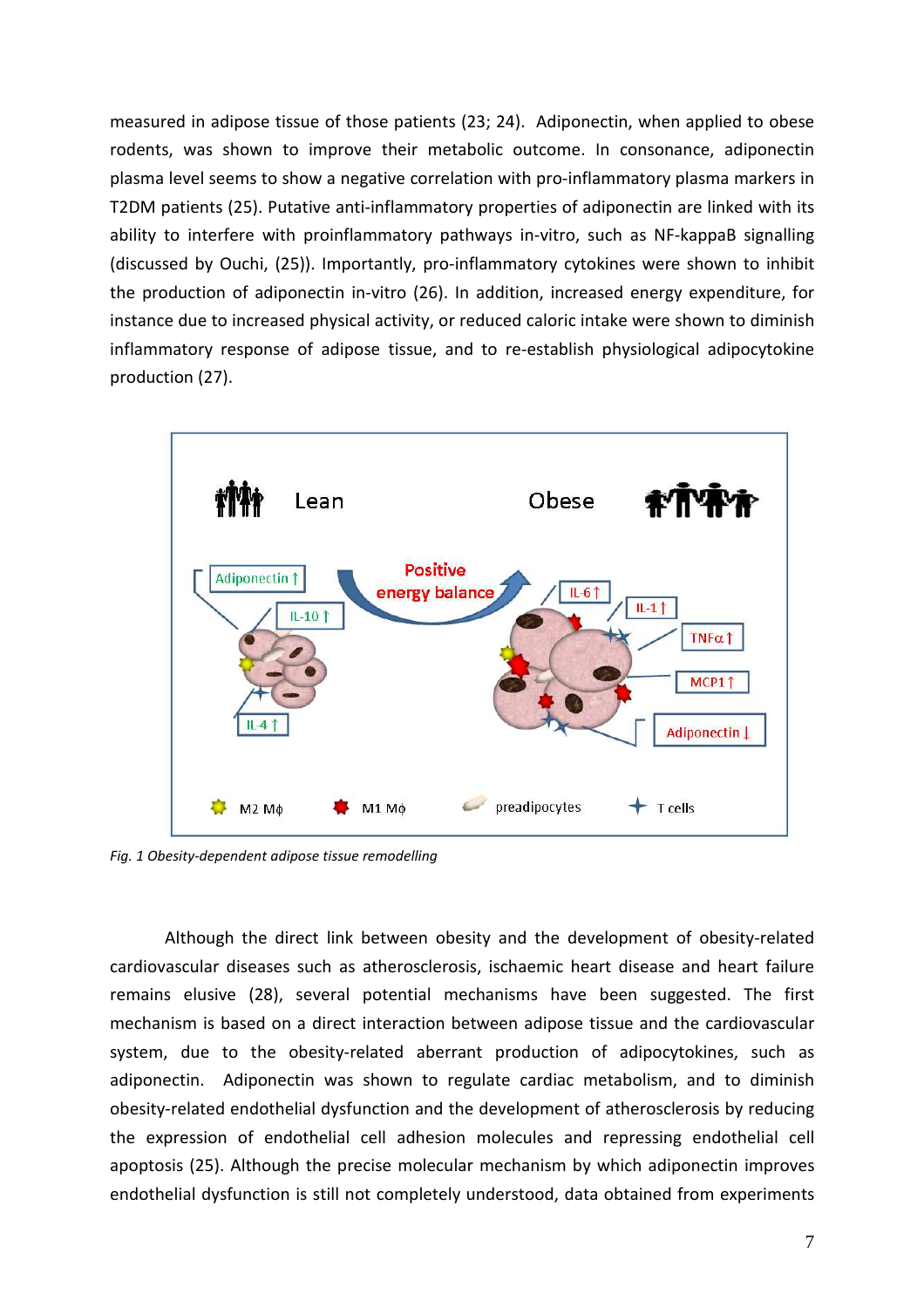performed in obese rats indicate, that adiponectin mediates its beneficial effects by regulating the 5' AMP-activated protein kinase (AMPK) - endothelial nitric oxide synthase (eNOS) pathway (29). Along this line myocardial ischemia-reperfusion injury in rats has been shown to be significantly reduced by adiponectin through eNOS- and cyclooxygenase (COX) dependent mechanisms (30). In addition, adiponectin shows potent beneficial effects on glucose and fat metabolism, and was demonstrated to regulate systemic blood pressure (25).

Additional mechanisms explaining the putative origin of obesity-related cardiovascular diseases is related to obesity-induced augmented incidence of T2DM, hypertension, and dyslipidemia, that in turn increases risk for cardiovascular diseases (31). Also persistent increase of FAs plasma levels and ectopic fat deposition (lipotoxicity) were recently discussed as further mechanisms inducing obesity-related cardiovascular diseases such as atherosclerosis, ischaemic heart disease and heart failure (8; 9).

In summary, obesity-related changes of adipose tissue metabolism, linked with a low-grade inflammation, dysregulation of adipocytokines production and systemic lipotoxicity participate in the development of obesity-related cardiovascular diseases.

### **Molecular regulation of adipose tissue metabolism: the role of PPARgamma**

The nuclear hormone receptor (NHR) superfamily, consists of several transcription factors and transcriptional regulators, such as peroxisome proliferator-activated receptors (PPARs), thyroid receptors, estrogen receptors (ERs), retinoid acid receptors (RXRs) and others involved in the regulation of metabolism, embryogenesis and whole-body homeostasis (32; 33).

As previously described (34), PPARs regulate transcription of a set of genes determining total carbohydrate and lipid metabolism, beta-cell activity in pancreas and endothelial functions in vasculature (35). All three subtypes of PPARs (PPARalpha, gamma and delta) identified to date were shown to regulate energy and fatty acid oxidation and metabolism (36). PPARgamma is considered as key regulator of glucose and lipid metabolism in adipose tissue and, together with PPARalpha, in the liver (37-40). There are two different isoforms of PPARgamma: ubiquitously expressed PPARgamma1 and adipose tissue specific PPARgamma2. Although the endogenous ligands, specific for PPARgamma are still unknown, some native and modified polyunsaturated FA and prostanoids were proposed as PPARgamma physiological activators (41). Synthetic high-affinity PPARgamma agonists such as glitazones/ thiazolidinediones (TZDs) are used for the treatment of T2DM as potent insulin sensitizers.

PPARgamma shares a common - typical for NHRs - structure, with a N-terminal transactivation domain (AF1), a conserved DNA binding domain, consisting of two Zn-fingers, a ligand binding domain (LBD), and a C-terminal second transactivation domain (AF2), mediating ligand dependent transactivation (42). PPARgamma activity is determined by the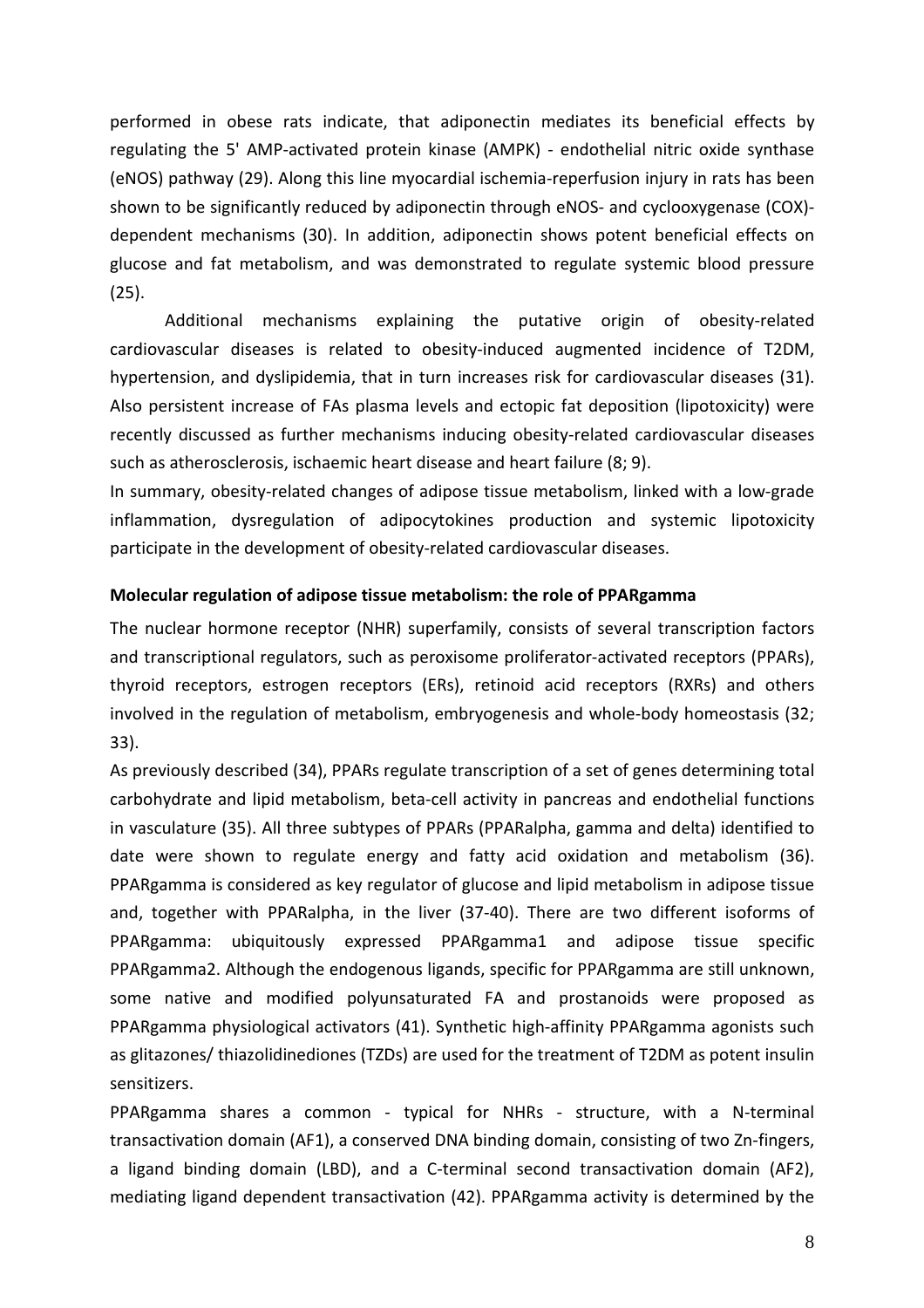binding of selective PPARgamma agonists within the LBD, analogues to most of the NHRs. In the basal state PPAR forms a heterodimeric receptor complex together with another NHRmember -RXRalpha. In the unstimulated state this complex is localised in the cytoplasm, or - irrespective of the ligand binding status – is bound to the target promoters in a repressed state, within a multiprotein corepressor complex (42). This corepressor complex consists of SMRT (silencing mediator for retinoic acid receptor and thyroid hormone receptor), NCoR (nuclear receptor corepressor) (43), RIP140 (NRIP1, Nuclear receptor interacting protein 1) (44), histone deacetylases (HDACs) family and many other corepressors (45). Most of the NHRs share a set of corepressors, and were shown to interact with other family members and other transcription factors by competitive binding or releasing of specific corepressors or coactivators. Recently published data indicates that the anti-proliferative and antiinflammatory properties of PPARgamma rely upon its cross-talk with proinflammatory NFkappaB signalling pathway. PPARgamma has been demonstrated to regulate corepressor binding to NFkappaB- target promoters, and by this way inhibits the transcription of proinflammatory cytokines in macrophages and vascular smooth muscle cells (45-47).

Upon ligand-specific activation, the PPAR/RXR complex translocates to the nucleus to bind within target promoters, defined through so-called PPAR response elements (PPREs)(48). Binding of an agonist within the PPAR-LBD causes a LBD-conformational alteration leading to an exchange of corepressors for coactivator proteins. This induces the progression of the PPAR/RXR heterodimer binding to the PPREs, followed by the initiation of transcription. Similar to corepressors, NHRs are believed to share also the pull of coactivators, such as the p160/SRC (steroid receptor co-activator) family of coactivators including steroid receptor coactivator 1 (SRC1), transcriptional intermediary factor 2 (TIF2), and CBP (cAMP-responseelement-binding protein CREB-binding protein/p300, DRIP205 (vitamin D Receptor Interacting Protein) and others (49; 50). Putative tissue- and organ specific expression of corepressors and coactivators has been reported enhancing the complexity of NHRs crossregulation. The corepressor- and coactivator- network, specific for adipose PPARgammaactivation plays a crucial role in the modulation of metabolism and metabolic adaptations of that receptor. By this way, PPAR activity is regulated by co-regulatory proteins, but also by interactions with other NHRs or transcription factors, discussed above, and eventually also by differences within PPRE-sequences determining the frequency of the promoter binding.

In summary, PPARgamma is recognized as a main regulator of glucose and lipid metabolism and synthetic agonists (TZDs) such as pioglitazone and rosiglitazone belong to the oral antidiabetic drugs family used for the treatment of T2DM as insulin sensitizers since 1999. TZDs were shown to induce preadipocyte differentiation and adipose tissue remodelling, when applied to diabetic subjects. Metabolic action of TZDs was also linked with an increased expression of glucose transporter 4 (Glut4) in skeletal muscle and adipose tissue, leading to an improvement of glucose tolerance (GT) and IS. Moreover, systemic PPARgamma activation was shown to restrain the physiological plasma levels of adipose tissue derived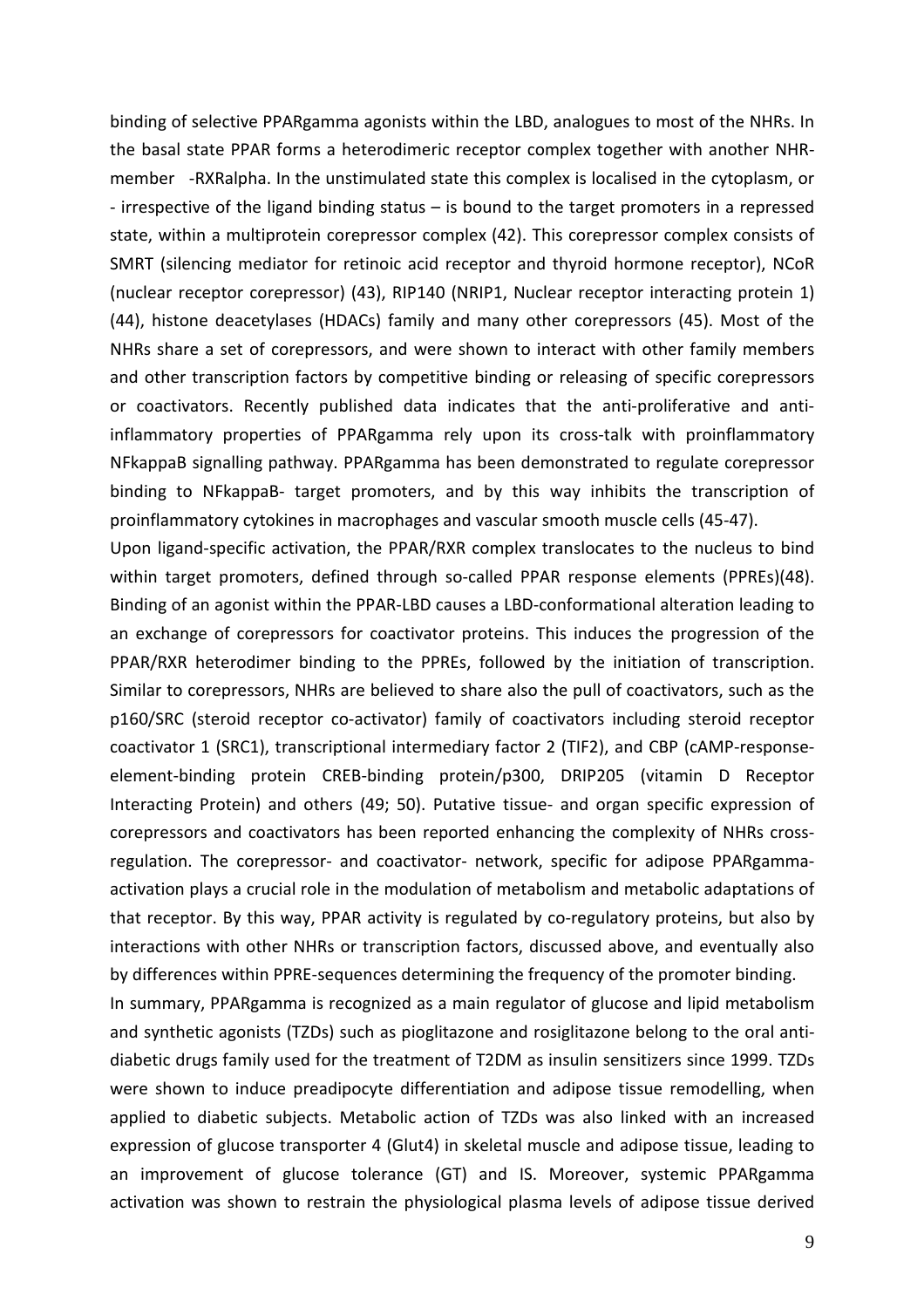adipocytokines such as adiponectin, leptin and resistin (51). As discussed above, TZDs display anti-inflammatory properties mainly due to the PPARgamma-mediated inhibitory actions on NFkappaB and activator protein 1 (AP1) signalling. Importantly, PPARgamma ligands, used as oral antidiabetic drugs were shown to improve T2DM-related dyslipidemia (52). Nevertheless, recently published data suggested that rosiglitazone increases cardiovascular risk and cause severe cardiovascular adverse events (myocardial infarction and coronary heart diseases) in diabetic patients, which resulted in its recent withdrawal from the European market in September 2010 (53-56) reviewed by Schernthaner and Chilton (57). Pioglitazone was demonstrated to increase the risk of bladder cancer, and its withdrawal from the European market is already being expected.

In summary, PPARgamma is regarded as a key regulator of the lipid metabolism, influencing systemic insulin sensitivity and glucose utilisation. Synthetic ligands of PPARgamma, such as pioglitazone or rosiglitazone, were commonly used as oral antidiabetic drugs sufficiently improving T2DM-related metabolic outcome. Since the incidence of T2DM is rising persistently, there is a growing need to develop a new set of selective PPARgamma agonists with improved pharmacological properties. Such a development should be based on a careful molecular characterisation of the PPARgamma action in vitro and in vivo.

#### **Estrogen -mediated differences in obesity and metabolic disorders**

Estrogens are consider as main regulators of embryogenesis, development and reproduction (58), but were also reported to regulate glucose homeostasis and lipid metabolism, as discussed previously (59). Furthermore, lipogenesis, lipolysis and adipogenesis of adipose tissue seems to be controlled by estrogens (60-62). Estrogens mediate their metabolic action through both estrogen receptors alpha (ERalpha) and beta (ERbeta) both also belonging to the family of NHR. Although the expression pattern of both ERs differ among species, sexes and specific organs, both ERs are expressed in almost all metabolic tissues such as adipose tissue, skeletal muscle, liver and pancreas, as well as in the central nervous system (63; 64). The expression pattern of both ERs seems to be regulated in a sex-specific manner in a number of tissues and organs (65-67), and expression in females differs between pre-/ postmenopausal states (68; 69). Furthermore, a number of distinct ERalpha and ERbeta splicing isoforms were recently identified in rodents, as well as in humans (70).

In addition to 17beta-estradiol (E2), considered as the main endogenous ER-agonists (58), ERs are activated by a variety of synthetic selective estrogen receptor modulators (SERMs), such as the ERalpha-SERMs raloxifene and tamoxifen, ERalpha agonist propyl-pyrazole-triol (PPT) or ERbeta-specific ligand diarylpropionitrile (DPN) (71). ERs display a typical molecular structure like other NHRs (72; 73). Importantly, the first AF1 domain, responsible for ligand independent transactivation, displays only marginal homology between both ERs (approximately 24%). In contrast, DBD- and LBD- domains are quite similar (97% and 56%,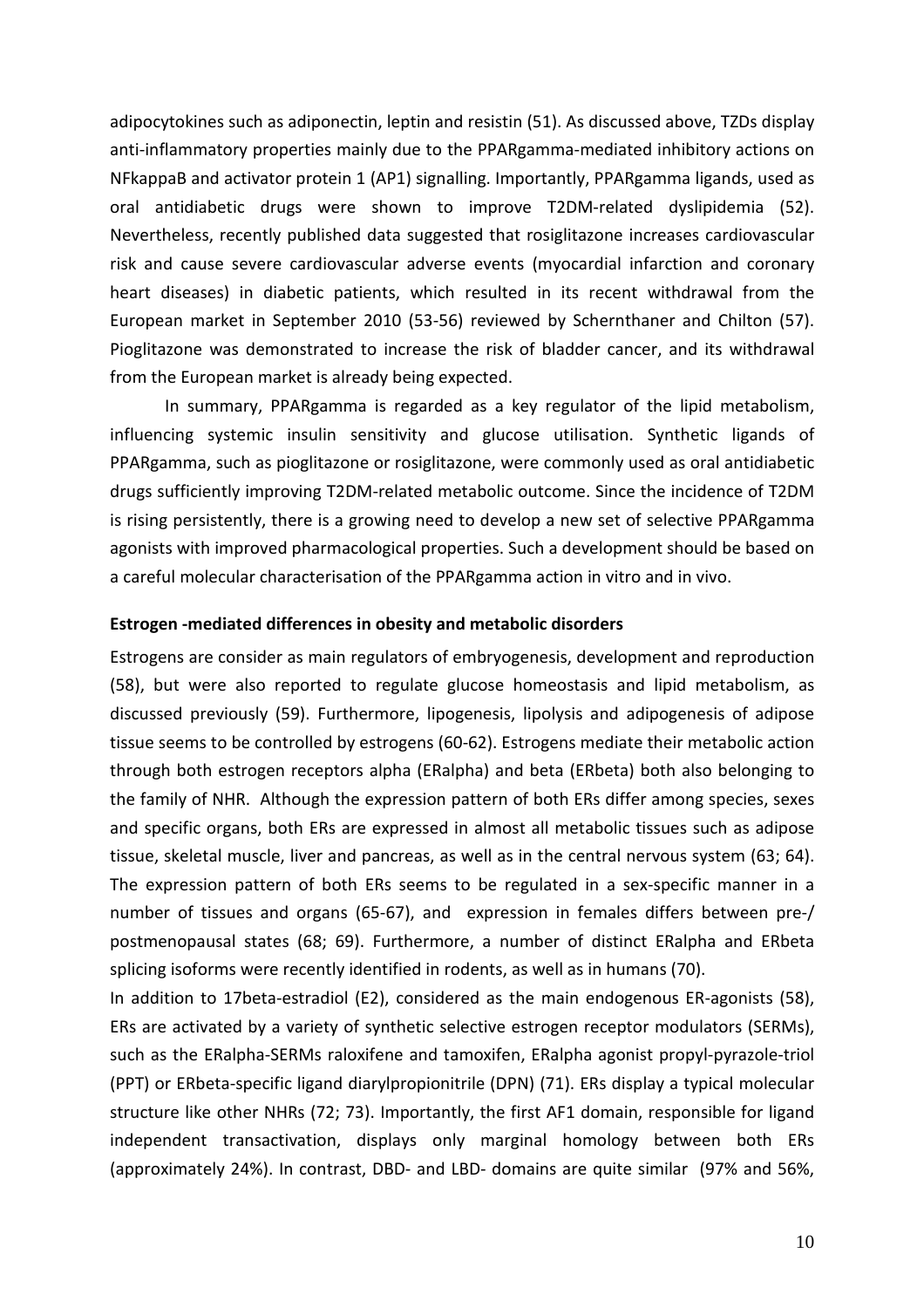respectively), which may provide an explanation for the similar binding pattern of both ERs within target promoters upon activation (73).

ERs, similar to PPARs, are activated by binding of specific ligands/ agonists within the LBD and subsequent homo- or hetero-dimerization. Unliganded ERs are bound to corepressors, such as SMRT, NCoR or RIP140, and activation and dimerization of ERs leads to the dissociation of corepressors and binding of ER-dimers on specific target promoters, within estrogen response element (ERE) -sequences. Transcriptional activation of ERs depends on the recruitment of coactivators such as p160/SRC (SRC1, TIF2, and SRC3), DRIP205, and many others. Importantly, binding of coactivators or corepressors to the ERs depends on agonists, coactivator/ corepressor availability in the specific tissue and chromatin remodelling processes (74-77). SERMs, such as tamoxifen, display their tissue specificity by recruiting coactivator complexes to ER-dependent promoters in the endometrium, and parallel binding of corepressors to the same promoters in breast cancer cells (74). Moreover, ERs were shown to interfere with the transcriptional activity of AP1 or NF-kappaB, and other NHRs such as PPARs (78; 79).

Taken together, sex-specific differences in obesity and metabolic disorders are known to be regulated in estrogen-dependent manner.

#### **Metabolic action of estrogens on glucose and lipid metabolism**

Several recently published studies underline a crucial role of estrogens and ERs in the regulation of glucose- and lipid metabolism (80). Experiments on ovariectomized (OVX) animals indicated, that depletion of estrogens results in an increase of energy uptake, body weight and fat mass (81). Research work performed on OVX-mice and OVX-rats indicated progressive dyslipidemia, impaired GT and impaired insulin-mediated glucose uptake in skeletal muscle of those animals (82; 83). In addition, estrogen receptor (ER)-deficient or aromatase-deficient mice (ArKO) exhibit distinct and gender-specific metabolic phenotypes (61; 78; 84-88). In consonance, estrogen replacement therapy (ERT) was shown to improve systemic IR in those animals, and augmented expression of Glut-4, measured in skeletal muscle. Long term application of estrogens to leptin-deficient, diabetic ob/ob mice improves their metabolic outcome in terms of GT, IS and hepatic lipid accumulation (89). Comparable results were obtained in the studies on ob/ob mice treated with PPT (90).

Also clinical data implements the metabolic role of estrogens: in the postmenopausal state (under estrogens deficiency) women tend to develop visceral obesity, IR and T2DM (91). Postmenopausal women on HRT display reduced incidence of T2DM, lower glucose plasma levels, and improved systemic IS, when compared to placebo-treated control group (92-94).

The beneficial effects of estrogens on glucose- and lipid metabolism are presumably mediated by both ERalpha and ERbeta receptors. The metabolic function of ERalpha was demonstrated in studies, involving ERalpha-deficient mice. ERalpha-KO mice exhibit IR and impaired GT, adipose tissue hyperplasia and hypertrophy (61; 84-86). The metabolic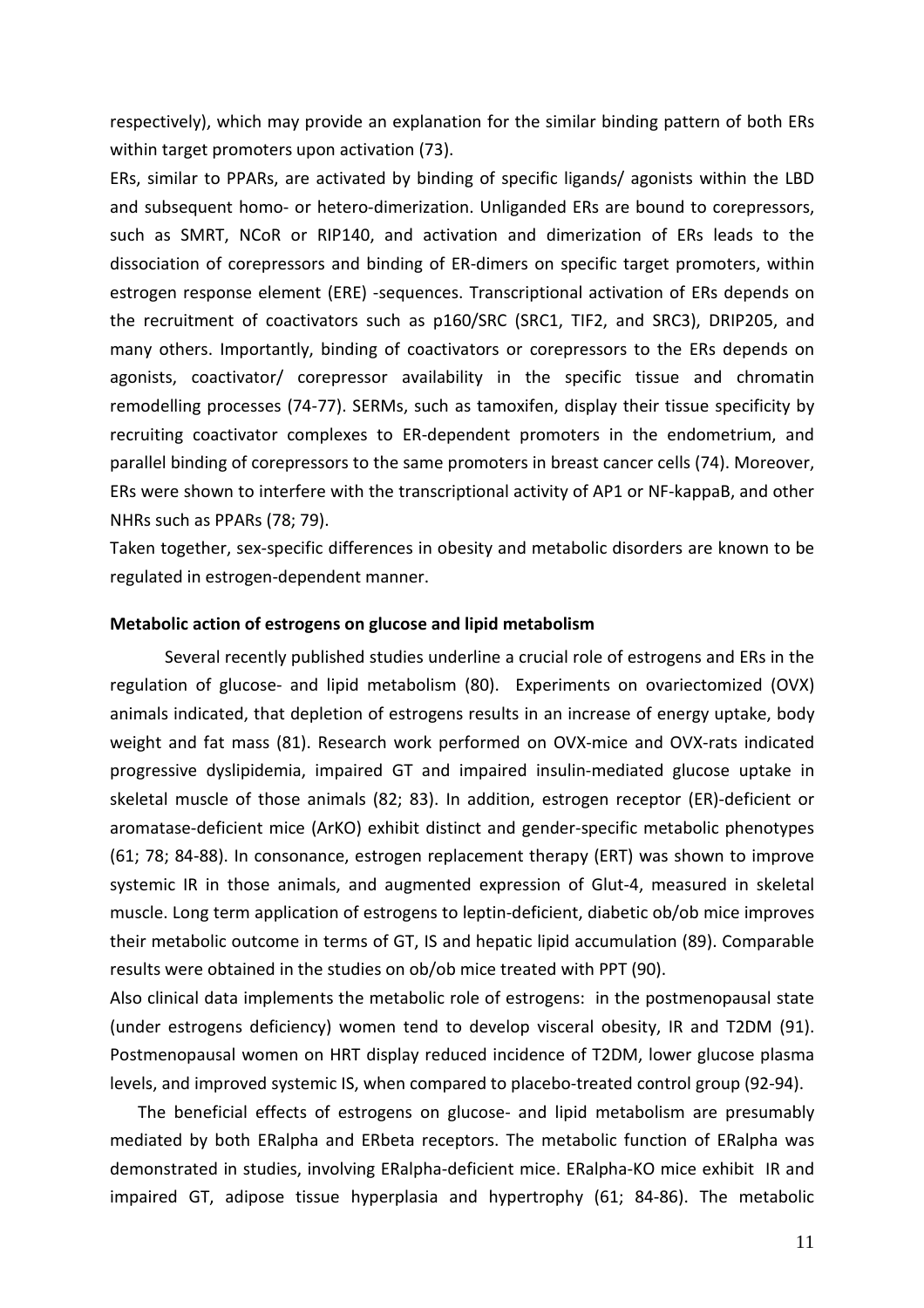phenotype of ERalpha-KO is also linked with a very low expression of Glut4 measured in skeletal muscle of those animals (95). Moreover, experiments performed on PPT-treated mice indicated a beneficial function of ERalpha, due to improved metabolic outcome and increased systemic IS, observed in those animals, when compared to vehicle-treated controls (90).

The metabolic role of ERbeta is not entirely understood. Data published by Naaz and colleagues on ERalpha-deficient and OVX mice indicated an enhanced systemic IS and GT, and attenuated adipocytes-specific hypertrophy, when compared with sham operated animals (85). Conversely, ERbeta-deficient mice displayed a similar BW, fat mass, plasma lipid profiling and plasma insulin levels, when compared to control animals (96). When fed with HFD female ERbeta-deficient mice showed averted accumulation of triglycerides and preserved insulin signalling in liver and skeletal muscle, improved whole-body IS and GT (78), which indicated a putative pro-diabetogenic function of ERbeta. In addition, Barros and colleagues (95) demonstrated, that ERbeta plays a suppressive role on Glut-4 expression in skeletal muscle in mice, which also suggests a pro-diabetogenic function of this NHR.

Estrogens regulate adipose tissue metabolism in a sex-specific manner (97; 98). Premenopausal women have a tendency to accumulate more subcutaneous fat whereas men accumulate more visceral fat (93; 94; 99). The incidence of IR and glucose intolerance is higher in men than in women (100; 101). Furthermore, augmented abdominal obesity and IR, reported in postmenopausal women, can be improved by HRT (93). The study from Macotela and colleagues (102) indicated an enhanced lipolytic capacity of adipocytes isolated from female mice, such as insulin-dependent glucose uptake, activation of insulin signalling pathways and expression level of Glut-4, Glut-1 and fatty acid synthase (FAS), when compared to cells isolated form males. In line with these data, OVX-female mice displayed increased food intake and body weight in experiments with pair-feeding protocols (103; 104), demonstrating that E2 inhibits lipogenic gene expression, promotes lipolysis in adipocytes and induces lipid-oxidation in skeletal muscle. Estrogens were shown to induce adipose tissue specific lipolysis due to activation of HSL (105) and to diminish lipogenesis and lipoprotein lipase (LPL) activity (106-108). Moreover, exercise-induced adipose tissue lipolysis is strongly elevated in female mice, when compared to male animals. This can be partially explained by an augmented expression of HSL and/or ATGL in female fat tissue, whereby both lipases seems to be regulated in an estrogen-specific manner (3; 109-111). In addition, the regulation of BW and adipose tissue lipolysis under caloric restriction was shown to be regulated in a sex-specific manner (112). This is in line with human studies, indicating that women exhibit higher adipose tissue-specific lipolytic activity than men under physical training (113).

Estrogens regulate glucose metabolism and glucose uptake not only in adipose tissue, but also in skeletal muscle, liver and in pancreas. As discussed above, both ERs were reported to have divergent effects on the expression of Glut-4 transporters in skeletal muscle (95; 114).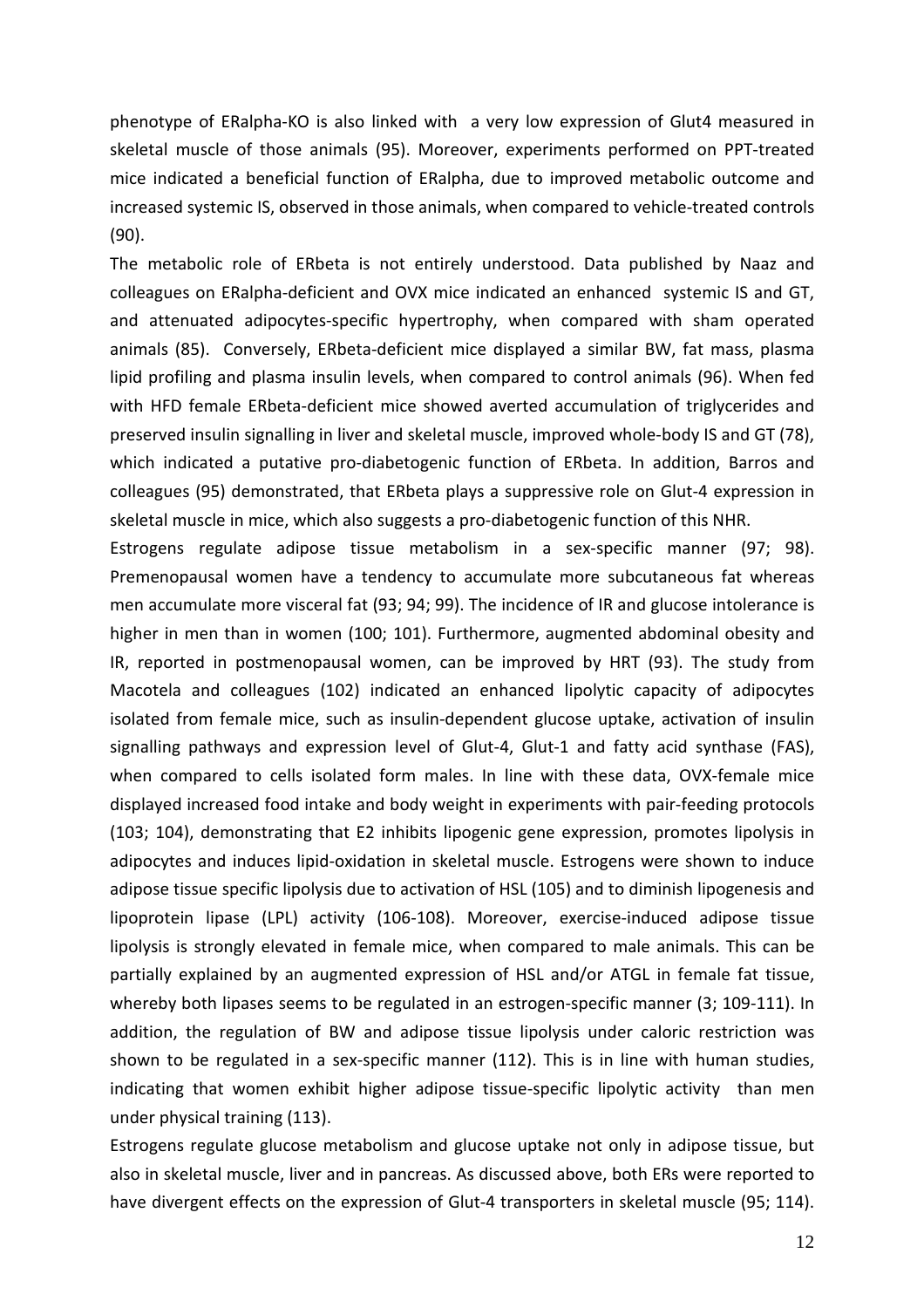Moreover, a putative insulin-sensitizing effect of ERalpha activation was demonstrated in vivo and in vitro by Breen and colleagues (115; 116). Since glucose homeostasis depends also on hepatic glycogenolysis and gluconeogenesis, the effects of estrogens and ERs on liver metabolism were studied extensively in the few last years. Estrogens were reported to regulate glucose homeostasis and influence cholesterol output in the liver due to activity of ERalpha (86). This is in line with the results published by Zhao and colleagues, showing pronounced IR and diminished endogenous glucose production of ERalpha-deficient mice. In addition, microarray analysis of the hepatic tissue sections isolated from ERalpha-KO and wt mice revealed an ERalpha-dependent upregulation of genes regulating hepatic lipid biosynthesis, and downregulation of genes mediating lipid transport (86).

Estrogens were reported to mediate pancreatic beta cell function. Alonso-Magdalena and colleagues (117) demonstrated, that estradiol augments insulin expression and release of pancreatic beta-cell in an ERalpha dependent manner (117). ERalpha seems to mediate pancreatic beta-cell survival after oxidative stress (118). Moreover, ERbeta-deficient mice were recently reported to display a mild islet hyperplasia and delayed first phase insulin resistance (114).

Taken together, these studies demonstrate that estrogens mediate protective metabolic actions mostly via ERalpha, regulating glucose uptake in adipose tissue and skeletal muscle, increasing lipolysis, and interfering with lipogenesis, glycogenolysis and gluconeogenesis in white adipose tissue, skeletal muscle, liver, and pancreatic beta cells. In addition, ERalpha was demonstrated to regulate food intake and energy expenditure in CNS. In contrast, ERbeta seems to negatively regulate insulin signalling and glucose metabolism interfering with the regular adipose tissue function and downregulating Glut-4 expression in skeletal muscle.

#### **Sex-differences and cardiac hypertrophy**

Myocardial hypertrophy is considered as a specific cardiac adaptation to elevated demands for oxygen (O2) (reviewed by Weiner and Baggish (119)). Accordingly, cardiac hypertrophy is characterized by an increase of left ventricular mass (LVM), and an enlargement of ventricular chamber size (120; 121). Depending on the stimulus/ charactereristic of cardiac hypertrophy one could distinguish two forms: physiological hypertrophy, induced by intensive physical training, or pregnancy, and pathological hypertrophy, a result of chronic arterial hypertension, cardiac aortic valve stenosis, myocardial infarction, cardiomyopathy, myocarditis, but also obesity, diabetes, thyroid disorders and many others (122).

The physiological form of cardiac hypertrophy is predominantly linked with a moderate increase of LVM due to enlarged volume of myocytes and the formation of new sarcomers (reviewed by Bernardo BC, (121)). Furthermore, physiological cardiac hypertrophy seems to be reversible, as increased cardiac volume and aerobic fitness, observed in athletes returns back to baseline after the training had been terminated, or in case of pregnancy- after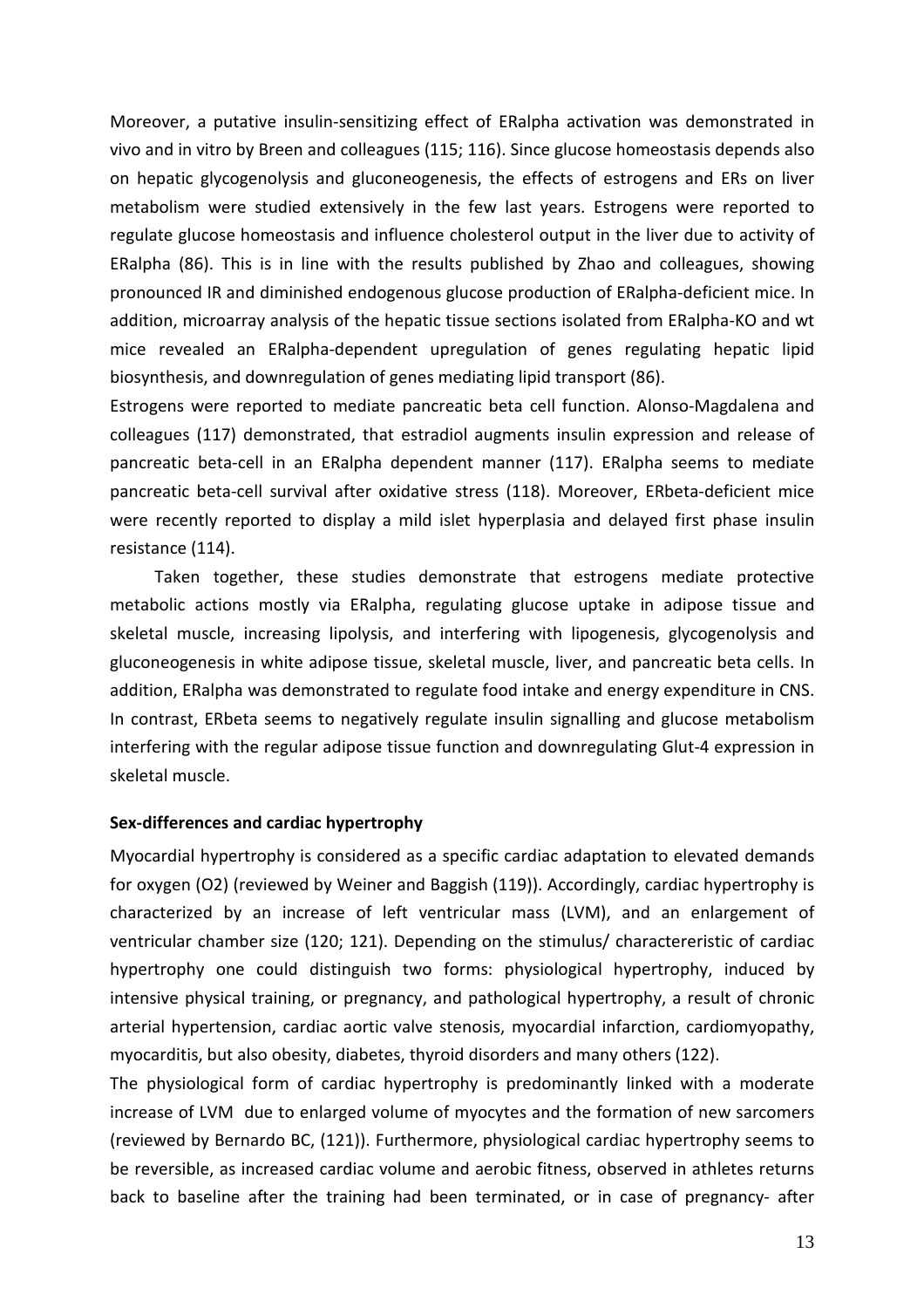parturition (123). Numerous cross-sectional studies indicated the cardioprotective role of exercising, as well as augmented life expectancy among ex-athletes (119)). Those studies pointed towards a beneficial role of physical training on cardiovascular fitness and the reduction of major cardiovascular risk factors among physically active individuals (124).

The limited data available from the human studies indicate no obvious sex-specific differences with regards to the cardiac mass in puberty. Afterwards, females seem to preserve their heart mass and myocyte number throughout the whole adult life time (125). Male cardiac tissue is considered to possess a higher hypertrophic potential, when compared to women (reviewed by Bernardo (121)). In contrary, data from Petersen and colleagues (126), obtained from the group of young adult elite athletes and age- and sexmatched sedentary controls, indicated comparable hypertrophic response to training in both sexes, when compared to not-trained controls. Importantly, as discussed previously (127), the cardiac hypertrophic effects observed by the authors were not normalized for the training intensity and/ or quantity, which could potentially mask gender dependent effects. In addition, studies performed by Soto and colleagues (128) indicated higher myocardial glucose and FA uptake and utilization after a prolonged endurance training period in women, when compared to age-matched male participants. An augmented cardiac FA uptake and utilization (129), observed in women in response to exercise points towards sex-specific differences in the development of training-induced physiological cardiac hypertrophy in humans. Interestingly, exercise-induced lipolytic activity of adipose tissue and elevated plasma FFAs measured directly after a training period were strongly induced in women, compared to men (130). In line with those results, women were also reported to respond with a higher lipolytic activity to catecholamine infusion, when compared to men (131), and to show improved ultra-endurance capacity and higher rate of FA-oxidation.

Potential cardioprotective properties of estrogens in the development of cardiac hypertrophy were elucidated in several studies using transgenic mice models and different training systems (forced treadmill training protocols, voluntary cage-wheel running systems, or swimming). Moreover, most of the research work published to date (111; 125; 132-134) implemented sex-specific differences in exercise-induced physiological cardiac hypertrophy, with a more prominent hypertrophic response shown in females than in males.

 Although the precise molecular mechanism responsible for the development of physiological cardiac hypertrophy remains elusive, several factors were shown to participate in that process, including thyroid hormones (T3/T4), growth factors such as insulin, vascular endothelial growth factor (VEGFs) and insulin-like growth factor 1 (IGF1) and many others. Downstream targets activated by the development of physiological cardiac hypertrophy are Ca+2-calmodulin dependent kinase (CaMK) (135), AKT kinase (protein Kinase B (PKB)) (132) and the phosphorylated form of glycogen synthase kinase-3-beta (GSK-3-beta) (132; 136). Experiments performed on AKT-deficient mice, confirmed blunted hypertrophic responses in these mice to swimming, but not to pressure-overload-induced pathological cardiac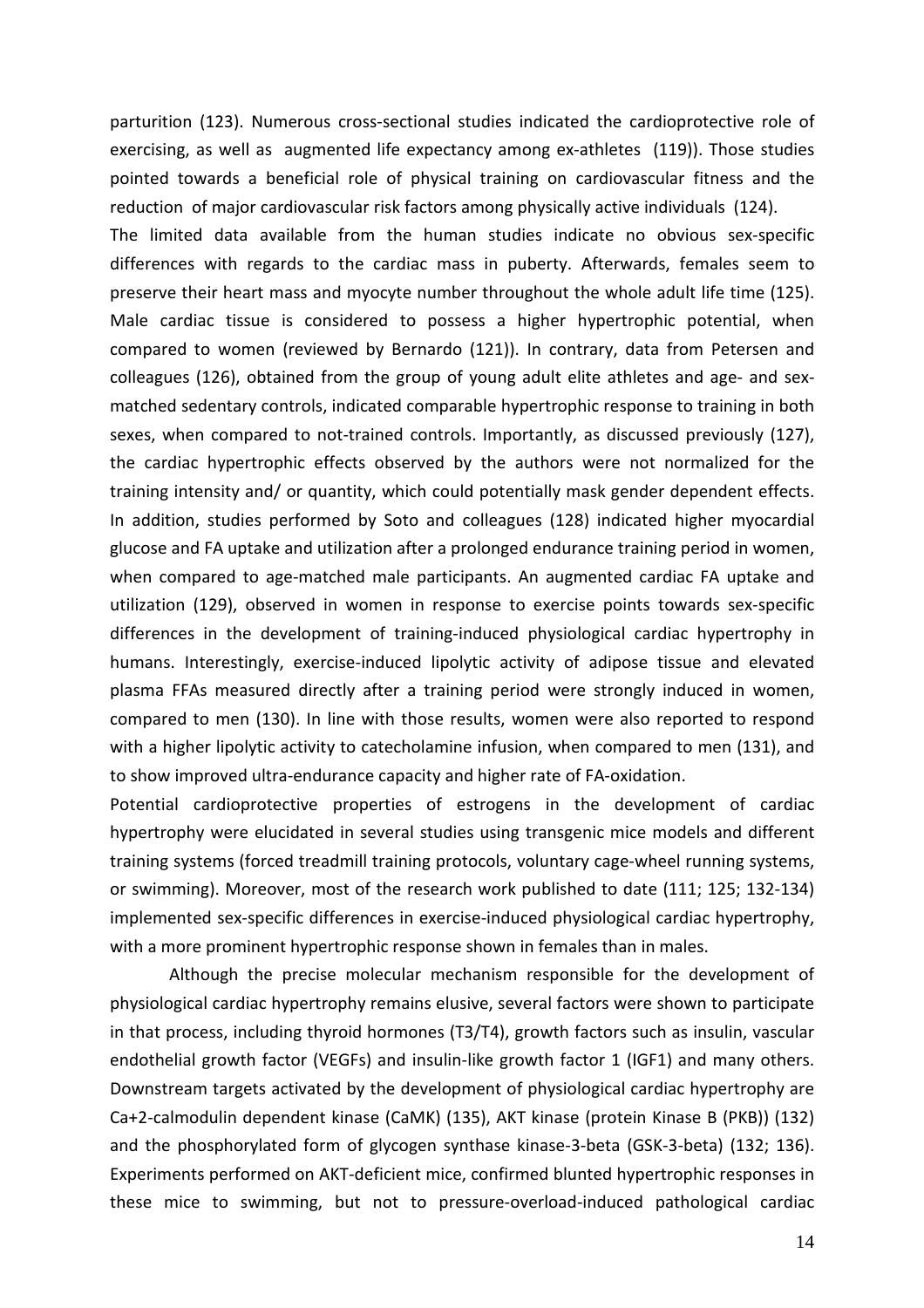hypertrophy (137). In addition, other common signalling pathways such as ERK1/2 or p38 mitogen-activated protein kinases (p38) pathways were not regulated upon training (132). Importantly, androgens were shown to stimulate myocardial fibrosis in exercise-induce physiological cardiac hypertrophy and the supplementation of 19-nortestosteron in male rats led to activation of the renin-angiotensin-aldosterone system and increased myocardial collagen synthesis (138). The putative lipolytic effect of testosterone remains controversial  $(139)(140)$ .

The pathological form of myocardial hypertrophy is linked with a prominent increase of LVM, and subsequent fibrosis and apoptosis of myocardial tissue leading to ventricle remodelling and dilatation proceeding to systolic/ diastolic dysfunction and heart failure. The pathological form of myocardial hypertrophy is strongly related to a metabolic perturbation of cardiac lipid metabolism, leading to a switch from lipid- to glucosedependent energy production. In addition, pathological cardiac hypertrophy is characterized by the induction and reactivation of fetal gene programming including increased expression of atrial natriuretic peptide **(**ANP), brain natriuretic peptide (BNP) and beta-myosin heavy chain (beta-MHCH), and activation of myocardial apoptosis and autophagy. Moreover, endothelin 1 (ET-1) and angiotensin II are typical neuro-endocrine hormones initiating this cardiac pathology. In contrast to physiological cardiac hypertrophy, the pathological one is considered as irreversible and maladaptive. The main differences between the physiological and pathological form of cardiac hypertrophy are shown in Fig. 2.

There are well documented sex-differences in the development of pathological hypertrophy and heart failure with better survival rates observed in women when compared to men (141). Furthermore, the recent data obtained from cardiovascular studies performed on pre- and postmenopausal women indicated that premenopausal women seem to be more protected against pathological forms of hypertrophy, heart failure, as well as myocardial infarction and cardiomyopathies when compared to men, and this beneficial effect seems to be strongly abrogated in the postmenopausal state (reviewed by Konhilas, (142)). Nevertheless, HRT including combined estrogen and progesterone therapy has been linked with an increased cardiovascular mortality, such as cardiac infarction or stroke in older postmenopausal women (reviewed by Rossouw (143)). Importantly, increased cardiovascular risk was significantly lower in patients with a short-time perimenopausal application of HRTs.

 Moreover, myocardial remodelling observed in women suffering from heart failure seems to differ from that, observed in man with regards to their diastolic function, ventricle size and wall thickness, as well as the rate of fibrosis (144). In line with the human studies, results derived from pressure-overload experiments performed in rodents using a transverse aortic constriction (TAC)-model indicated a protective effect of estrogens on the development of pathological cardiac hypertrophy (145). Moreover, the protective role of estrogens in the development of pathological hypertrophy in mice is well established (146;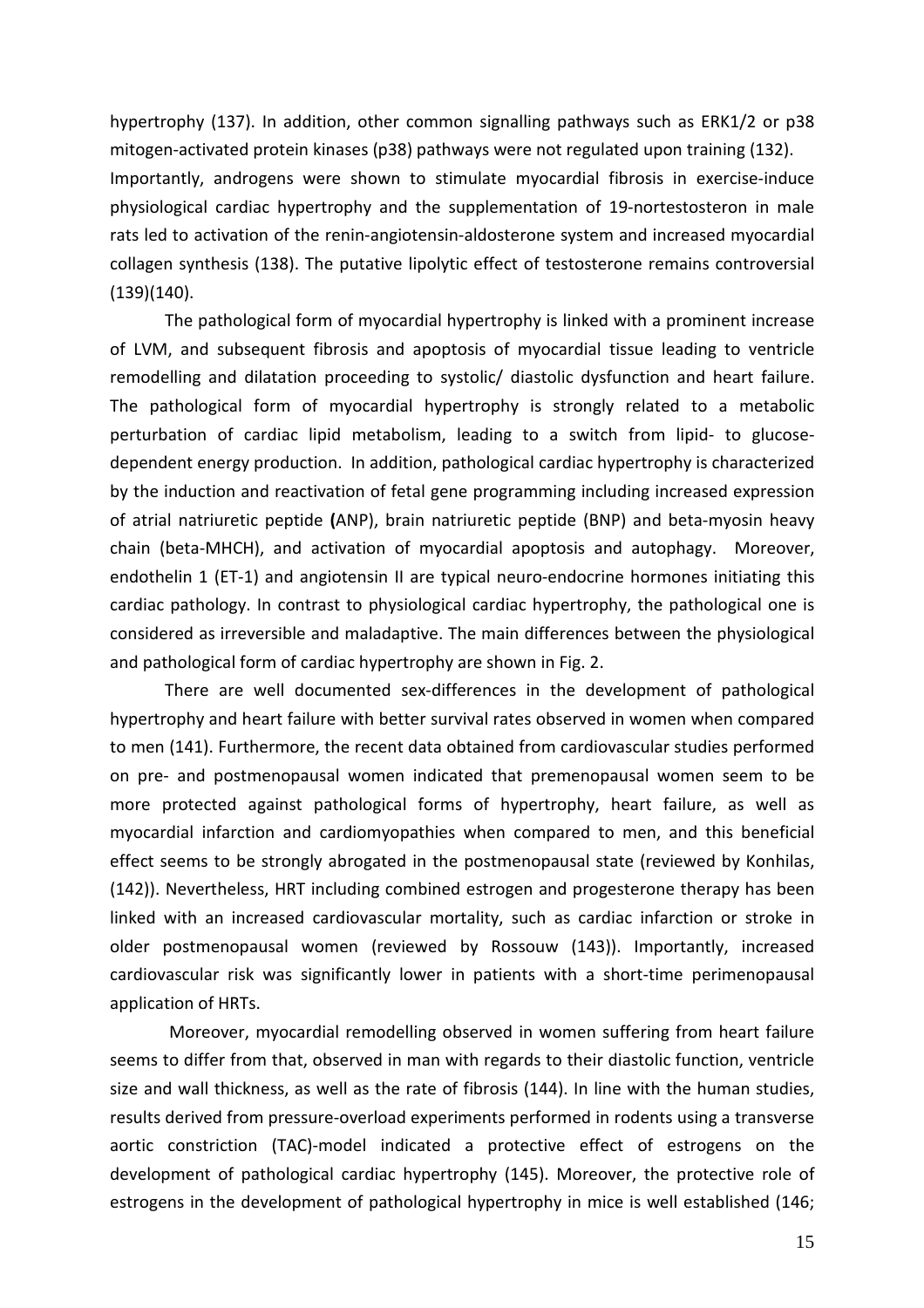147), even though the molecular mechanism involved in those processes is not completely understood. Female sex was linked with an attenuated cardiac remodelling and apoptosis in a TAC model in mice. The attenuated fibroblastic response of female mice was shown to depend on estrogen-mediated activation of the ERalpha/MAP-kinase pathway, leading to the inhibition of matrix metalloproteinase 2 (MMP2) (148). Importantly, male mice subjected to TAC-induced pressure overload were reported to show higher MMP-2 mRNA expression than female mice (149). Those results are confirmed by the studies performed by Westphal C. and collaboratives, demonstrating ERalpha specific anti-fibrotic effects of estrogens and ERalpha-specific SERMs in a TAC-model of myocardial hypertrophy in mice (150). On the other hand, results published by Fliegner and colleagues demonstrated, that although female sex seems to be linked to an attenuated cardiac remodelling and apoptosis in a TAC model in mice, ERbeta seems to be a key mediator of that protective effects (145).



*Fig. 2 Physiological and pathological cardiac hypertrophy*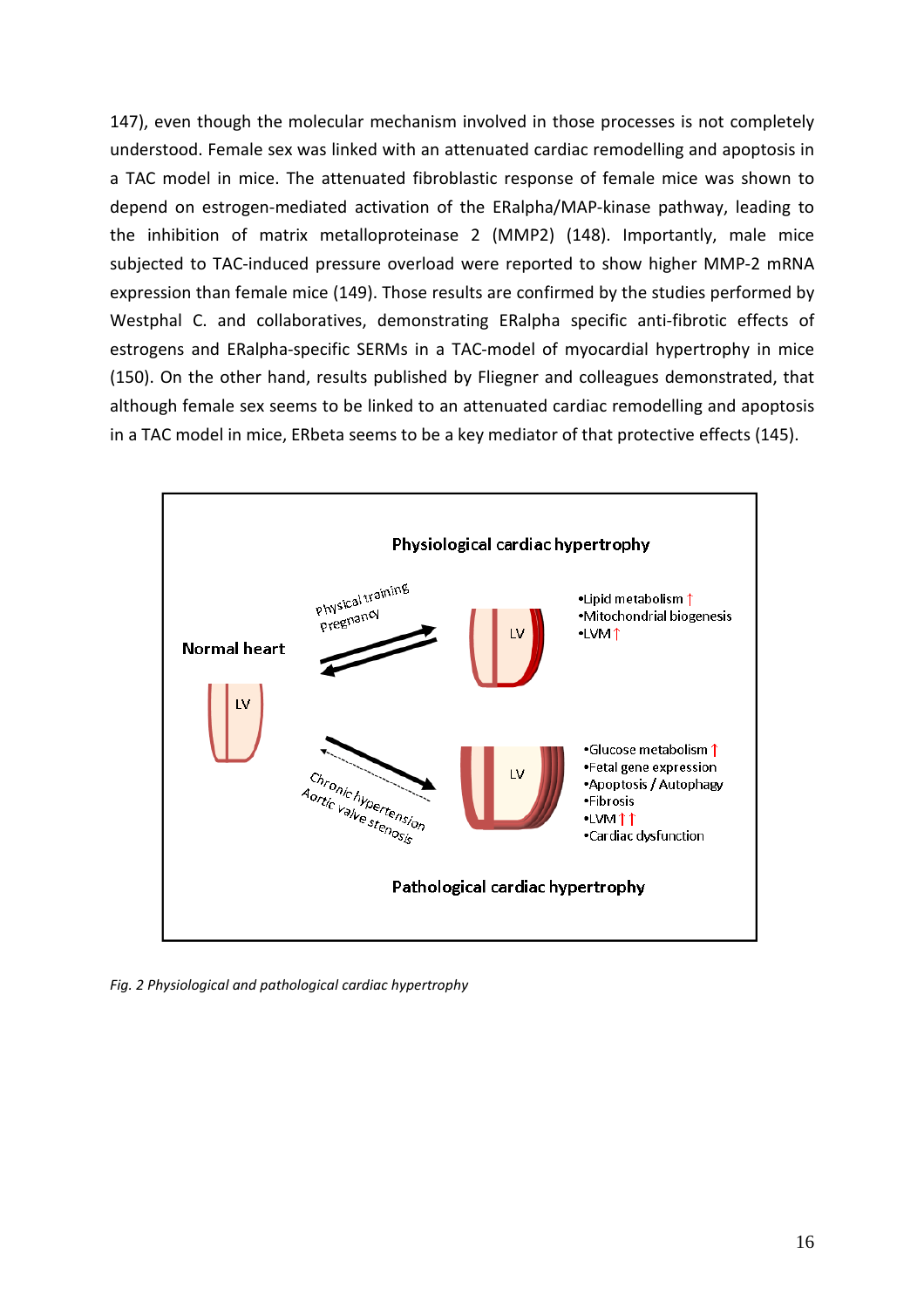### **3 Objectives**

The prevalence of obesity-related metabolic and cardiovascular diseases increase steadily (1), and the better understanding of molecular mechanisms underlying those processes seems to be a first step towards the development of efficient prevention/ treatment strategies.

The present research work was focused on:

- The role of PPARgamma activation in the regulation of obesity-induced inflammation of adipose tissue, systemic insulin sensitivity and glucose homeostasis
- The molecular mechanism of PPARgamma activation in the process of vascular protection/ attenuation of atherosclerosis, mediated by aortic vascular smooth muscle cells
- Metabolic consequences of adipose-tissue specific PPARgamma ERbeta interaction for obesity-related changes of systemic lipid and glucose metabolism
- Estrogen-dependent regulation of obesity-related pathological cardiac hypertrophy
- Estrogen-dependent regulation of physiological cardiac hypertrophy

This study aims for a better understanding of the molecular mechanisms underlying the development of obesity related cardiovascular and metabolic diseases. In particular, this study implements the role of PPARgamma as a potent anti-inflammatory factor, regulating the metabolic homeostasis of adipose tissue and vasculature. The molecular crosstalk of PPARgamma with other nuclear receptors, such as ERs seems to be an important factor modulating sex-specific differences observed in obesity-mediated metabolic and cardiac diseases.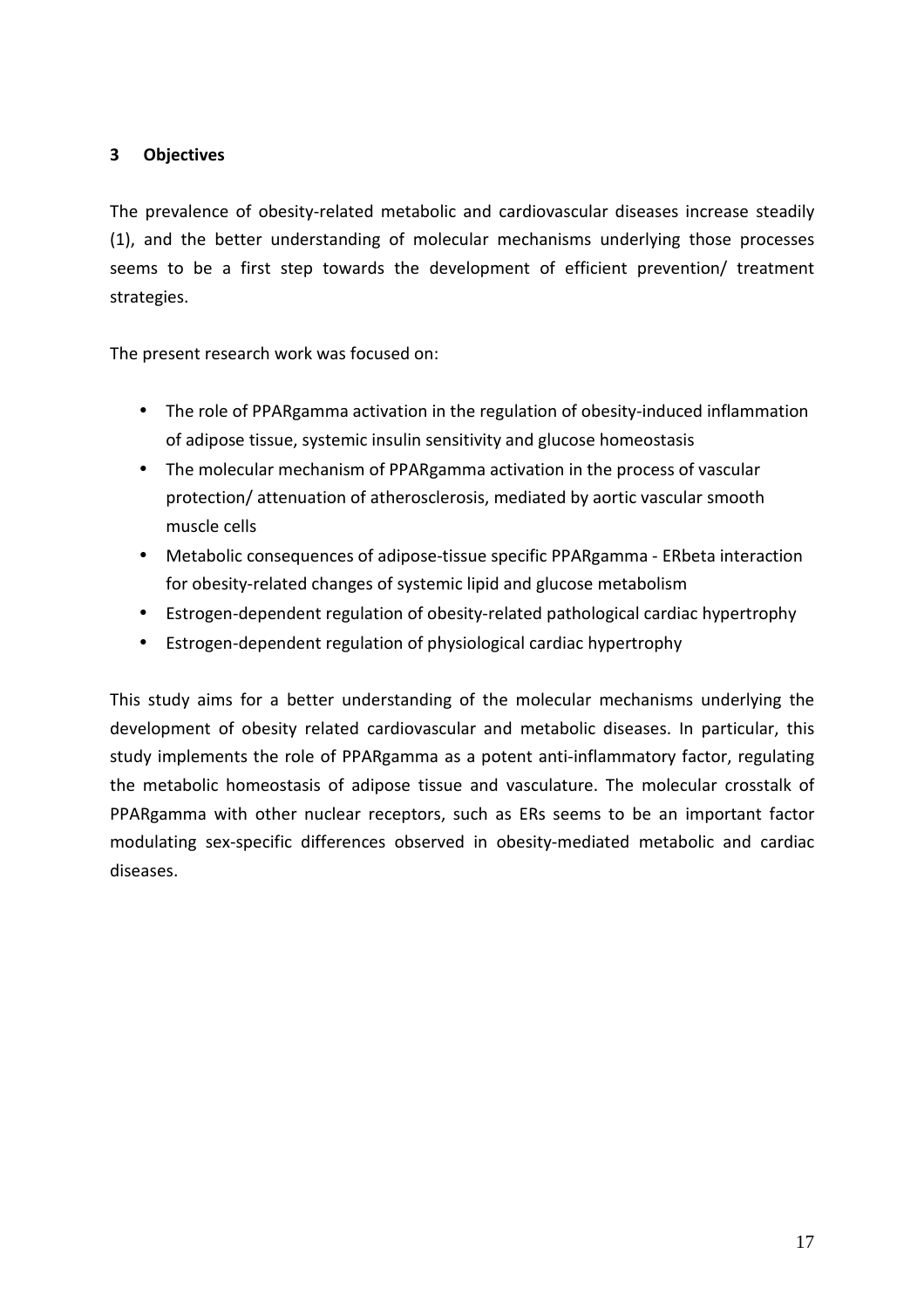#### **4 Results**

## **PPARgamma activation attenuates T-lymphocyte-dependent inflammation of adipose tissue and development of insulin resistance in obese mice (15).**

Adipose tissue inflammation, mediated by adipocytes and subsequent activated proinflammatory M1 macrophages and T-cells was recently linked with obesity-induced pathological glucose and lipid metabolism. TZDs, such as rosiglitazone are known as effective therapeutic agents for the treatment of T2DM, mostly due to their anti-inflammatory properties, mediated by PPARgamma. Telmisartan, an AT1R- blocker, used for the treatment of hypertension, was previously identified as a partial PPARgamma agonist with putative anti-inflammatory characteristics (151; 152).

The aim of this part of the work was to elucidate if pharmacological activation of PPARgamma in the model of diet-induced obesity would improve adipose tissue inflammation mediated by T-lymphocytes. Our results indicated that activation of PPARgamma by both rosiglitazone and telmisartan resulted in the significant reduction of Tlymphocytes infiltration into adipose tissue, and subsequent recruitment of resident and activated M1- macrophages. Moreover, the anti-inflammatory action of both therapeutic agents was associated with improved metabolic phenotypes (improved IS and GT) of the mice fed with high fat diet, when compared to vehicle-treated control animals.

**Foryst-Ludwig A, Hartge M, Clemenz M, Sprang C, Hess K, Marx N, Unger T, Kintscher U: PPARgamma activation attenuates T-lymphocyte-dependent inflammation of adipose tissue and development of insulin resistance in obese mice.** *Cardiovasc Diabetol* **9:64, 2010** 

#### **URL:**

http://dx.doi.org/10.1186/1475-2840-9-64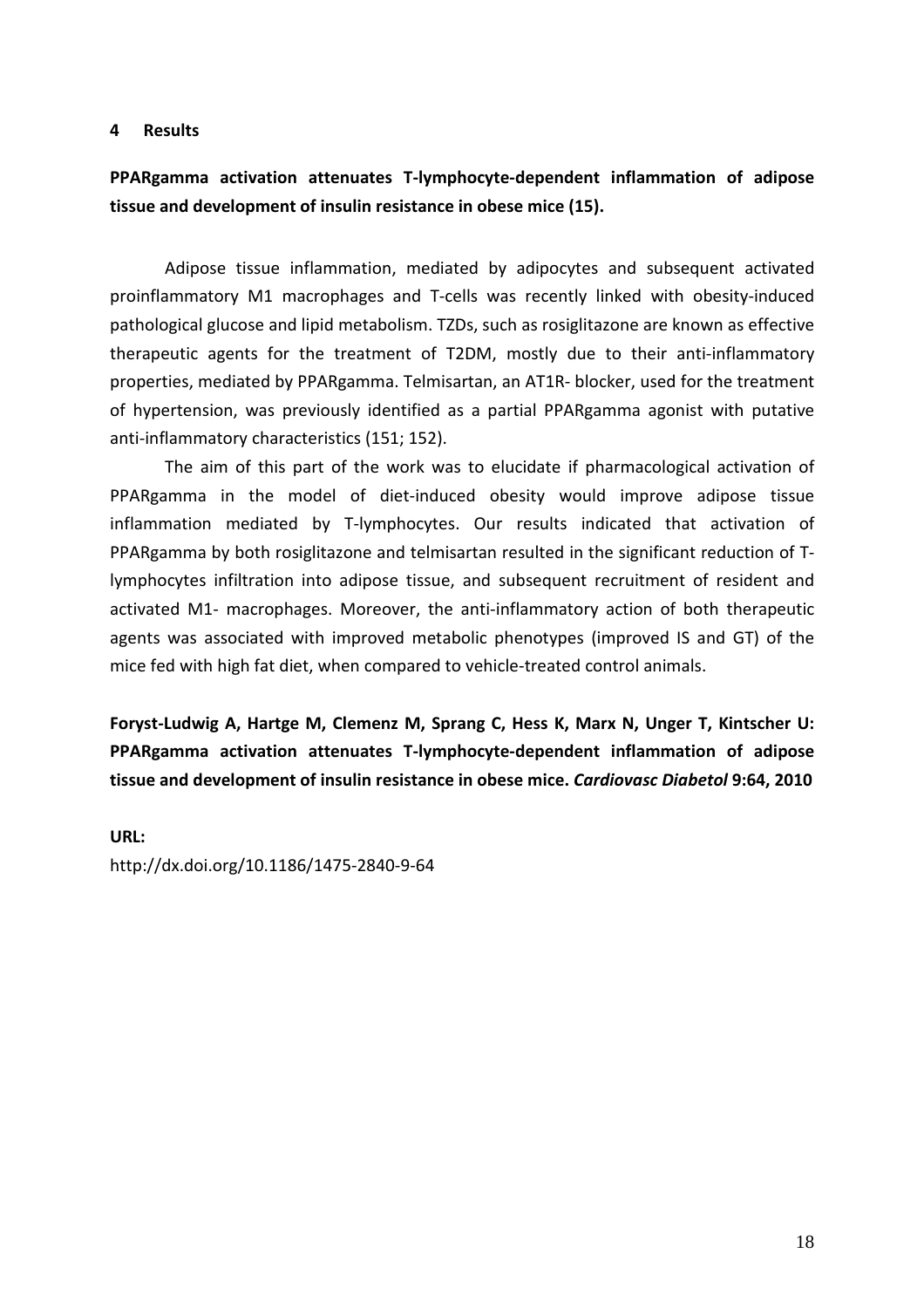## **High-mobility Group A1 Protein: a new coregulator of PPARgamma –mediated transrepression in the vasculature (46).**

The beneficial effects of PPARgamma activation in the treatment of obesity-related metabolic and cardiovascular diseases depends on its overall anti-inflammatory properties. The valuable anti-atherosclerotic and anti-proliferative action of PPARgamma in vascular smooth muscle cells (VSMCs) was recently linked with a significant inhibition of MMP9 mediated by that NHR upon activation with TZDs.

We were able to demonstrate, that PPARgamma-mediated transrepression of MMP9 promoter in VSMCs strongly depends on ligand-dependent PPARgamma interaction with HMGA1 (high-mobility group A1), and SUMO-E2 ligase UBC9. Importantly, TZD-dependent formation of the PPARgamma-HMGA1-UBC9 complex facilitates PPARgamma sumoylation, and subsequent binding of SMRT corepressors, which mediate downregulation of MMP9 expression. The importance of HMGA1 for the anti-inflammatory characteristic of PPARgamma in-vivo was demonstrated in the model of arterial wire injury in HMGA1 deficient and control mice. HMGA1-deficient mice were characterized by a complete lack of TZDs-mediated vascular protection through PPARgamma activation when compared to wt littermate animals.

**Bloch M, Prock A, Paonessa F, Benz V, Bahr IN, Herbst L, Witt H, Kappert K, Spranger J, Stawowy P, Unger T, Fusco A, Sedding D, Brunetti A, Foryst-Ludwig A\*, Kintscher U\*: Highmobility group A1 protein: a new coregulator of peroxisome proliferator-activated receptor-gamma-mediated transrepression in the vasculature.** *Circ Res* **110:394-405, 2012** 

**URL:** 

http://dx.doi.org/10.1161/CIRCRESAHA.111.253658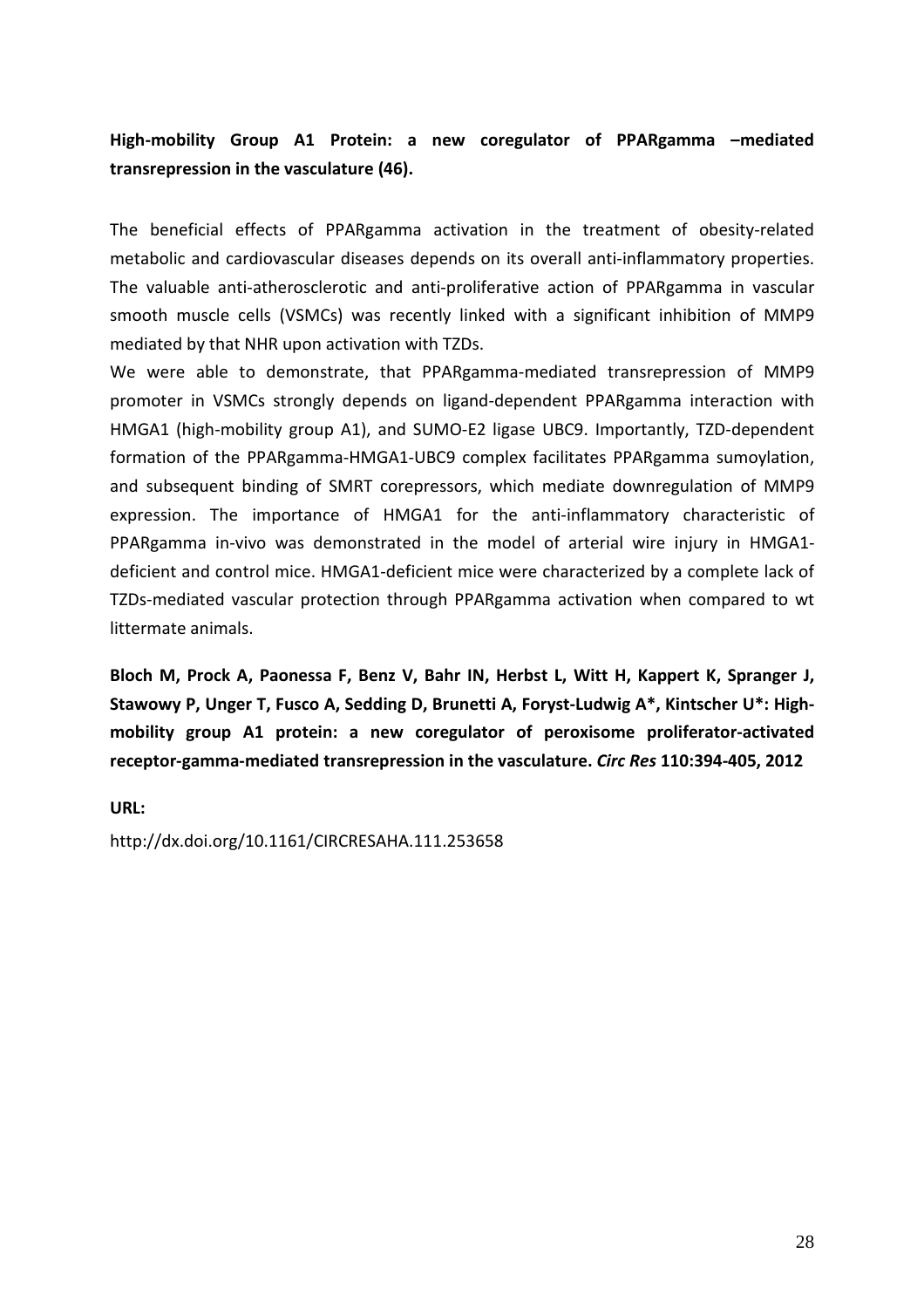## **Metabolic actions of estrogen receptor beta (ERbeta) are mediated by a negative crosstalk with PPARgamma (78).**

The molecular crosstalk of PPARgamma with other nuclear receptors, such as ERs seems to be an important factor modulating sex-specific differences observed in obesity-mediated metabolic and cardiac diseases.

Our in-vitro experiments indicated that both ERbeta and PPARgamma interact with each other in adipocytes. This interaction led to the significant inhibition of PPARgamma activity and could be reversed by an overexpression of coactivators (SRC1, TIF2) required for activation of both NHRs. Those experiments were supported by in-vivo studies performed on ERbeta-deficient mice fed with HFD. ERbeta-deficient mice exhibited a remarkable metabolic phenotype including an overall increased lipid accumulation, elevated BW and fat mass, with a simultaneous improvement of IS and increased PPARgamma activity in WAT, when compare to wt controls. Consistent with these data, application of PPARgamma anti-sense oligonucleotides reversed the metabolic phenotype of ERbeta-deficient mice, and led to the impairment of glucose tolerance and insulin sensitivity. Altogether our results demonstrated pro-diabetogenic effects of ERbeta resulting from a negative cross-talk with adipose PPARgamma.

**Foryst-Ludwig A, Clemenz M, Hohmann S, Hartge M, Sprang C, Frost N, Krikov M, Bhanot S, Barros R, Morani A, Gustafsson JA, Unger T, Kintscher U: Metabolic actions of estrogen receptor beta (ERbeta) are mediated by a negative cross-talk with PPARgamma.** *PLoS Genet* **4:e1000108, 2008** 

**URL:** 

http://dx.doi.org/10.1371/journal.pgen.1000108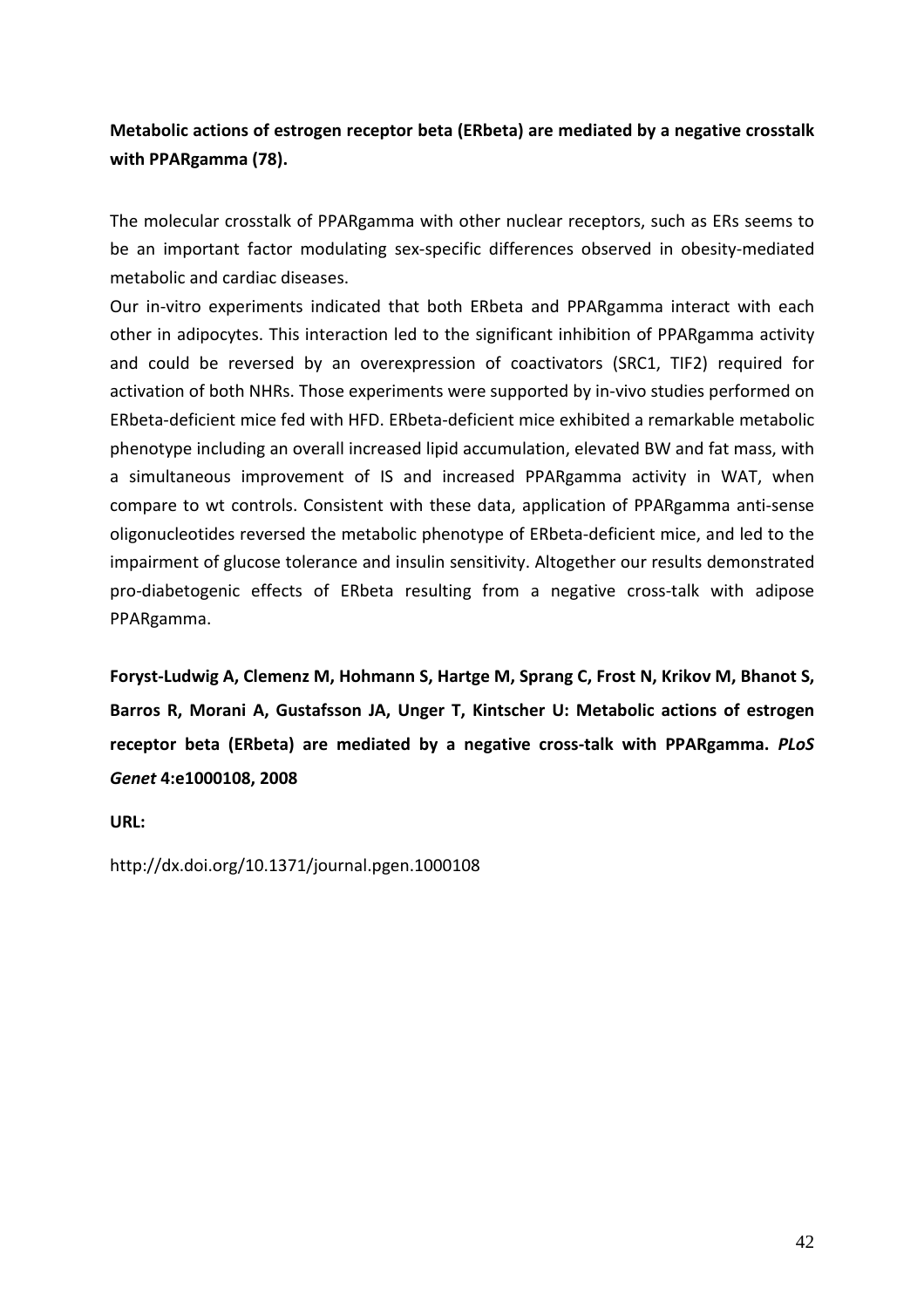### **Sexual dimorphism in obesity-mediated left ventricular hypertrophy (153).**

In addition to their metabolic functions, estrogen and ERs regulate the development of the mal-adaptive pathological form of hypertrophy induced by HFD feeding in mice.

To investigate putative sex-specific differences in the development of obesity-derived maladaptive cardiac hypertrophy, we performed a set of experiments aimed to distinguish differences in cardiac and metabolic phenotype of female and male mice fed with HFD for 25 weeks. Echocardiographic analysis of those mice revealed, that male animals developed more severe left ventricle hypertrophy (LVH), when compared to female littermate mice. Importantly, development of LVH was associated with sexual dimorphic regulation of adiponectin, leptin, and vaspin expression, measured in epicardial fat depot. Intriguingly, vaspin plasma levels were not affected by the sex in our HFD-fed animals. Since epicardial adipose tissue, due to its close localisation to the heart, may potentially regulate the development of cardiac hypertrophy in a paracrine manner, local vaspin production/release could potentially induce hypertrophic responses observed in male animals. Complementary experiments performed on primary murine cardiac fibroblasts supplemented with recombinant vaspin showed its putative pro-fibrotic effects in-vitro likely contributing to LVH development.

## **Bohm C, Benz V, Clemenz M, Sprang C, Hoft B, Kintscher U, Foryst-Ludwig A: Sexual dimorphism in obesity-mediated left ventricular hypertrophy.** *Am J Physiol Heart Circ Physiol* **305:H211-218, 2013**

**URL:**  http://dx.doi.org/10.1152/ajpheart.00593.2012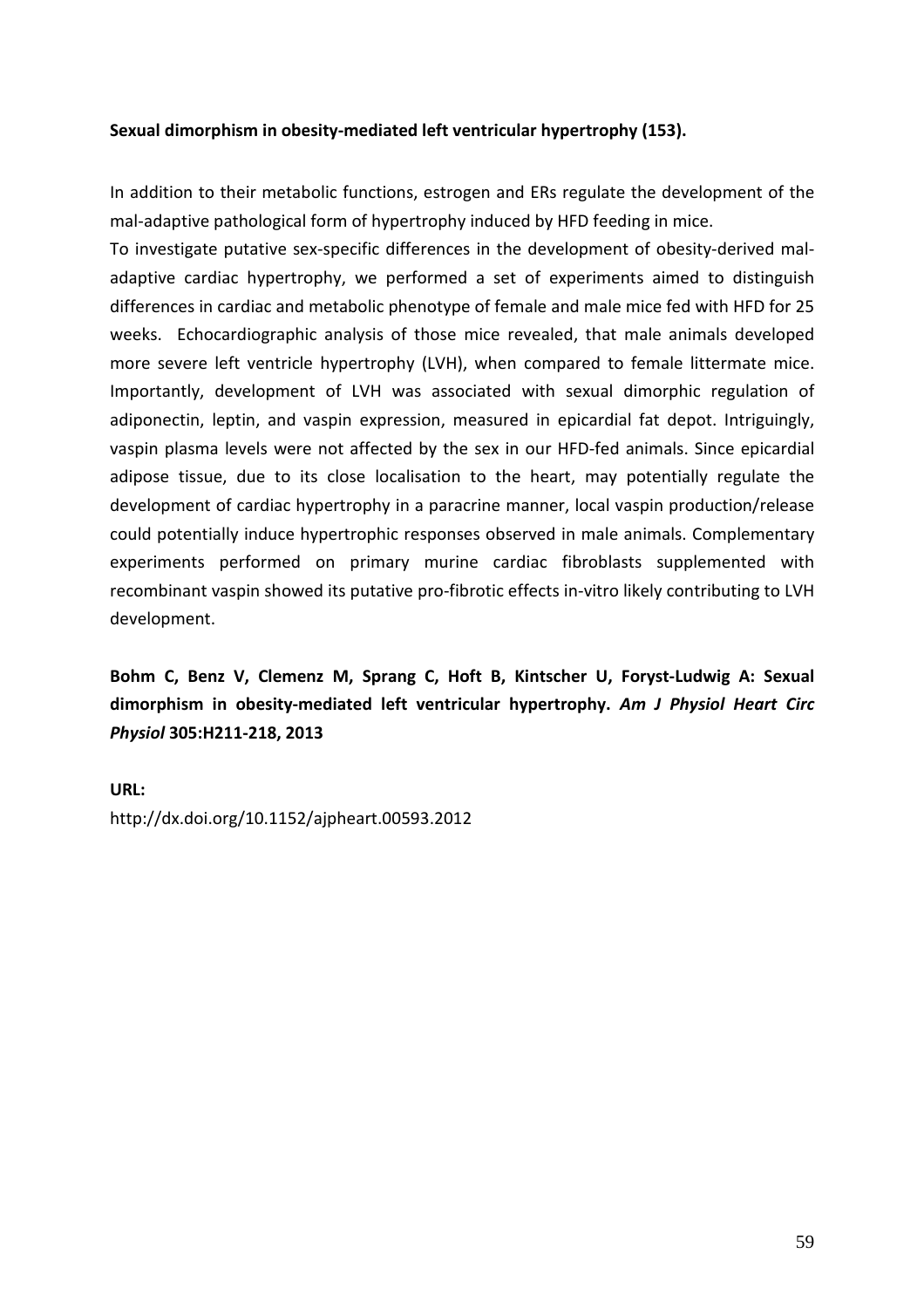## **Sex differences in physiological cardiac hypertrophy are associated with exercise-mediated changes in energy substrate availability (111).**

The mal-adaptive form of cardiac remodelling induced by HFD-feeding differs from the processes responsible for the development of physiological cardiac hypertrophy induced by physical training. Physiological cardiac hypertrophy mediated by endurance physical training is characterised by a moderate increase of LVM and preserved cardiac integrity/ function.

Since physiological cardiac hypertrophy is regulated in a sex specific manner, and training-induced lipolytic activity of WAT shows dimorphic sex regulation, we investigated if sex-specific differences in training-induced cardiac hypertrophy, linked with lipolytic activity, measured in WAT, potentially regulate cardiac energy substrate availability and utilisation. Female mice exhibited an increased cardiac hypertrophic response to exercise associated with augmented lipolytic activity in WAT, increased expression of ATGL and HSL, and elevated plasma FFA levels measured directly after training. Moreover, female mice showed training-dependent up-regulation of FA utilisation and reduced myocardial glucose uptake (PET analysis). Moreover, also cardiac gene expression profiling revealed augmented expression of genes linked with FA uptake and utilisation in female trained animals, when compared to males. An integral cardiac FA-metabolism seems to be necessary for the cardiac adaptation to physical load, and impaired FA uptake/utilisation is well established as a hallmark of pathological cardiac hypertrophy.

**Foryst-Ludwig A, Kreissl MC, Sprang C, Thalke B, Bohm C, Benz V, Gurgen D, Dragun D, Schubert C, Mai K, Stawowy P, Spranger J, Regitz-Zagrosek V, Unger T, Kintscher U: Sex differences in physiological cardiac hypertrophy are associated with exercise-mediated changes in energy substrate availability.** *Am J Physiol Heart Circ Physiol* **301:H115-122, 2011** 

#### **URL:**

http://dx.doi.org/10.1152/ajpheart.01222.2010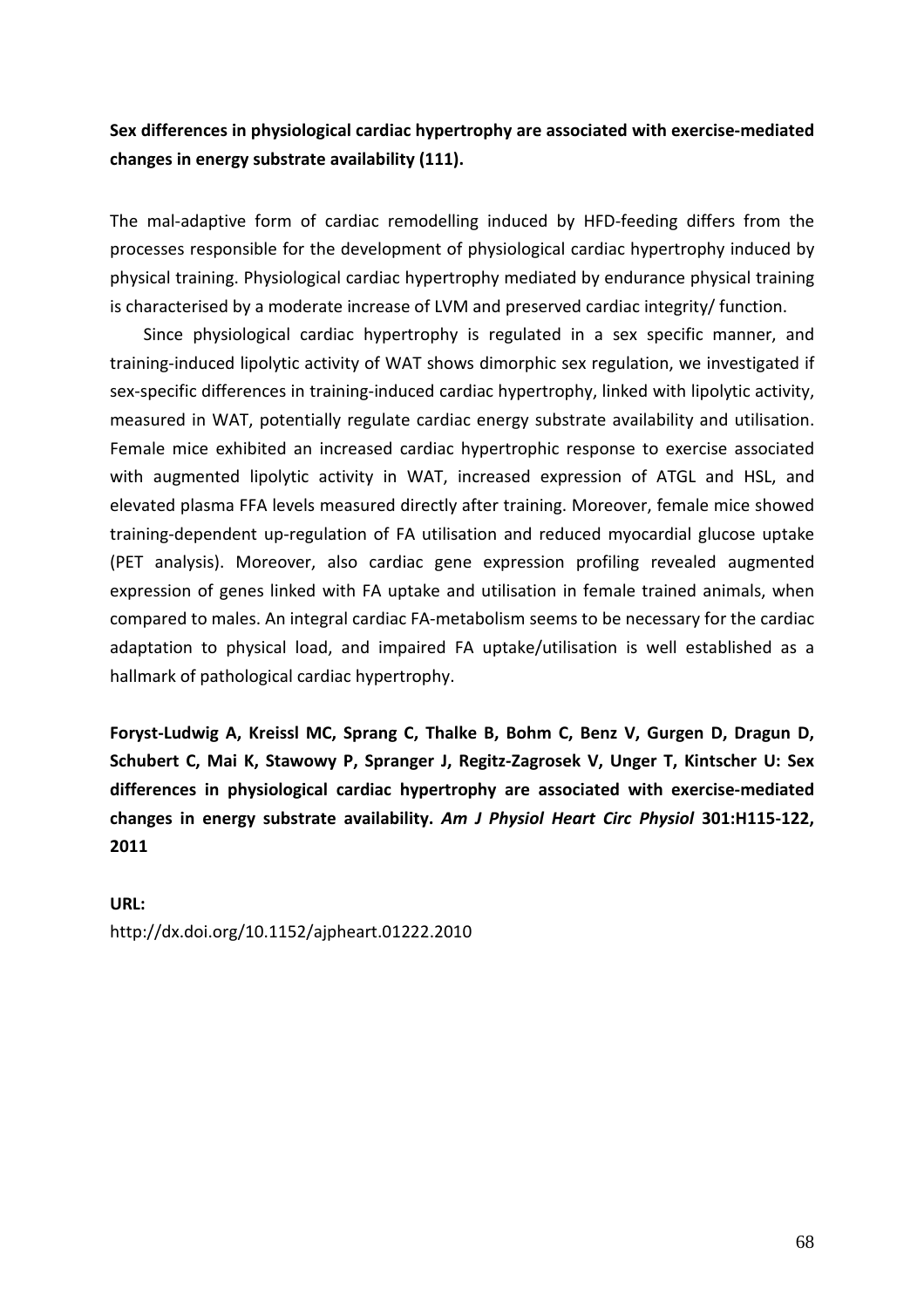#### **5 Discussion and therapeutic implications**

The prevalence of cardiovascular and metabolic (cardiometabolic) diseases increases rapidly, which implies a growing requirement for new and effective therapeutic strategies.

One attractive candidate for pharmacological targeting strategies is PPARgamma. PPARgamma is regarded as a key molecular regulator of energy metabolism and insulin sensitivity, and therapeutic approaches modulating PPARgamma activity are already applied into the clinical treatment regimes of T2DM and obesity-related insulin resistance. In addition to the beneficial effects of PPARgamma activation described in the introduction, activation of that NHR by its full agonist rosiglitazone, led to reduced macrophage and Tlymphocytes infiltration into WAT in a DIO model in mice (manuscript # 1 (15)). Antiinflammatory actions of PPARgamma were also associated with an improved metabolic phenotype of those animals with regards to glucose tolerance and systemic insulin sensitivity. Importantly, the recruitment of T-lymphocytes seems to be the first and crucial step towards adipose tissue specific inflammation. Moreover, those anti-inflammatory effects, resulting from PPARgamma activation were also mediated by the PPARgamma partial agonist telmisartan, an AT1R- blocker generally used in the clinic for the treatment of hypertension. Telmisartan has been previously demonstrated to improve the metabolic phenotype in a DIO mouse model (151; 152). In this model telmisartan treatment led to a significant reduction of BW and fat mass, which resulted in an improvement of metabolic outcomes of HFD-fed animals, when compared to vehicle treated controls. Furthermore, telmisartan was also reported to mediate beneficial metabolic and antidyslipidemic effects by direct activation of PPARalpha in the liver (154).

Since hypertensive patients are more prone to develop diabetes, and telmisartan is a well-established antihypertensive agent, the potential beneficial cardiometabolic effects of telmisartan were tested in a clinical study, established primary for patients with vascular diseases or high-risk diabetes patients without heart failure (ONTARGET-Study (The Ongoing Telmisartan Alone and in Combination with Ramipril Global Endpoint Trial)) (155). In this double-blind randomized study, patients were assigned to receive an angiotensinconverting–enzyme (ACE)-inhibitor ramipril (10 mg /day) or telmisartan (80 mg /day), or a combination of both drugs (combination therapy). The primary endpoints were: death from cardiovascular causes, myocardial infarction, stroke, or hospitalization for heart failure. This study demonstrated that ramipril and telmisartan were overall equivalent in the tested groups of patients, although the incidence of certain side effects such as cough and angioedema was significantly lower in the telmisartan treated participants. The combination therapy showed no benefit upon mono-therapy, and was generally associated with the occurrence of more adverse effects (155). Although the ONTARGET study was not primarily designed to investigate putative metabolic effects of telmisartan, the incident of new onset of diabetes, used normally to evaluate expected beneficial metabolic effects of therapeutic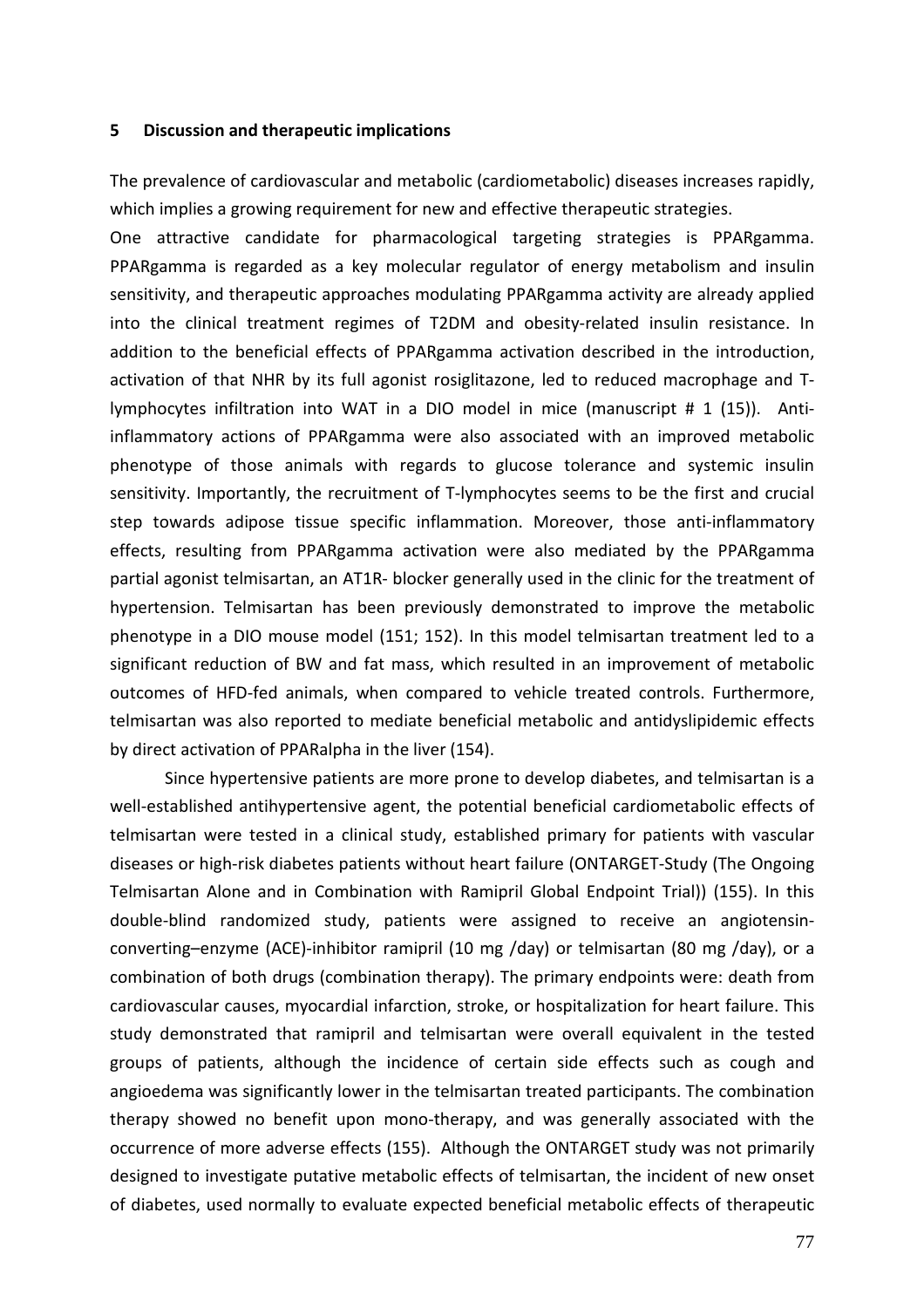agents, was equally reduced in the patient receiving telmisartan, to those receiving ramipril. Notably, the Heart Outcomes Prevention Evaluation study (HOPE study) demonstrated, that when applying ramipril to patients at a high risk of cardiovascular events, this ACE-inhibitor was able to decrease new onset of diabetes by 34%, when compared to placebo-treated patients (156). Since both ramipril and telmisartan were equally effective in diabetes prevention in the ONTARGET study, one could assume some beneficial metabolic effects of telmisartan in a group of patients with high cardiovascular risk. Hereby our previous in-vivo results received from DIO-model in mice were indirectly confirmed by the results from ONTARGET clinical study. However, additional studies are required to identify whether telmisartan´s metabolic actions are mediated solely by PPARgamma, by AT1-receptor blockade, or by both mechanisms.

In addition to its anti-inflammatory properties, activation of PPARgamma seems to be beneficial for vascular protection and VSMCs biology (manuscript #2 (46)). The molecular mechanism responsible for those protective anti-atherosclerotic actions seems to be linked with a ligand-mediated trans-repression of the MMP9 promoter in VSMCs, which is mediated by high-mobility group A1 (HMGA1). HMGA1 seems to act as a key regulator of UBC9-dependent SUMOlyation of PPARgamma. Moreover, HMGA1 was recently shown to interact with other NHRs such as ERalpha, which indicate putative ER-dependent regulation of those processes (157; 158). SUMOlyated PPARgamma mediates a subsequent recruitment of co-repressors, such as SMRT into the NFkappaB-dependent transcriptional complex, inhibiting the transcription of MMP9. The protective vascular action of PPARgamma was also tested in HMGA1-deficient mice in the aortic injury model. Those experiments indicated that PPARgamma activation significantly reduced MMP9-dependent neointima formation in control animals, but not in HMGA1-deficient animals. Hereby we could confirm that the beneficial anti-atherosclerotic properties of PPARgamma activation in VSMCs are specifically mediated by HMGA-1.

The pharmacological approaches, inhibiting specifically VSMCs migration and proliferation are extremely important for patients undergoing coronary angioplasty, or patients with catheterization- induced arterial injury and vascular stenosis. Moreover, effective inhibition of VSMC proliferation and migration is also urgently required during angiographic restenosis, with estimated rate of 21% to 40% after stenting or balloon angioplasty (159; 160). Thus, taking into account severe side effects linked with TZD-based treatment, new therapeutic strategies, based on the development of novel selective PPARgamma modulators, inhibiting MMP9 activity specifically in VSMCs are needed. The development of new PPARgamma agonists with an improved efficacy-side effect profile, and designed to activate and recruit HMGA1 into the PPARgamma complex in VSMCs, should potentially ameliorate PPARgamma-mediated beneficial anti-atherosclerotic actions.

Metabolic action of PPARgamma seems to be negatively regulated by ERbeta (manuscript #3 (78)). Repression of TZD- mediated PPARgamma activity by ERbeta relies on the competitive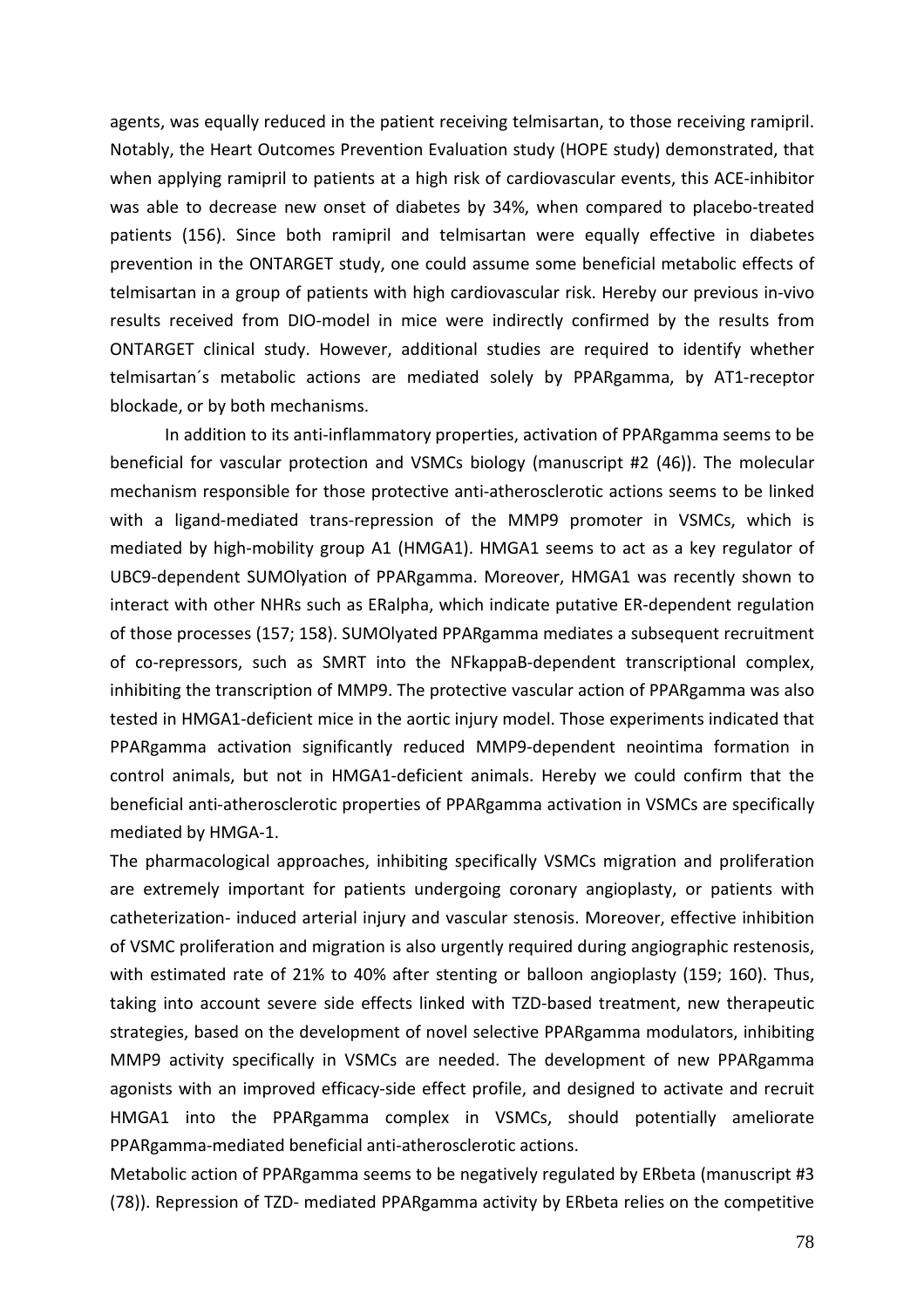requirement of an identical group of coactivators, such as SCR1 or TIF2, essential for the activation of both NHR. The inhibition of PPARgamma activity due to that cross-talk in vivo resulted in an impairment of insulin sensitivity and glucose tolerance under HFD in wt, but not in ERbeta-deficient mice. The putative pro-diabetogenic actions of ERbeta could have important consequences in the development of ERbeta-selective agonists, used for the treatment of postmenopausal osteoporosis or rheumatoid arthritis. Our study indicated potential deleterious effects of ERbeta on glucose and lipid metabolism, which suggests a growing need for the careful metabolic profiling of new compounds selectively activating ERbeta before the final drug approval.

Obesity-related metabolic and cardiovascular diseases seem to be regulated in a sex-specific manner. Both estrogen receptors appear to participate in sex-specific differences, observed in the development of cardiac hypertrophy. Sex-dependent regulation of the pathological form of hypertrophy, induced by HFD-feeding, was associated with an augmented cardiac hypertrophic response of male animals, when compared to females (manuscript #4 (153)). Similar data were published by Fliegner and colleagues (145) showing augmented development of pathological cardiac hypertrophy in male mice in response to cardiac aortic valve stenosis, when compared to females. In contrast, female sex is associated with an increased ability to develop the physiological form of cardiac hypertrophy in response to physical training (manuscript #5 (111)). As both forms of hypertrophy differ in cardiometabolic characteristics, such as FA-uptake and metabolism, fetal gene expression profile, fibrosis and apoptosis, training-induced "protective" remodelling of the pathological form of hypertrophy could represent an attractive therapeutic option. Metabolic reprogramming of cardiac metabolism from the pathological – "glucose based", to a physiological state, with predominant cardiac FA-utilisation could be beneficial for the development and progression of mal-adaptive cardiac hypertrophy (129). Thus the identification of new molecular mediators, participating in the development of physiological hypertrophy, could provide some important evidences for the future pharmacotherapy of maladaptive cardiac hypertrophy. It would allow the development of novel therapeutic strategies for the treatment of advanced pathological hypertrophy and heart failure, resulting from a chronic arterial hypertension, cardiac aortic valve stenosis, or obesity.

Since both WAT and skeletal muscle are known to undergo profound metabolic changes during physical training, both of them seem to be the optimal target organs – except of the heart itself - to look for putative molecular mediators, participating in the development of physiological hypertrophy.

We were able to show, that exercise-induced physiological cardiac hypertrophy is linked to augmented lipolysis in WAT (manuscript #5 (111)). Moreover, WAT metabolism seems to be regulated in a sex-specific manner (112). We were also able to demonstrate, that sex-specific differences in the development of physiological hypertrophy are associated with exercise-mediated increase of cardiac FA-utilisation in vivo (manuscript #5 (111)).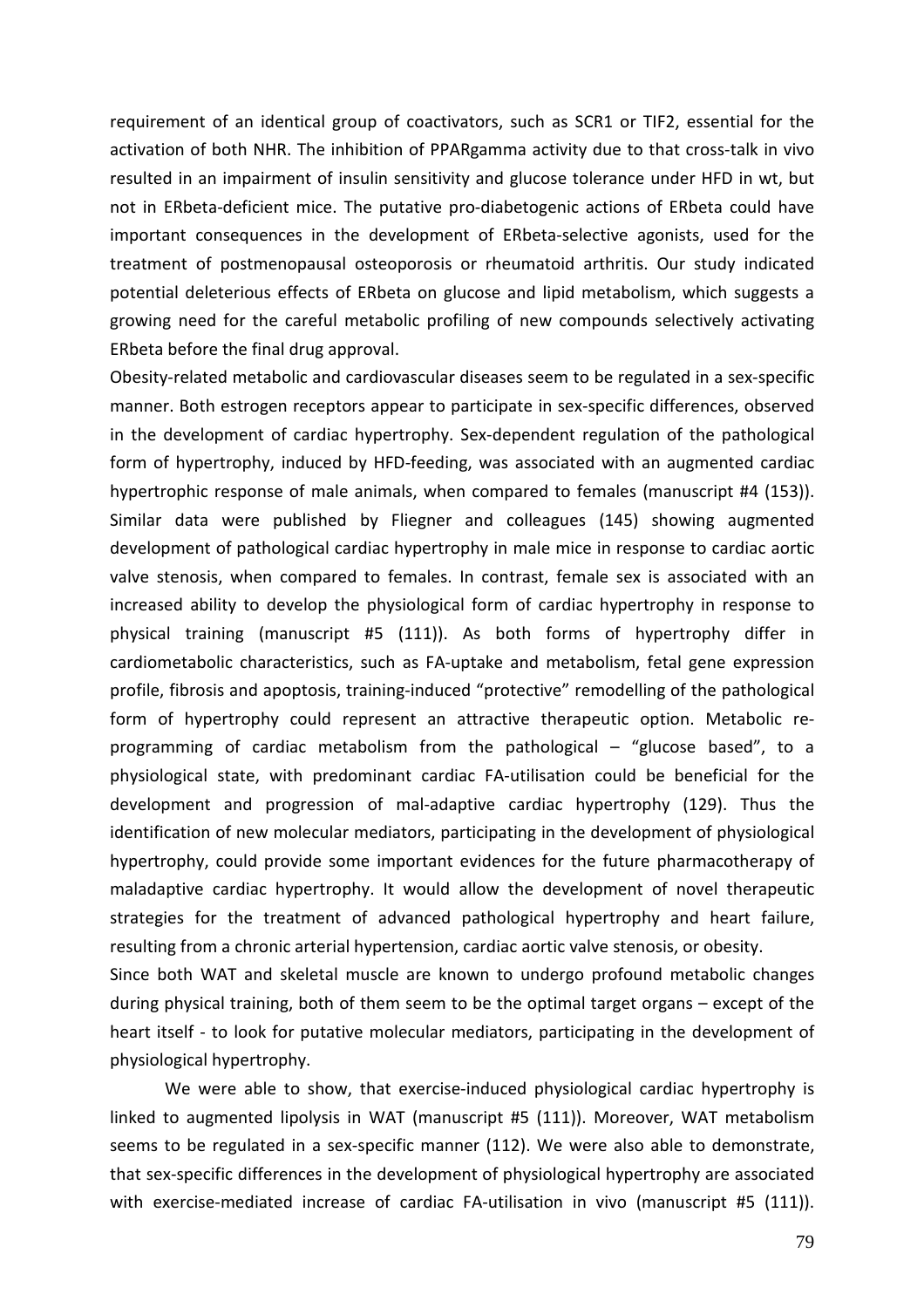Moreover, increased exercise-mediated hypertrophic responses observed in the heart were associated with augmented lipolytic activity in WAT during physical training, and thus elevated plasma FFAs. WAT reacted to endurance training not only with increased rate of lipolysis, resulting in the release of a certain set of FFAs and glycerol, but also with the liberation of a specific set of adipocytokines. Mutual actions of FFAs and adipocytokines could potentially participate in the metabolic adaptations of the cardiomyocytes, discussed above.

Recently, a new set of potential peptide hormones (myokines) were described to modulate adipose tissue metabolism, when released from skeletal muscle upon an exercising (161) (162; 163). Although the role of the novel myokine irisin in human physiology remains elusive (162; 163), study published by Wu and colleagues indicated that when applied to mice irisin protects against DIO, due to a re-programming of adipose tissue (164). Since myokines potentially modulate the lipolytic activity of WAT under exercise, they can be considered as putative mediators determining FA-dependent development of physiological cardiac hypertrophy.

The concept of interorgan communication among WAT, skeletal muscle and the heart seems to be especially attractive for the development of new therapies for severe cardiac hypertrophy and heart failure. The necessity of the new therapeutic approaches is based on the fact that conventional therapy applied to those patients seems to be partially ineffective. Furthermore, an endurance physical training of those patients is not feasible.

In summary, although several efforts were undertaken to implement physical fitness and healthy diet, the persistence of obesity-related metabolic and cardiovascular diseases implies a growing requirement for the development of new and effective therapeutic strategies for cardiometabolic diseases. This work represents a basics research approach, potentially allowing the identification of new molecular mediators of cardiometabolic diseases, such as obesity-derived cardiac hypertrophy or 2TDM. Moreover, taking into account the data on molecular characteristic of PPARgamma and ERbeta interaction presented above, our results indicate an importance of a careful metabolic profiling of coregulatory proteins involved in the activation of specific NHRs, in the given tissue and under stimulation with a specific ligand. The knowledge of molecular mechanisms involved in the cell type- specific actions of NHR, such as in case of VSMCs and PPARgamma could help to identify novel therapeutic targets for cell-specific interventions, necessary to avoid systemic adverse effects in the future.

The present work indicates a potential role of PPARgamma in the regulation of sexspecific differences in the development of cardiometabolic diseases. Taking into account the current trend towards personalized pharmacotherapy, one could predict the development of a new set of pharmacological agents, activating selectively PPARgamma for the treatment of cardiometabolic diseases specially dedicated to women or men in the near future.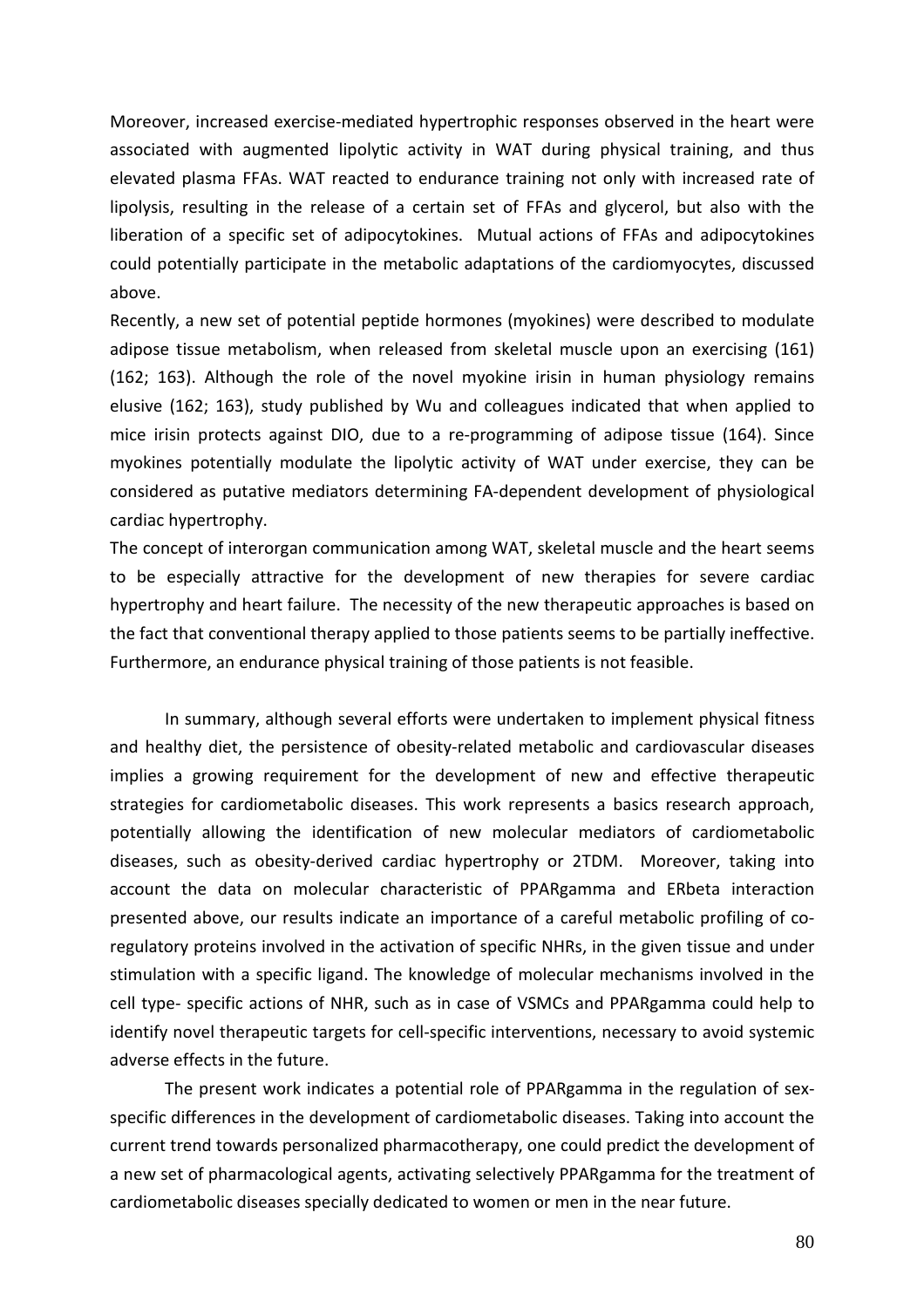#### **6 Summary**

The prevalence of metabolic and obesity-related cardiovascular (cardiometabolic) diseases increases rapidly, which indicates an instant need for novel and effective therapeutic strategies. Our study aimed to investigate the role of selective PPARgamma modulation in a sex-specific manner as a future therapeutic intervention for cardiometabolic diseases.

We identified a crucial basis for sex-specific PPARgamma modulation in the molecular crosstalk of PPARgamma with estrogen receptors (ERs). Our results indicated that PPARgamma and ERbeta physically interact with each other in vitro in adipocytes. In addition, results obtained from a study on ERbeta-deficient mice, fed with high fat diet (HFD), demonstrated pro-diabetogenic effects of ERbeta, resulting from a negative cross-talk with PPARgamma in the adipose tissue.

In addition to a direct crosstalk with ERs, selective PPARgamma modulation may be regulated by competitive cofactor binding. We have identified SUMO-E2 ligase HMGA1 as a new PPARgamma cofactor in vascular smooth muscle cells (VSMCs). Moreover, we were able to demonstrate, that the valuable anti-atherosclerotic and anti-proliferative actions of selective PPARgamma modulation in VSMCs are linked with an inhibition of MMP9 expression by HMGA1 in the process known as transrepression. Interestingly, HMGA1 also interacts with ERs thereby providing an additional mechanism of sexual dimorphic PPARgamma modulation. To further establish these sex differences in PPARgamma modulation, we comprehensively characterized two mouse models for sex-specific cardiac hypertrophy, including one for the development of pathological hypertrophy induced by HFD feeding, and one (physiological hypertrophy model) for endurance training in mice. Both models show strong sexual dimorphisms, in particular, in metabolic processes controlled by PPARgamma, such as lipolysis or adipogenesis. By using those models we are aiming to identify sex-specific PPARgamma modulatory pathways in future experiments.

Taken together, sex-specific PPARgamma modulation likely results from interactions with ERs involving competitive cofactor binding e.g. of HMGA1. Furthermore, central PPARgamma-dependent cardiometabolic processes show a strong sexual dimorphic regulation likely resulting from PPARgamma-ER interactions. More detailed knowledge about the ER-PPARgamma modulatory pathways would help us to develop a sex-tailored, tissue-specific PPARgamma-based pharmacological intervention following the idea of an individualized treatment approach.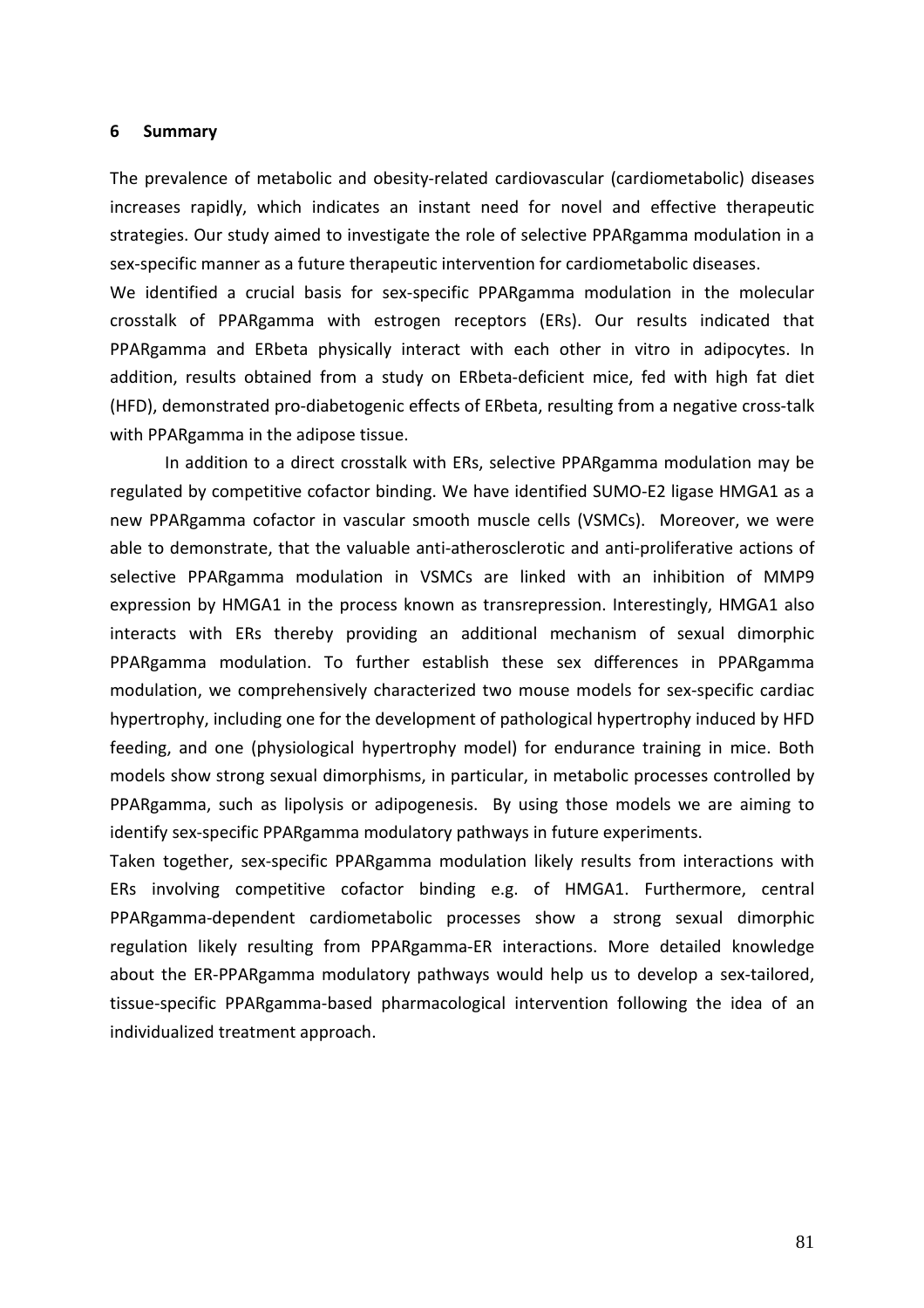### **7 References**

1. Zimmet P, Alberti G, Kaufman F, Tajima N, Silink M, Arslanian S, Wong G, Bennett P, Shaw J, Caprio S: The metabolic syndrome in children and adolescents. *Lancet* 369:2059- 2061, 2007

2. Kaila B, Raman M: Obesity: a review of pathogenesis and management strategies. *Can J Gastroenterol* 22:61-68, 2008

3. Zimmermann R, Strauss JG, Haemmerle G, Schoiswohl G, Birner-Gruenberger R, Riederer M, Lass A, Neuberger G, Eisenhaber F, Hermetter A, Zechner R: Fat mobilization in adipose tissue is promoted by adipose triglyceride lipase. *Science* 306:1383-1386, 2004

4. Zechner R, Kienesberger PC, Haemmerle G, Zimmermann R, Lass A: Adipose triglyceride lipase and the lipolytic catabolism of cellular fat stores. *J Lipid Res* 50:3-21, 2009

5. Bluher M: Adipose tissue dysfunction in obesity. *Exp Clin Endocrinol Diabetes* 117:241- 250, 2009

6. Fox CS, Massaro JM, Hoffmann U, Pou KM, Maurovich-Horvat P, Liu CY, Vasan RS, Murabito JM, Meigs JB, Cupples LA, D'Agostino RB, Sr., O'Donnell CJ: Abdominal visceral and subcutaneous adipose tissue compartments: association with metabolic risk factors in the Framingham Heart Study. *Circulation* 116:39-48, 2007

7. Despres JP, Lemieux I, Bergeron J, Pibarot P, Mathieu P, Larose E, Rodes-Cabau J, Bertrand OF, Poirier P: Abdominal obesity and the metabolic syndrome: contribution to global cardiometabolic risk. *Arterioscler Thromb Vasc Biol* 28:1039-1049, 2008

8. DeFronzo RA: Insulin resistance, lipotoxicity, type 2 diabetes and atherosclerosis: the missing links. The Claude Bernard Lecture 2009. *Diabetologia* 53:1270-1287, 2010

9. Palomer X, Salvado L, Barroso E, Vazquez-Carrera M: An overview of the crosstalk between inflammatory processes and metabolic dysregulation during diabetic cardiomyopathy. *Int J Cardiol*, 2013

10. Hotamisligil GS: Inflammation and metabolic disorders. *Nature* 444:860-867, 2006

11. Olefsky JM, Glass CK: Macrophages, inflammation, and insulin resistance. *Annu Rev Physiol* 72:219-246, 2010

12. Shoelson SE, Lee J, Goldfine AB: Inflammation and insulin resistance. *J Clin Invest* 116:1793-1801, 2006

13. Wellen KE, Hotamisligil GS: Inflammation, stress, and diabetes. *J Clin Invest* 115:1111- 1119, 2005

14. Despres JP, Lemieux I: Abdominal obesity and metabolic syndrome. *Nature* 444:881-887, 2006

15. Foryst-Ludwig A, Hartge M, Clemenz M, Sprang C, Hess K, Marx N, Unger T, Kintscher U: PPARgamma activation attenuates T-lymphocyte-dependent inflammation of adipose tissue and development of insulin resistance in obese mice. *Cardiovasc Diabetol* 9:64, 2010

16. Kintscher U, Hartge M, Hess K, Foryst-Ludwig A, Clemenz M, Wabitsch M, Fischer-Posovszky P, Barth TF, Dragun D, Skurk T, Hauner H, Bluher M, Unger T, Wolf AM, Knippschild U, Hombach V, Marx N: T-lymphocyte infiltration in visceral adipose tissue: a primary event in adipose tissue inflammation and the development of obesity-mediated insulin resistance. *Arterioscler Thromb Vasc Biol* 28:1304-1310, 2008

17. Ouchi N, Parker JL, Lugus JJ, Walsh K: Adipokines in inflammation and metabolic disease. *Nat Rev Immunol* 11:85-97, 2011

18. Halberg N, Khan T, Trujillo ME, Wernstedt-Asterholm I, Attie AD, Sherwani S, Wang ZV, Landskroner-Eiger S, Dineen S, Magalang UJ, Brekken RA, Scherer PE: Hypoxiainducible factor 1alpha induces fibrosis and insulin resistance in white adipose tissue. *Mol Cell Biol* 29:4467-4483, 2009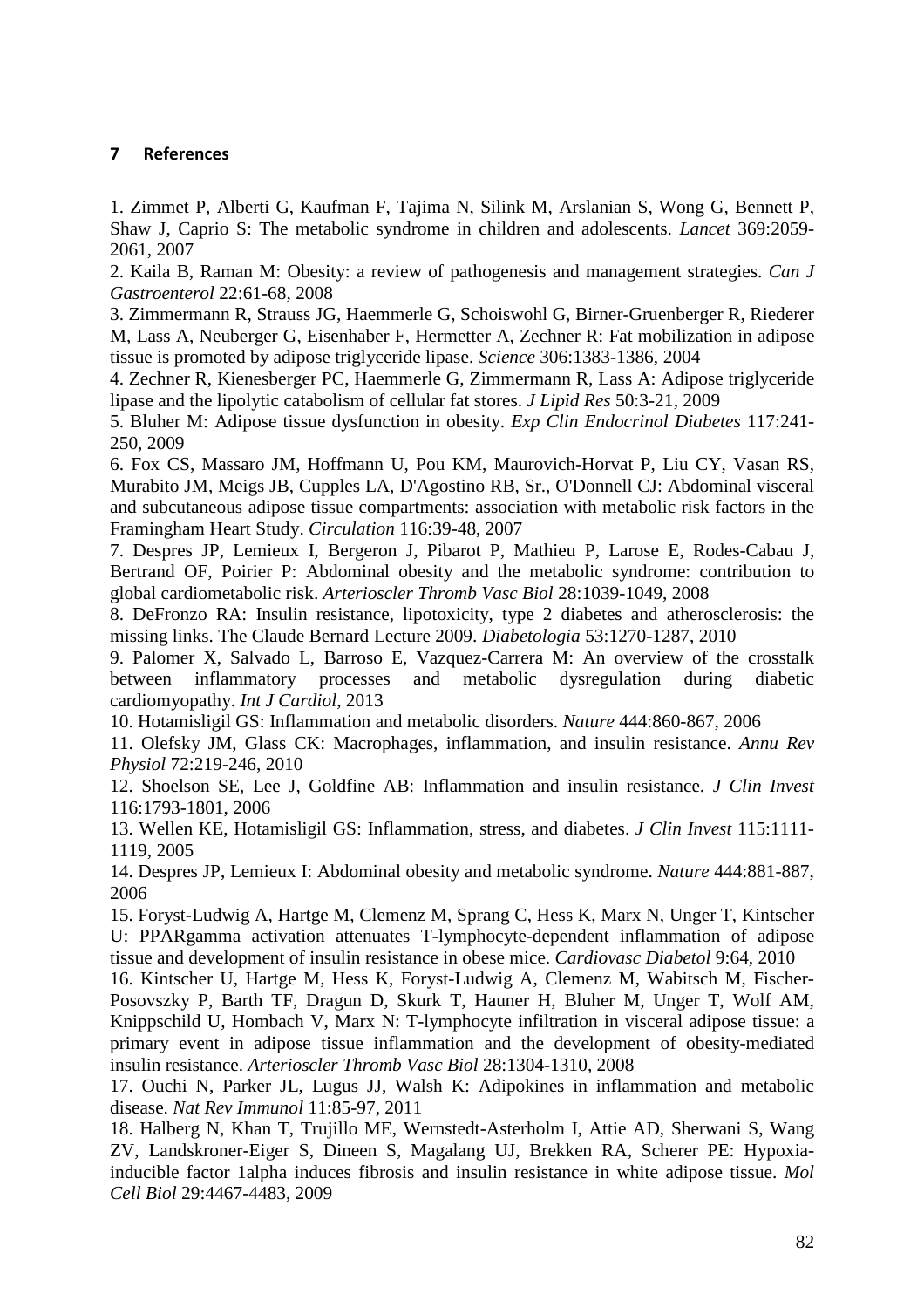19. Pasarica M, Sereda OR, Redman LM, Albarado DC, Hymel DT, Roan LE, Rood JC, Burk DH, Smith SR: Reduced adipose tissue oxygenation in human obesity: evidence for rarefaction, macrophage chemotaxis, and inflammation without an angiogenic response. *Diabetes* 58:718-725, 2009

20. Weisberg SP, McCann D, Desai M, Rosenbaum M, Leibel RL, Ferrante AW, Jr.: Obesity is associated with macrophage accumulation in adipose tissue. *J Clin Invest* 112:1796-1808, 2003

21. Lumeng CN, Bodzin JL, Saltiel AR: Obesity induces a phenotypic switch in adipose tissue macrophage polarization. *J Clin Invest* 117:175-184, 2007

22. Lumeng CN, Deyoung SM, Bodzin JL, Saltiel AR: Increased inflammatory properties of adipose tissue macrophages recruited during diet-induced obesity. *Diabetes* 56:16-23, 2007

23. Hotta K, Funahashi T, Arita Y, Takahashi M, Matsuda M, Okamoto Y, Iwahashi H, Kuriyama H, Ouchi N, Maeda K, Nishida M, Kihara S, Sakai N, Nakajima T, Hasegawa K, Muraguchi M, Ohmoto Y, Nakamura T, Yamashita S, Hanafusa T, Matsuzawa Y: Plasma concentrations of a novel, adipose-specific protein, adiponectin, in type 2 diabetic patients. *Arterioscler Thromb Vasc Biol* 20:1595-1599., 2000

24. Ryo M, Nakamura T, Kihara S, Kumada M, Shibazaki S, Takahashi M, Nagai M, Matsuzawa Y, Funahashi T: Adiponectin as a biomarker of the metabolic syndrome. *Circ J* 68:975-981, 2004

25. Ouchi N, Kihara S, Funahashi T, Matsuzawa Y, Walsh K: Obesity, adiponectin and vascular inflammatory disease. *Curr Opin Lipidol* 14:561-566, 2003

26. Fasshauer M, Kralisch S, Klier M, Lossner U, Bluher M, Klein J, Paschke R: Adiponectin gene expression and secretion is inhibited by interleukin-6 in 3T3-L1 adipocytes. *Biochem Biophys Res Commun* 301:1045-1050., 2003

27. Jung SH, Park HS, Kim KS, Choi WH, Ahn CW, Kim BT, Kim SM, Lee SY, Ahn SM, Kim YK, Kim HJ, Kim DJ, Lee KW: Effect of weight loss on some serum cytokines in human obesity: increase in IL-10 after weight loss. *J Nutr Biochem* 19:371-375, 2008

28. Chrysant SG, Chrysant GS: New insights into the true nature of the obesity paradox and the lower cardiovascular risk. *J Am Soc Hypertens* 7:85-94, 2013

29. Deng G, Long Y, Yu YR, Li MR: Adiponectin directly improves endothelial dysfunction in obese rats through the AMPK-eNOS Pathway. *Int J Obes (Lond)* 34:165-171, 2010

30. Shibata R, Sato K, Pimentel DR, Takemura Y, Kihara S, Ohashi K, Funahashi T, Ouchi N, Walsh K: Adiponectin protects against myocardial ischemia-reperfusion injury through AMPK- and COX-2-dependent mechanisms. *Nat Med* 11:1096-1103, 2005

31. Bays HE: Adiposopathy is "sick fat" a cardiovascular disease? *J Am Coll Cardiol* 57:2461-2473, 2011

32. Ferre P: The biology of peroxisome proliferator-activated receptors: relationship with lipid metabolism and insulin sensitivity. *Diabetes* 53 Suppl 1:S43-50, 2004

33. Lonard DM, Lanz RB, O'Malley BW: Nuclear receptor coregulators and human disease. *Endocr Rev* 28:575-587, 2007

34. Benz V, Kintscher U, Foryst-Ludwig A: Sex-specific differences in Type 2 Diabetes Mellitus and dyslipidemia therapy: PPAR agonists. *Handb Exp Pharmacol*:387-410, 2012

35. Tobin JF, Freedman LP: Nuclear receptors as drug targets in metabolic diseases: new approaches to therapy. *Trends Endocrinol Metab* 17:284-290, 2006

36. Reddy JK: Peroxisome proliferators and peroxisome proliferator-activated receptor alpha: biotic and xenobiotic sensing. *Am J Pathol* 164:2305-2321, 2004

37. Brun RP, Tontonoz P, Forman BM, Ellis R, Chen J, Evans RM, Spiegelman BM: Differential activation of adipogenesis by multiple PPAR isoforms. *Genes Dev* 10:974-984, 1996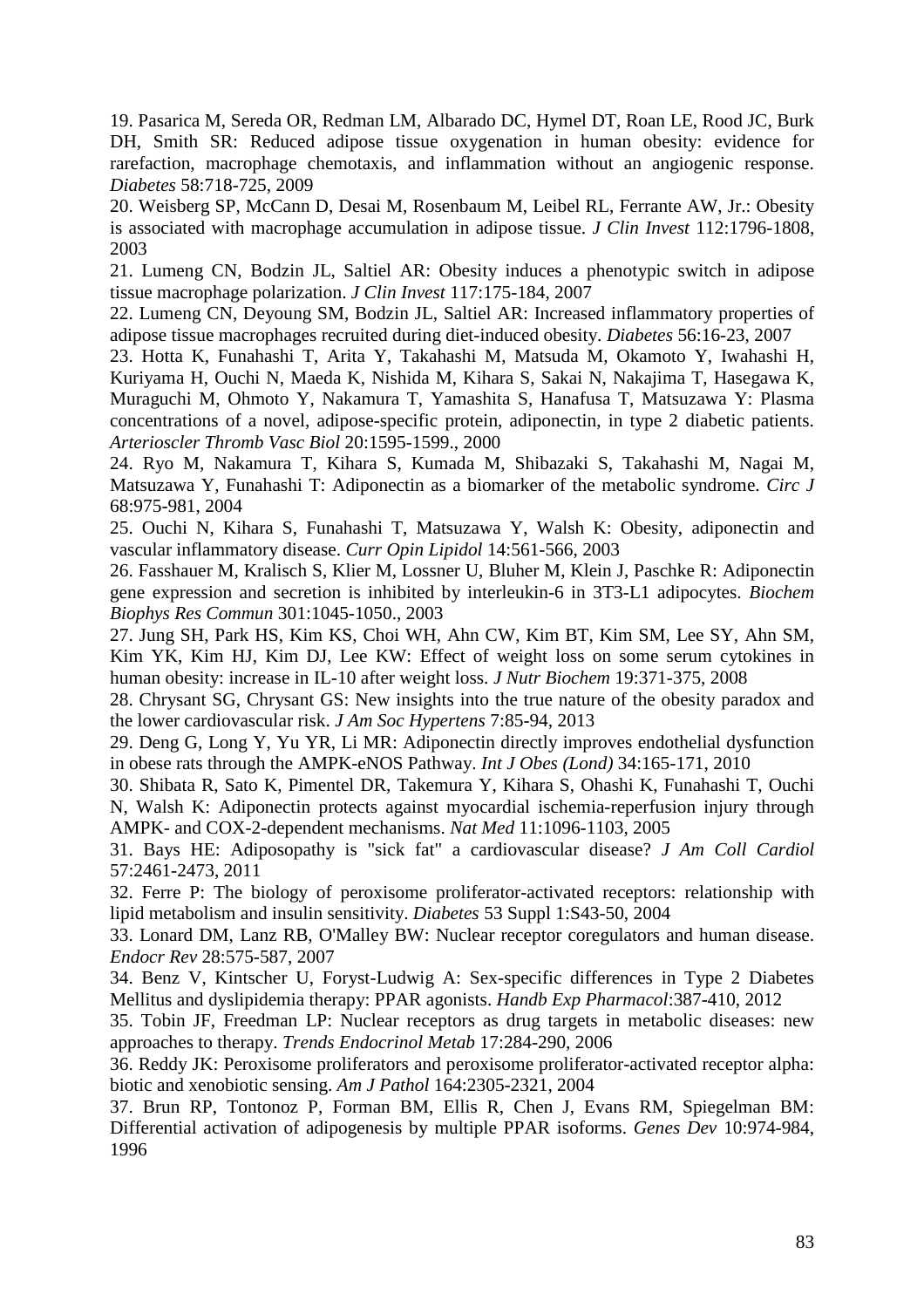38. Kliewer SA, Forman BM, Blumberg B, Ong ES, Borgmeyer U, Mangelsdorf DJ, Umesono K, Evans RM: Differential expression and activation of a family of murine peroxisome proliferator-activated receptors. *Proc Natl Acad Sci U S A* 91:7355-7359, 1994

39. Picard F, Gehin M, Annicotte J, Rocchi S, Champy MF, O'Malley BW, Chambon P, Auwerx J: SRC-1 and TIF2 control energy balance between white and brown adipose tissues. *Cell* 111:931-941, 2002

40. Semple RK, Chatterjee VK, O'Rahilly S: PPAR gamma and human metabolic disease. *J Clin Invest* 116:581-589, 2006

41. Forman BM, Tontonoz P, Chen J, Brun RP, Spiegelman BM, Evans RM: 15-Deoxy-delta 12, 14-prostaglandin J2 is a ligand for the adipocyte determination factor PPAR gamma. *Cell* 83:803-812, 1995

42. Glass CK: Going nuclear in metabolic and cardiovascular disease. *J Clin Invest* 116:556- 560, 2006

43. Jensen JS, Feldt-Rasmussen B, Strandgaard S, Schroll M, Borch-Johnsen K: Arterial hypertension, microalbuminuria, and risk of ischemic heart disease. *Hypertension* 35:898-903, 2000

44. Cavailles V, Dauvois S, L'Horset F, Lopez G, Hoare S, Kushner PJ, Parker MG: Nuclear factor RIP140 modulates transcriptional activation by the estrogen receptor. *Embo J* 14:3741- 3751, 1995

45. Glass CK, Saijo K: Nuclear receptor transrepression pathways that regulate inflammation in macrophages and T cells. *Nat Rev Immunol* 10:365-376, 2010

46. Bloch M, Prock A, Paonessa F, Benz V, Bahr IN, Herbst L, Witt H, Kappert K, Spranger J, Stawowy P, Unger T, Fusco A, Sedding D, Brunetti A, Foryst-Ludwig A, Kintscher U: High-mobility group A1 protein: a new coregulator of peroxisome proliferator-activated receptor-gamma-mediated transrepression in the vasculature. *Circ Res* 110:394-405, 2012

47. Pascual G, Fong AL, Ogawa S, Gamliel A, Li AC, Perissi V, Rose DW, Willson TM, Rosenfeld MG, Glass CK: A SUMOylation-dependent pathway mediates transrepression of inflammatory response genes by PPAR-gamma. *Nature* 437:759-763. Epub 2005 Aug 2028., 2005

48. Desvergne B, Wahli W: Peroxisome proliferator-activated receptors: nuclear control of metabolism. *Endocr Rev* 20:649-688, 1999

49. Guan HP, Ishizuka T, Chui PC, Lehrke M, Lazar MA: Corepressors selectively control the transcriptional activity of PPARgamma in adipocytes. *Genes Dev* 19:453-461, 2005

50. McKenna NJ, O'Malley BW: From ligand to response: generating diversity in nuclear receptor coregulator function. *J Steroid Biochem Mol Biol* 74:351-356., 2000

51. Yki-Jarvinen H: Thiazolidinediones. *N Engl J Med* 351:1106-1118, 2004

52. Deeg MA, Tan MH: Pioglitazone versus Rosiglitazone: Effects on Lipids, Lipoproteins, and Apolipoproteins in Head-to-Head Randomized Clinical Studies. *PPAR Res* 2008:520465, 2008

53. Home PD, Pocock SJ, Beck-Nielsen H, Curtis PS, Gomis R, Hanefeld M, Jones NP, Komajda M, McMurray JJ: Rosiglitazone evaluated for cardiovascular outcomes in oral agent combination therapy for type 2 diabetes (RECORD): a multicentre, randomised, open-label trial. *Lancet* 373:2125-2135, 2009

54. Lincoff AM, Wolski K, Nicholls SJ, Nissen SE: Pioglitazone and risk of cardiovascular events in patients with type 2 diabetes mellitus: a meta-analysis of randomized trials. *Jama* 298:1180-1188, 2007

55. Singh S, Loke YK, Furberg CD: Long-term risk of cardiovascular events with rosiglitazone: a meta-analysis. *Jama* 298:1189-1195, 2007

56. Mannucci E, Monami M, Di Bari M, Lamanna C, Gori F, Gensini GF, Marchionni N: Cardiac safety profile of rosiglitazone: a comprehensive meta-analysis of randomized clinical trials. *Int J Cardiol* 143:135-140, 2010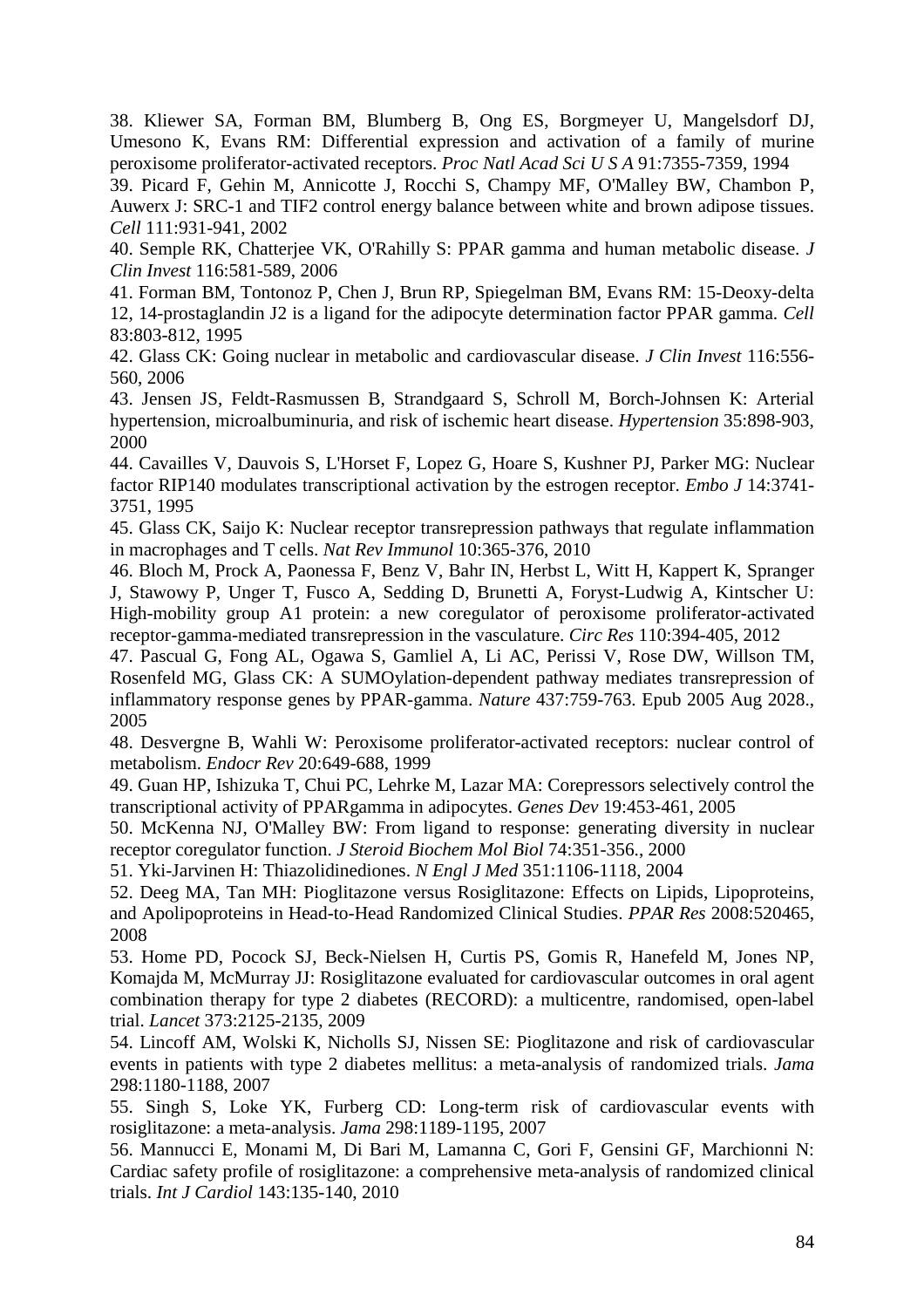57. Schernthaner G, Chilton RJ: Cardiovascular risk and thiazolidinediones--what do metaanalyses really tell us? *Diabetes Obes Metab* 12:1023-1035, 2010

58. Nilsson S, Gustafsson JA: Biological role of estrogen and estrogen receptors. *Crit Rev Biochem Mol Biol* 37:1-28, 2002

59. Foryst-Ludwig A, Kintscher U: Metabolic impact of estrogen signalling through ERalpha and ERbeta. *J Steroid Biochem Mol Biol* 122:74-81, 2010

60. Cooke PS, Naaz A: Role of estrogens in adipocyte development and function. *Exp Biol Med (Maywood)* 229:1127-1135, 2004

61. Cooke PS, Heine PA, Taylor JA, Lubahn DB: The role of estrogen and estrogen receptoralpha in male adipose tissue. *Mol Cell Endocrinol* 178:147-154, 2001

62. Bryzgalova G, Lundholm L, Portwood N, Gustafsson JA, Khan A, Efendic S, Dahlman-Wright K: Mechanisms of antidiabetogenic and body weight-lowering effects of estrogen in high-fat diet-fed mice. *Am J Physiol Endocrinol Metab* 295:E904-912, 2008

63. Matthews J, Gustafsson JA: Estrogen signaling: a subtle balance between ER alpha and ER beta. *Mol Interv* 3:281-292, 2003

64. Merchenthaler I, Lane MV, Numan S, Dellovade TL: Distribution of estrogen receptor alpha and beta in the mouse central nervous system: in vivo autoradiographic and immunocytochemical analyses. *J Comp Neurol* 473:270-291, 2004

65. Dieudonne MN, Leneveu MC, Giudicelli Y, Pecquery R: Evidence for functional estrogen receptors alpha and beta in human adipose cells: regional specificities and regulation by estrogens. *Am J Physiol Cell Physiol* 286:C655-661, 2004

66. Sharma PK, Thakur MK: Expression of estrogen receptor (ER) alpha and beta in mouse cerebral cortex: effect of age, sex and gonadal steroids. *Neurobiol Aging* 27:880-887, 2006

67. Batra GS, Hainey L, Freemont AJ, Andrew G, Saunders PT, Hoyland JA, Braidman IP: Evidence for cell-specific changes with age in expression of oestrogen receptor (ER) alpha and beta in bone fractures from men and women. *J Pathol* 200:65-73, 2003

68. Sakaguchi H, Fujimoto J, Aoki I, Tamaya T: Expression of estrogen receptor alpha and beta in myometrium of premenopausal and postmenopausal women. *Steroids* 68:11-19, 2003

69. Bonomo SM, Rigamonti AE, Giunta M, Galimberti D, Guaita A, Gagliano MG, Muller EE, Cella SG: Menopausal transition: a possible risk factor for brain pathologic events. *Neurobiol Aging* 30:71-80, 2009

70. Deroo BJ, Korach KS: Estrogen receptors and human disease. *J Clin Invest* 116:561-570, 2006

71. Heldring N, Pike A, Andersson S, Matthews J, Cheng G, Hartman J, Tujague M, Strom A, Treuter E, Warner M, Gustafsson JA: Estrogen receptors: how do they signal and what are their targets. *Physiol Rev* 87:905-931, 2007

72. Delaunay F, Pettersson K, Tujague M, Gustafsson JA: Functional differences between the amino-terminal domains of estrogen receptors alpha and beta. *Mol Pharmacol* 58:584-590, 2000

73. Barkhem T, Nilsson S, Gustafsson JA: Molecular mechanisms, physiological consequences and pharmacological implications of estrogen receptor action. *Am J Pharmacogenomics* 4:19-28, 2004

74. Shang Y, Brown M: Molecular determinants for the tissue specificity of SERMs. *Science* 295:2465-2468, 2002

75. Shang Y, Hu X, DiRenzo J, Lazar MA, Brown M: Cofactor dynamics and sufficiency in estrogen receptor-regulated transcription. *Cell* 103:843-852, 2000

76. Chang EC, Charn TH, Park SH, Helferich WG, Komm B, Katzenellenbogen JA, Katzenellenbogen BS: Estrogen Receptors alpha and beta as determinants of gene expression: influence of ligand, dose, and chromatin binding. *Mol Endocrinol* 22:1032-1043, 2008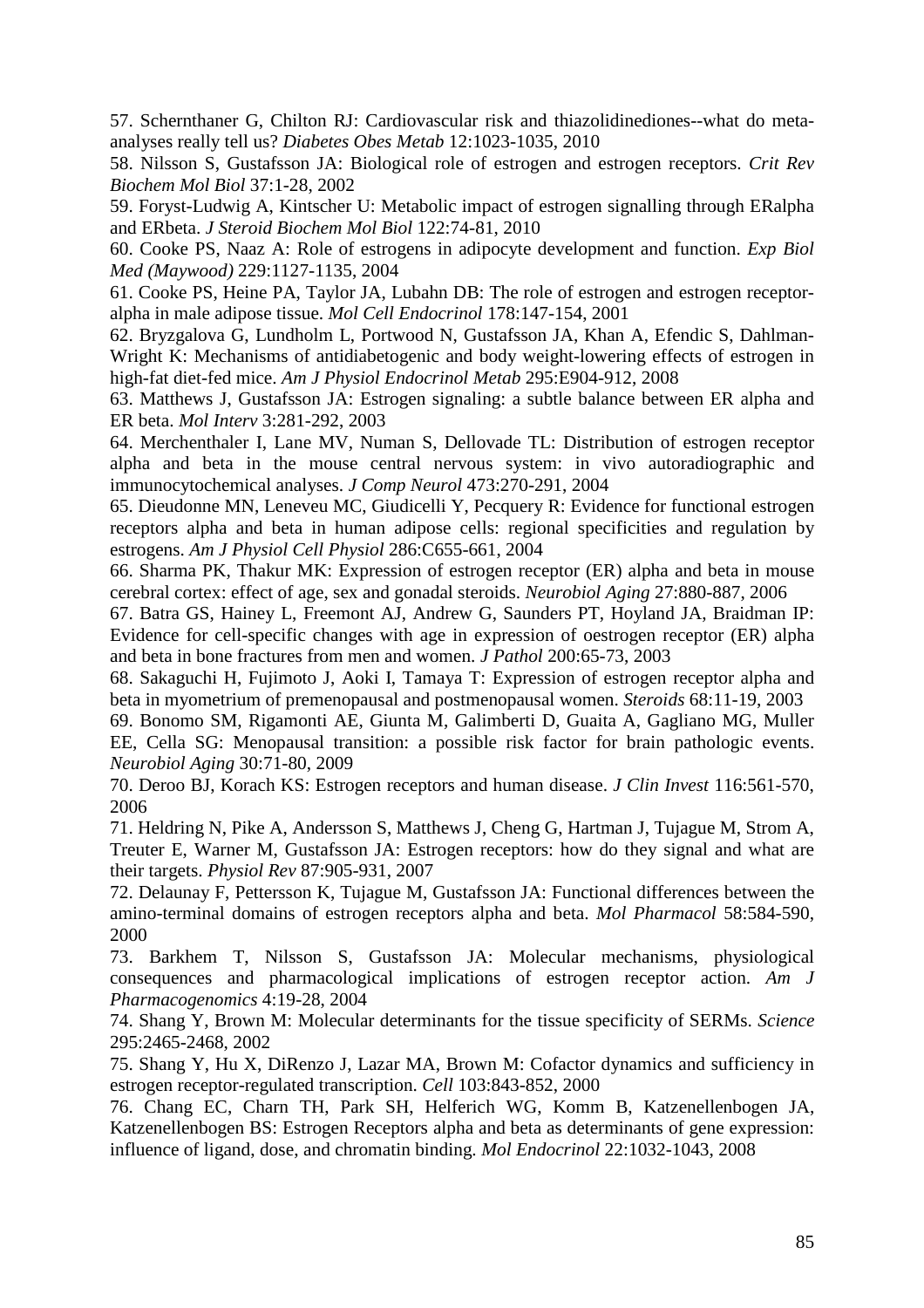77. Okada M, Takezawa S, Mezaki Y, Yamaoka I, Takada I, Kitagawa H, Kato S: Switching of chromatin-remodelling complexes for oestrogen receptor-alpha. *EMBO Rep* 9:563-568, 2008

78. Foryst-Ludwig A, Clemenz M, Hohmann S, Hartge M, Sprang C, Frost N, Krikov M, Bhanot S, Barros R, Morani A, Gustafsson JA, Unger T, Kintscher U: Metabolic actions of estrogen receptor beta (ERbeta) are mediated by a negative cross-talk with PPARgamma. *PLoS Genet* 4:e1000108, 2008

79. Wang X, Kilgore MW: Signal cross-talk between estrogen receptor alpha and beta and the peroxisome proliferator-activated receptor gamma1 in MDA-MB-231 and MCF-7 breast cancer cells. *Mol Cell Endocrinol* 194:123-133, 2002

80. Ropero AB, Alonso-Magdalena P, Quesada I, Nadal A: The role of estrogen receptors in the control of energy and glucose homeostasis. *Steroids* 73:874-879, 2008

81. Laudenslager ML, Wilkinson CW, Carlisle HJ, Hammel HT: Energy balance in ovariectomized rats with and without estrogen replacement. *Am J Physiol* 238:R400-405, 1980

82. Saengsirisuwan V, Pongseeda S, Prasannarong M, Vichaiwong K, Toskulkao C: Modulation of insulin resistance in ovariectomized rats by endurance exercise training and estrogen replacement. *Metabolism* 58:38-47, 2009

83. Riant E, Waget A, Cogo H, Arnal JF, Burcelin R, Gourdy P: Estrogens protect against high-fat diet-induced insulin resistance and glucose intolerance in mice. *Endocrinology* 150:2109-2117, 2009

84. Heine PA, Taylor JA, Iwamoto GA, Lubahn DB, Cooke PS: Increased adipose tissue in male and female estrogen receptor-alpha knockout mice. *Proc Natl Acad Sci U S A* 97:12729- 12734, 2000

85. Naaz A, Zakroczymski M, Heine P, Taylor J, Saunders P, Lubahn D, Cooke PS: Effect of ovariectomy on adipose tissue of mice in the absence of estrogen receptor alpha (ERalpha): a potential role for estrogen receptor beta (ERbeta). *Horm Metab Res* 34:758-763, 2002

86. Bryzgalova G, Gao H, Ahren B, Zierath JR, Galuska D, Steiler TL, Dahlman-Wright K, Nilsson S, Gustafsson JA, Efendic S, Khan A: Evidence that oestrogen receptor-alpha plays an important role in the regulation of glucose homeostasis in mice: insulin sensitivity in the liver. *Diabetologia* 49:588-597, 2006

87. Misso ML, Murata Y, Boon WC, Jones ME, Britt KL, Simpson ER: Cellular and molecular characterization of the adipose phenotype of the aromatase-deficient mouse. *Endocrinology* 144:1474-1480, 2003

88. Murata Y, Robertson KM, Jones ME, Simpson ER: Effect of estrogen deficiency in the male: the ArKO mouse model. *Mol Cell Endocrinol* 193:7-12, 2002

89. Gao H, Bryzgalova G, Hedman E, Khan A, Efendic S, Gustafsson JA, Dahlman-Wright K: Long-term administration of estradiol decreases expression of hepatic lipogenic genes and improves insulin sensitivity in ob/ob mice: a possible mechanism is through direct regulation of signal transducer and activator of transcription 3. *Mol Endocrinol* 20:1287-1299, 2006

90. Lundholm L, Bryzgalova G, Gao H, Portwood N, Falt S, Berndt KD, Dicker A, Galuska D, Zierath JR, Gustafsson JA, Efendic S, Dahlman-Wright K, Khan A: The estrogen receptor {alpha}-selective agonist propyl pyrazole triol improves glucose tolerance in ob/ob mice; potential molecular mechanisms. *J Endocrinol* 199:275-286, 2008

91. Louet JF, LeMay C, Mauvais-Jarvis F: Antidiabetic actions of estrogen: insight from human and genetic mouse models. *Curr Atheroscler Rep* 6:180-185, 2004

92. Margolis KL, Bonds DE, Rodabough RJ, Tinker L, Phillips LS, Allen C, Bassford T, Burke G, Torrens J, Howard BV: Effect of oestrogen plus progestin on the incidence of diabetes in postmenopausal women: results from the Women's Health Initiative Hormone Trial. *Diabetologia* 47:1175-1187, 2004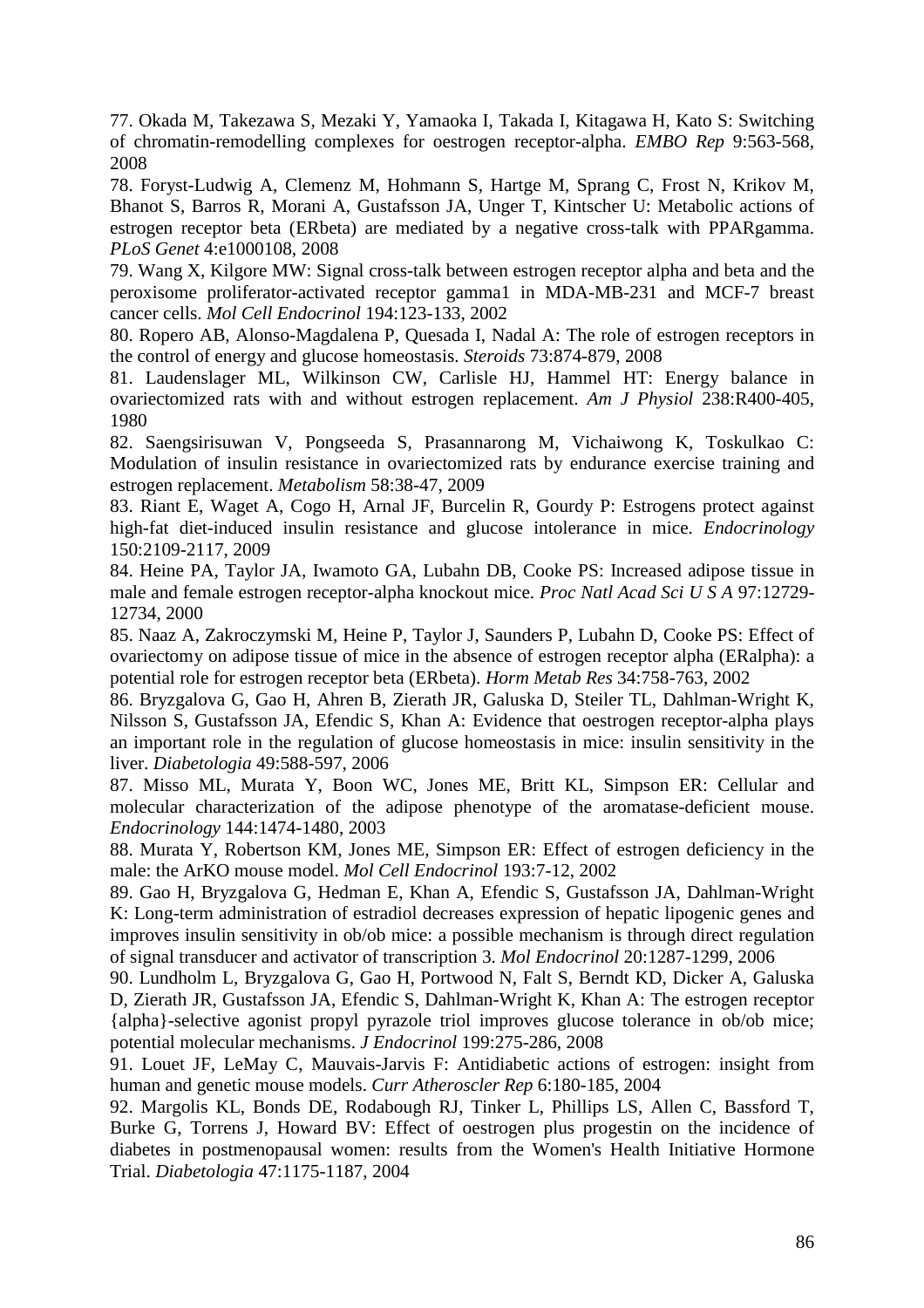93. Bonds DE, Lasser N, Qi L, Brzyski R, Caan B, Heiss G, Limacher MC, Liu JH, Mason E, Oberman A, O'Sullivan MJ, Phillips LS, Prineas RJ, Tinker L: The effect of conjugated equine oestrogen on diabetes incidence: the Women's Health Initiative randomised trial. *Diabetologia* 49:459-468, 2006

94. Crespo CJ, Smit E, Snelling A, Sempos CT, Andersen RE: Hormone replacement therapy and its relationship to lipid and glucose metabolism in diabetic and nondiabetic postmenopausal women: results from the Third National Health and Nutrition Examination Survey (NHANES III). *Diabetes Care* 25:1675-1680, 2002

95. Barros RP, Machado UF, Warner M, Gustafsson JA: Muscle GLUT4 regulation by estrogen receptors ERbeta and ERalpha. *Proc Natl Acad Sci U S A* 103:1605-1608, 2006

96. Ohlsson C, Hellberg N, Parini P, Vidal O, Bohlooly YM, Rudling M, Lindberg MK, Warner M, Angelin B, Gustafsson JA: Obesity and disturbed lipoprotein profile in estrogen receptor-alpha-deficient male mice. *Biochem Biophys Res Commun* 278:640-645, 2000

97. Barros RP, Machado UF, Gustafsson JA: Estrogen receptors: new players in diabetes mellitus. *Trends Mol Med* 12:425-431, 2006

98. Regitz-Zagrosek V, Lehmkuhl E, Weickert MO: Gender differences in the metabolic syndrome and their role for cardiovascular disease. *Clin Res Cardiol* 95:136-147, 2006

99. Nuutila P, Knuuti MJ, Maki M, Laine H, Ruotsalainen U, Teras M, Haaparanta M, Solin O, Yki-Jarvinen H: Gender and insulin sensitivity in the heart and in skeletal muscles. Studies using positron emission tomography. *Diabetes* 44:31-36, 1995

100. Frias JP, Macaraeg GB, Ofrecio J, Yu JG, Olefsky JM, Kruszynska YT: Decreased susceptibility to fatty acid-induced peripheral tissue insulin resistance in women. *Diabetes* 50:1344-1350, 2001

101. Kuhl J, Hilding A, Ostenson CG, Grill V, Efendic S, Bavenholm P: Characterisation of subjects with early abnormalities of glucose tolerance in the Stockholm Diabetes Prevention Programme: the impact of sex and type 2 diabetes heredity. *Diabetologia* 48:35-40, 2005

102. Macotela Y, Boucher J, Tran TT, Kahn CR: Sex and depot differences in adipocyte insulin sensitivity and glucose metabolism. *Diabetes* 58:803-812, 2009

103. D'Eon TM, Souza SC, Aronovitz M, Obin MS, Fried SK, Greenberg AS: Estrogen regulation of adiposity and fuel partitioning. Evidence of genomic and non-genomic regulation of lipogenic and oxidative pathways. *J Biol Chem* 280:35983-35991, 2005

104. Rogers NH, Perfield JW, 2nd, Strissel KJ, Obin MS, Greenberg AS: Reduced energy expenditure and increased inflammation are early events in the development of ovariectomyinduced obesity. *Endocrinology* 150:2161-2168, 2009

105. Pedersen SB, Kristensen K, Hermann PA, Katzenellenbogen JA, Richelsen B: Estrogen controls lipolysis by up-regulating alpha2A-adrenergic receptors directly in human adipose tissue through the estrogen receptor alpha. Implications for the female fat distribution. *J Clin Endocrinol Metab* 89:1869-1878, 2004

106. Hamosh M, Hamosh P: The effect of estrogen on the lipoprotein lipase activity of rat adipose tissue. *J Clin Invest* 55:1132-1135, 1975

107. Homma H, Kurachi H, Nishio Y, Takeda T, Yamamoto T, Adachi K, Morishige K, Ohmichi M, Matsuzawa Y, Murata Y: Estrogen suppresses transcription of lipoprotein lipase gene. Existence of a unique estrogen response element on the lipoprotein lipase promoter. *J Biol Chem* 275:11404-11411, 2000

108. Price TM, O'Brien SN, Welter BH, George R, Anandjiwala J, Kilgore M: Estrogen regulation of adipose tissue lipoprotein lipase--possible mechanism of body fat distribution. *Am J Obstet Gynecol* 178:101-107, 1998

109. Palin SL, McTernan PG, Anderson LA, Sturdee DW, Barnett AH, Kumar S: 17Betaestradiol and anti-estrogen ICI:compound 182,780 regulate expression of lipoprotein lipase and hormone-sensitive lipase in isolated subcutaneous abdominal adipocytes. *Metabolism* 52:383-388, 2003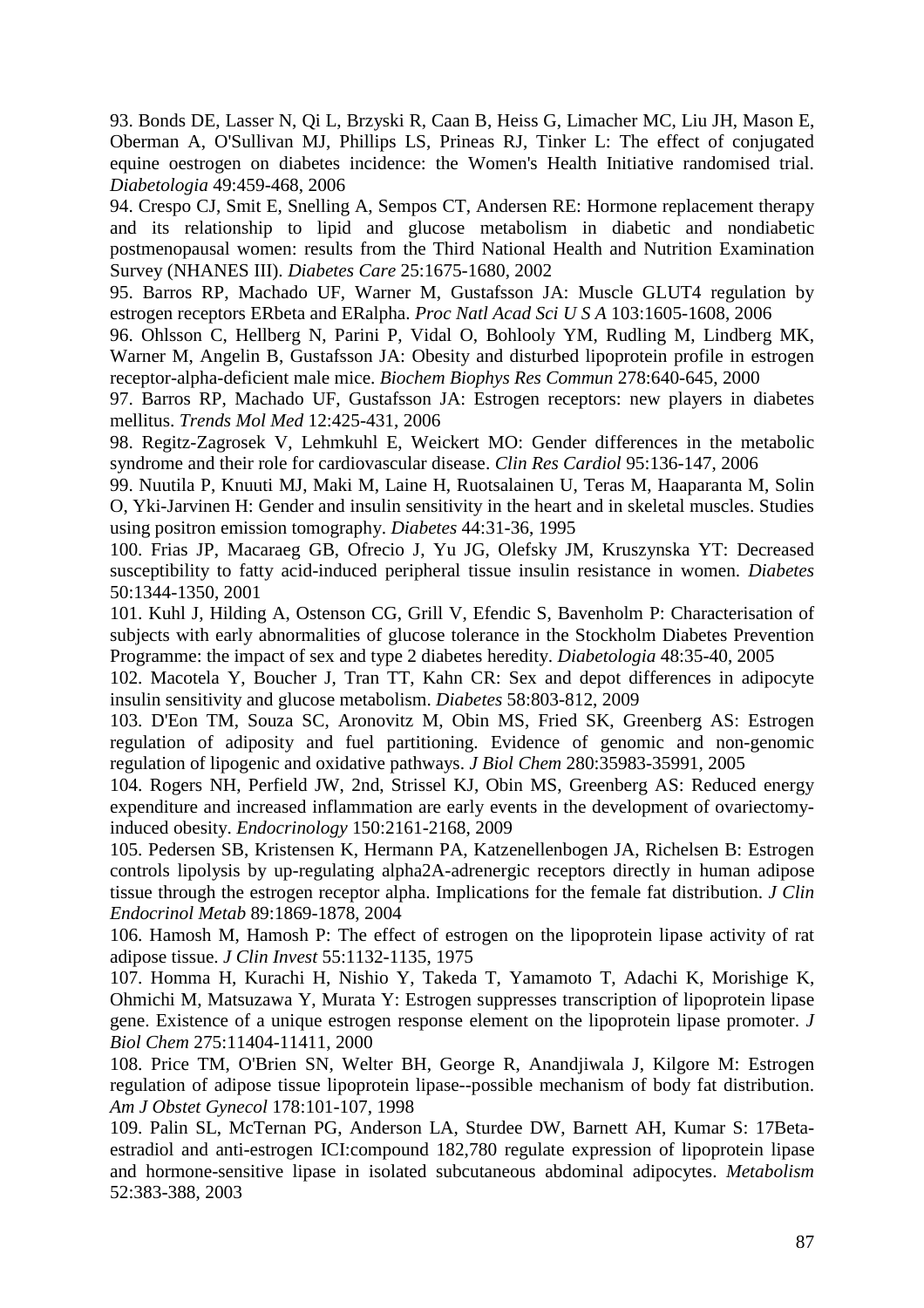110. Haemmerle G, Zimmermann R, Zechner R: Letting lipids go: hormone-sensitive lipase. *Curr Opin Lipidol* 14:289-297, 2003

111. Foryst-Ludwig A, Kreissl MC, Sprang C, Thalke B, Bohm C, Benz V, Gurgen D, Dragun D, Schubert C, Mai K, Stawowy P, Spranger J, Regitz-Zagrosek V, Unger T, Kintscher U: Sex differences in physiological cardiac hypertrophy are associated with exercise-mediated changes in energy substrate availability. *Am J Physiol Heart Circ Physiol* 301:H115-122, 2011

112. Benz V, Bloch M, Wardat S, Bohm C, Maurer L, Mahmoodzadeh S, Wiedmer P, Spranger J, Foryst-Ludwig A, Kintscher U: Sexual dimorphic regulation of body weight dynamics and adipose tissue lipolysis. *PLoS One* 7:e37794, 2012

113. Ramis JM, Salinas R, Garcia-Sanz JM, Moreiro J, Proenza AM, Llado I: Depot- and gender-related differences in the lipolytic pathway of adipose tissue from severely obese patients. *Cell Physiol Biochem* 17:173-180, 2006

114. Barros RP, Gabbi C, Morani A, Warner M, Gustafsson JA: Participation of ERalpha and ERbeta in glucose homeostasis in skeletal muscle and white adipose tissue. *Am J Physiol Endocrinol Metab* 297:E124-133, 2009

115. Breen DM, Sanli T, Giacca A, Tsiani E: Stimulation of muscle cell glucose uptake by resveratrol through sirtuins and AMPK. *Biochem Biophys Res Commun* 374:117-122, 2008

116. Deng JY, Hsieh PS, Huang JP, Lu LS, Hung LM: Activation of estrogen receptor is crucial for resveratrol-stimulating muscular glucose uptake via both insulin-dependent and independent pathways. *Diabetes* 57:1814-1823, 2008

117. Alonso-Magdalena P, Ropero AB, Carrera MP, Cederroth CR, Baquie M, Gauthier BR, Nef S, Stefani E, Nadal A: Pancreatic insulin content regulation by the estrogen receptor ER alpha. *PLoS One* 3:e2069, 2008

118. Le May C, Chu K, Hu M, Ortega CS, Simpson ER, Korach KS, Tsai MJ, Mauvais-Jarvis F: Estrogens protect pancreatic beta-cells from apoptosis and prevent insulin-deficient diabetes mellitus in mice. *Proc Natl Acad Sci U S A* 103:9232-9237, 2006

119. Weiner RB, Baggish AL: Exercise-induced cardiac remodeling. *Prog Cardiovasc Dis* 54:380-386, 2012

120. Heineke J, Molkentin JD: Regulation of cardiac hypertrophy by intracellular signalling pathways. *Nat Rev Mol Cell Biol* 7:589-600, 2006

121. Bernardo BC, Weeks KL, Pretorius L, McMullen JR: Molecular distinction between physiological and pathological cardiac hypertrophy: experimental findings and therapeutic strategies. *Pharmacol Ther* 128:191-227, 2010

122. Maillet M, van Berlo JH, Molkentin JD: Molecular basis of physiological heart growth: fundamental concepts and new players. *Nat Rev Mol Cell Biol* 14:38-48, 2013

123. Haykowsky MJ: Left ventricular remodelling and the athlete's heart: time to revisit the Morganroth hypothesis. *J Physiol* 589:5915, 2011

124. Carroll JF, Kyser CK: Exercise training in obesity lowers blood pressure independent of weight change. *Med Sci Sports Exerc* 34:596-601, 2002

125. Luczak ED, Leinwand LA: Sex-based cardiac physiology. *Annu Rev Physiol* 71:1-18, 2009

126. Petersen SE, Wiesmann F, Hudsmith LE, Robson MD, Francis JM, Selvanayagam JB, Neubauer S, Channon KM: Functional and structural vascular remodeling in elite rowers assessed by cardiovascular magnetic resonance. *J Am Coll Cardiol* 48:790-797, 2006

127. Foryst-Ludwig A, Kintscher U: Sex differences in exercise-induced cardiac hypertrophy. *Pflugers Arch* 465:731-737, 2013

128. Soto PF, Herrero P, Schechtman KB, Waggoner AD, Baumstark JM, Ehsani AA, Gropler RJ: Exercise training impacts the myocardial metabolism of older individuals in a gender-specific manner. *Am J Physiol Heart Circ Physiol* 295:H842-850, 2008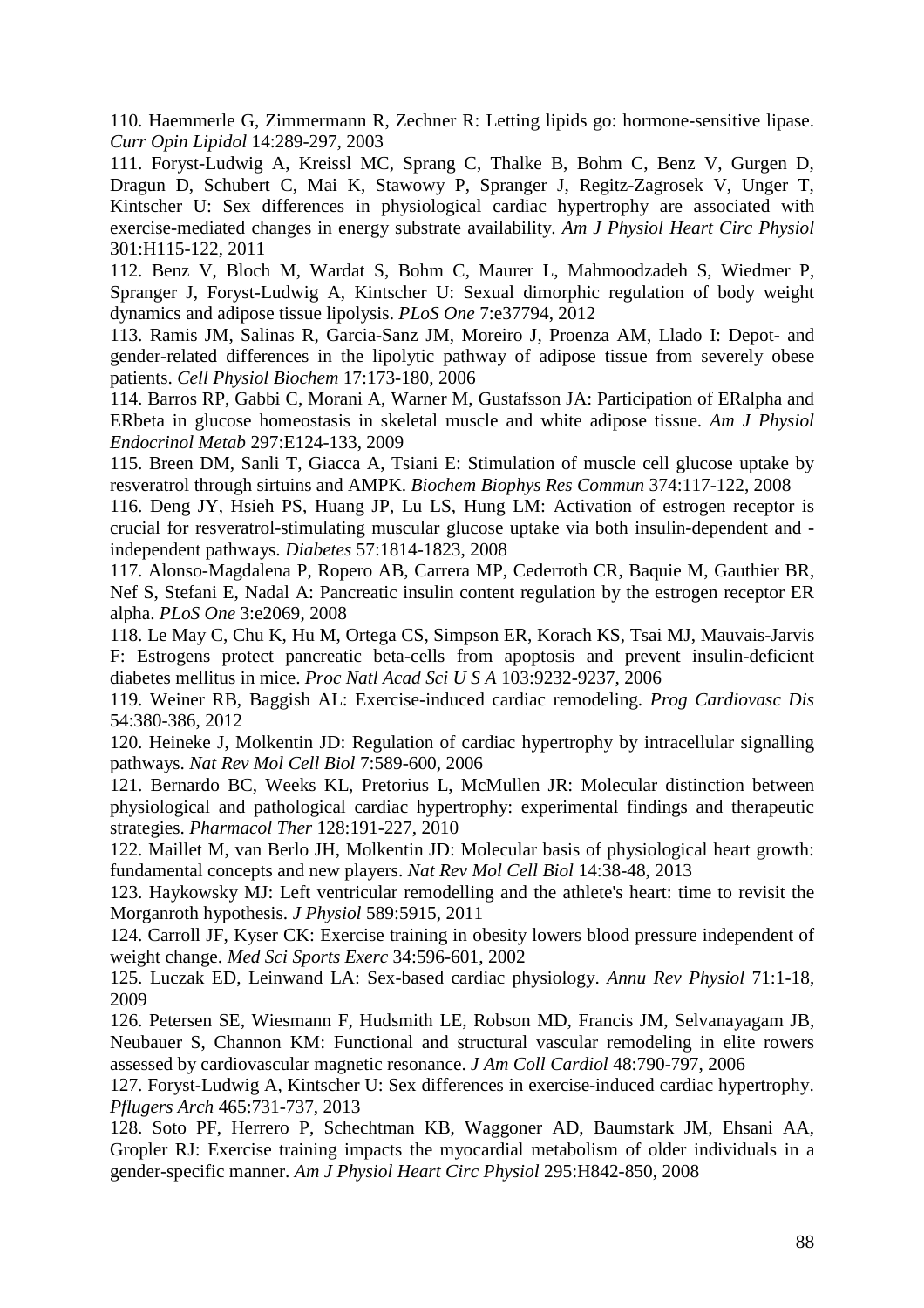129. Dorn GW, 2nd: The fuzzy logic of physiological cardiac hypertrophy. *Hypertension* 49:962-970, 2007

130. Mittendorfer B, Horowitz JF, Klein S: Effect of gender on lipid kinetics during endurance exercise of moderate intensity in untrained subjects. *Am J Physiol Endocrinol Metab* 283:E58-65, 2002

131. Horton TJ, Dow S, Armstrong M, Donahoo WT: Greater systemic lipolysis in women compared with men during moderate-dose infusion of epinephrine and/or norepinephrine. *J Appl Physiol* 107:200-210, 2009

132. Konhilas JP, Maass AH, Luckey SW, Stauffer BL, Olson EN, Leinwand LA: Sex modifies exercise and cardiac adaptation in mice. *Am J Physiol Heart Circ Physiol* 287:H2768-2776, 2004

133. Haines CD, Harvey PA, Leinwand LA: Estrogens mediate cardiac hypertrophy in a stimulus-dependent manner. *Endocrinology* 153:4480-4490, 2012

134. De Bono JP, Adlam D, Paterson DJ, Channon KM: Novel quantitative phenotypes of exercise training in mouse models. *Am J Physiol Regul Integr Comp Physiol* 290:R926-934, 2006

135. Passier R, Zeng H, Frey N, Naya FJ, Nicol RL, McKinsey TA, Overbeek P, Richardson JA, Grant SR, Olson EN: CaM kinase signaling induces cardiac hypertrophy and activates the MEF2 transcription factor in vivo. *J Clin Invest* 105:1395-1406, 2000

136. Antos CL, McKinsey TA, Frey N, Kutschke W, McAnally J, Shelton JM, Richardson JA, Hill JA, Olson EN: Activated glycogen synthase-3 beta suppresses cardiac hypertrophy in vivo. *Proc Natl Acad Sci U S A* 99:907-912, 2002

137. DeBosch B, Treskov I, Lupu TS, Weinheimer C, Kovacs A, Courtois M, Muslin AJ: Akt1 is required for physiological cardiac growth. *Circulation* 113:2097-2104, 2006

138. Rocha FL, Carmo EC, Roque FR, Hashimoto NY, Rossoni LV, Frimm C, Aneas I, Negrao CE, Krieger JE, Oliveira EM: Anabolic steroids induce cardiac renin-angiotensin system and impair the beneficial effects of aerobic training in rats. *Am J Physiol Heart Circ Physiol* 293:H3575-3583, 2007

139. Hansen FM, Fahmy N, Nielsen JH: The influence of sexual hormones on lipogenesis and lipolysis in rat fat cells. *Acta Endocrinol (Copenh)* 95:566-570, 1980

140. Dicker A, Ryden M, Naslund E, Muehlen IE, Wiren M, Lafontan M, Arner P: Effect of testosterone on lipolysis in human pre-adipocytes from different fat depots. *Diabetologia* 47:420-428, 2004

141. Levy D, Kenchaiah S, Larson MG, Benjamin EJ, Kupka MJ, Ho KK, Murabito JM, Vasan RS: Long-term trends in the incidence of and survival with heart failure. *N Engl J Med* 347:1397-1402, 2002

142. Konhilas JP: What we know and do not know about sex and cardiac disease. *J Biomed Biotechnol* 2010:562051, 2010

143. Rossouw JE, Anderson GL, Prentice RL, LaCroix AZ, Kooperberg C, Stefanick ML, Jackson RD, Beresford SA, Howard BV, Johnson KC, Kotchen JM, Ockene J: Risks and benefits of estrogen plus progestin in healthy postmenopausal women: principal results From the Women's Health Initiative randomized controlled trial. *JAMA* 288:321-333, 2002

144. Regitz-Zagrosek V, Dworatzek E, Kintscher U, Dragun D: Sex and sex hormonedependent cardiovascular stress responses. *Hypertension* 61:270-277, 2013

145. Fliegner D, Schubert C, Penkalla A, Witt H, Kararigas G, Dworatzek E, Staub E, Martus P, Ruiz Noppinger P, Kintscher U, Gustafsson JA, Regitz-Zagrosek V: Female sex and estrogen receptor-beta attenuate cardiac remodeling and apoptosis in pressure overload. *Am J Physiol Regul Integr Comp Physiol* 298:R1597-1606, 2010

146. van Eickels M, Grohe C, Cleutjens JP, Janssen BJ, Wellens HJ, Doevendans PA: 17betaestradiol attenuates the development of pressure-overload hypertrophy. *Circulation* 104:1419- 1423, 2001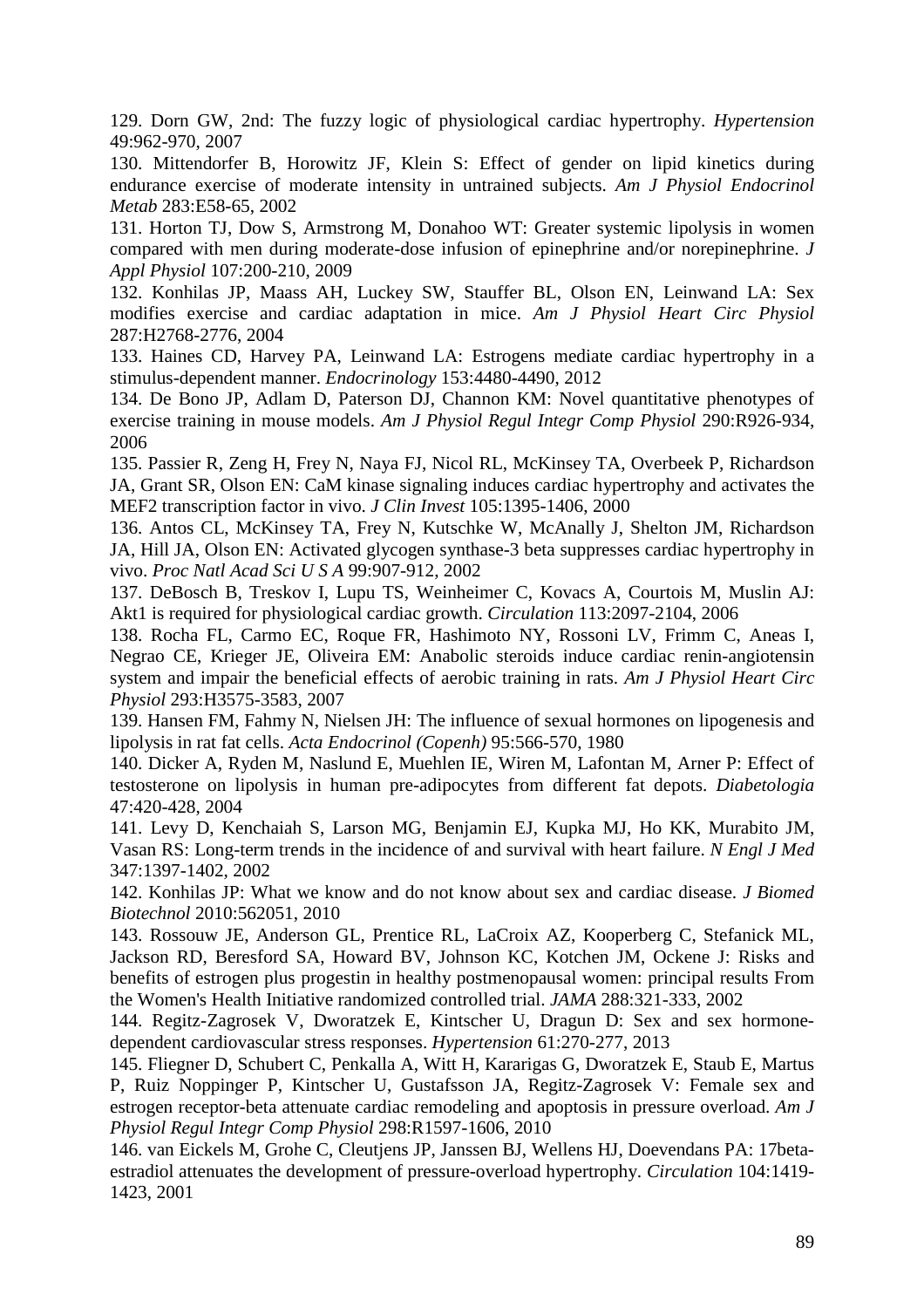147. Donaldson C, Eder S, Baker C, Aronovitz MJ, Weiss AD, Hall-Porter M, Wang F, Ackerman A, Karas RH, Molkentin JD, Patten RD: Estrogen attenuates left ventricular and cardiomyocyte hypertrophy by an estrogen receptor-dependent pathway that increases calcineurin degradation. *Circ Res* 104:265-275, 211p following 275, 2009

148. Mahmoodzadeh S, Dworatzek E, Fritschka S, Pham TH, Regitz-Zagrosek V: 17beta-Estradiol inhibits matrix metalloproteinase-2 transcription via MAP kinase in fibroblasts. *Cardiovasc Res* 85:719-728, 2010

149. Witt H, Schubert C, Jaekel J, Fliegner D, Penkalla A, Tiemann K, Stypmann J, Roepcke S, Brokat S, Mahmoodzadeh S, Brozova E, Davidson MM, Ruiz Noppinger P, Grohe C, Regitz-Zagrosek V: Sex-specific pathways in early cardiac response to pressure overload in mice. *J Mol Med (Berl)* 86:1013-1024, 2008

150. Westphal C, Schubert C, Prelle K, Penkalla A, Fliegner D, Petrov G, Regitz-Zagrosek V: Effects of estrogen, an ERalpha agonist and raloxifene on pressure overload induced cardiac hypertrophy. *PLoS One* 7:e50802, 2012

151. Schupp M, Clemenz M, Gineste R, Witt H, Janke J, Helleboid S, Hennuyer N, Ruiz P, Unger T, Staels B, Kintscher U: Molecular characterization of new selective peroxisome proliferator-activated receptor gamma modulators with angiotensin receptor blocking activity. *Diabetes* 54:3442-3452, 2005

152. Schupp M, Janke J, Clasen R, Unger T, Kintscher U: Angiotensin type 1 receptor blockers induce peroxisome proliferator-activated receptor-gamma activity. *Circulation* 109:2054-2057., 2004

153. Bohm C, Benz V, Clemenz M, Sprang C, Hoft B, Kintscher U, Foryst-Ludwig A: Sexual dimorphism in obesity-mediated left ventricular hypertrophy. *Am J Physiol Heart Circ Physiol* 305:H211-218, 2013

154. Clemenz M, Frost N, Schupp M, Caron S, Foryst-Ludwig A, Bohm C, Hartge M, Gust R, Staels B, Unger T, Kintscher U: Liver-specific peroxisome proliferator-activated receptor alpha target gene regulation by the angiotensin type 1 receptor blocker telmisartan. *Diabetes* 57:1405-1413, 2008

155. Yusuf S, Diener HC, Sacco RL, Cotton D, Ounpuu S, Lawton WA, Palesch Y, Martin RH, Albers GW, Bath P, Bornstein N, Chan BP, Chen ST, Cunha L, Dahlof B, De Keyser J, Donnan GA, Estol C, Gorelick P, Gu V, Hermansson K, Hilbrich L, Kaste M, Lu C, Machnig T, Pais P, Roberts R, Skvortsova V, Teal P, Toni D, VanderMaelen C, Voigt T, Weber M, Yoon BW: Telmisartan to prevent recurrent stroke and cardiovascular events. *N Engl J Med* 359:1225-1237, 2008

156. Yusuf S, Sleight P, Pogue J, Bosch J, Davies R, Dagenais G: Effects of an angiotensinconverting-enzyme inhibitor, ramipril, on cardiovascular events in high-risk patients. The Heart Outcomes Prevention Evaluation Study Investigators [see comments] [published errata appear in N Engl J Med 2000 Mar 9;342(10):748 and 2000 May 4;342(18):1376]. *N Engl J Med* 342:145-153, 2000

157. Massaad-Massade L, Navarro S, Krummrei U, Reeves R, Beaune P, Barouki R: HMGA1 enhances the transcriptional activity and binding of the estrogen receptor to its responsive element. *Biochemistry* 41:2760-2768, 2002

158. Massaad-Massade L, Tacine R, Dulauroy S, Reeves R, Barouki R: The functional interaction between HMGA1 and the estrogen receptor requires either the N- or the Cterminal domain of the receptor. *FEBS Lett* 559:89-95, 2004

159. Rodriguez AE: Emerging drugs for coronary restenosis: the role of systemic oral agents the in stent era. *Expert Opin Emerg Drugs* 14:561-576, 2009

160. Farooq V, Gogas BD, Serruys PW: Restenosis: delineating the numerous causes of drugeluting stent restenosis. *Circ Cardiovasc Interv* 4:195-205, 2011

161. Bostrom P, Wu J, Jedrychowski MP, Korde A, Ye L, Lo JC, Rasbach KA, Bostrom EA, Choi JH, Long JZ, Kajimura S, Zingaretti MC, Vind BF, Tu H, Cinti S, Hojlund K, Gygi SP,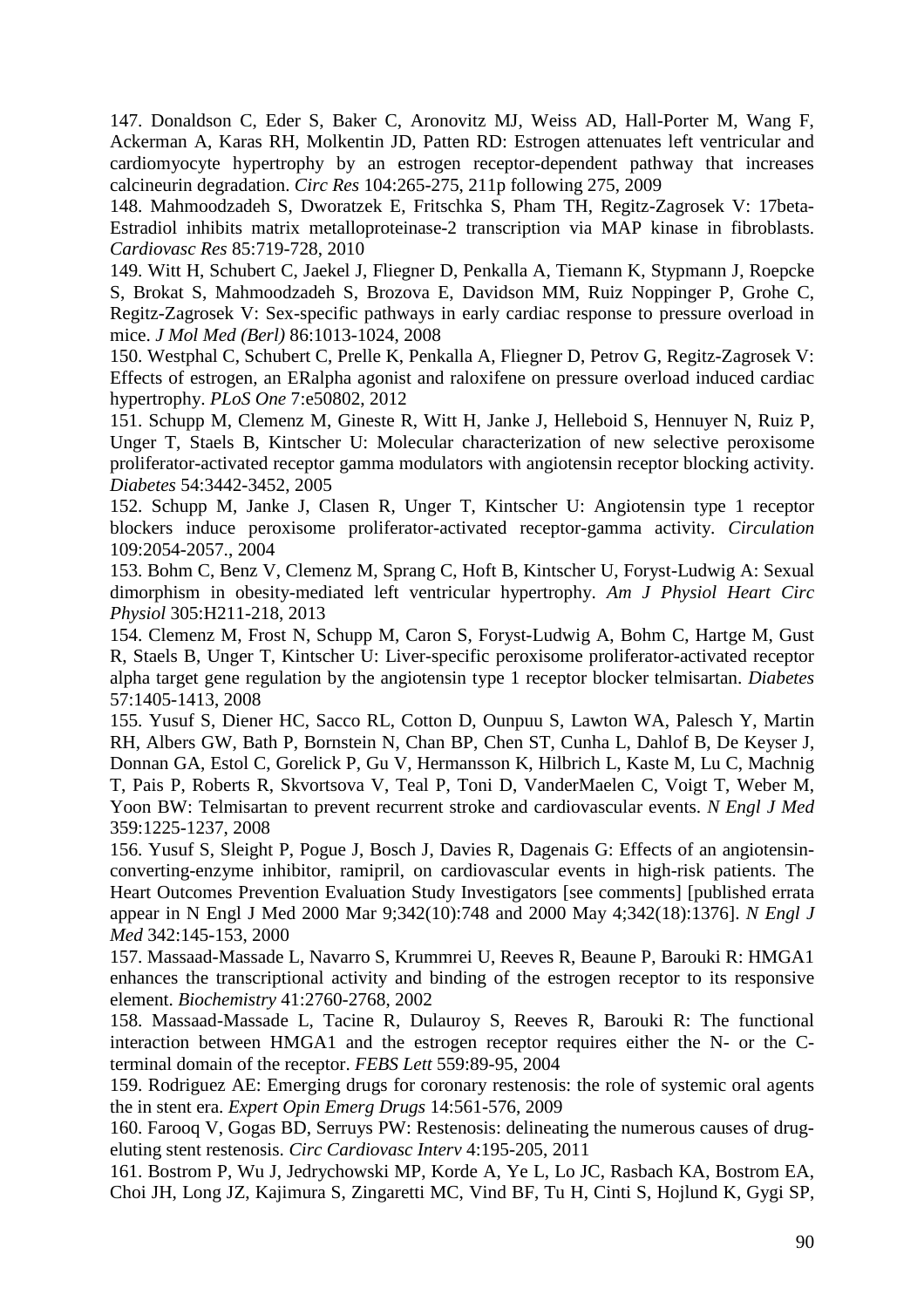Spiegelman BM: A PGC1-alpha-dependent myokine that drives brown-fat-like development of white fat and thermogenesis. *Nature* 481:463-468, 2012

162. Raschke S, Eckel J: Adipo-myokines: two sides of the same coin--mediators of inflammation and mediators of exercise. *Mediators Inflamm* 2013:320724, 2013

163. Raschke S, Elsen M, Gassenhuber H, Sommerfeld M, Schwahn U, Brockmann B, Jung R, Wisloff U, Tjonna AE, Raastad T, Hallen J, Norheim F, Drevon CA, Romacho T, Eckardt K, Eckel J: Evidence against a Beneficial Effect of Irisin in Humans. *PLoS One* 8:e73680, 2013

164. Wu J, Bostrom P, Sparks LM, Ye L, Choi JH, Giang AH, Khandekar M, Virtanen KA, Nuutila P, Schaart G, Huang K, Tu H, van Marken Lichtenbelt WD, Hoeks J, Enerback S, Schrauwen P, Spiegelman BM: Beige adipocytes are a distinct type of thermogenic fat cell in mouse and human. *Cell* 150:366-376, 2012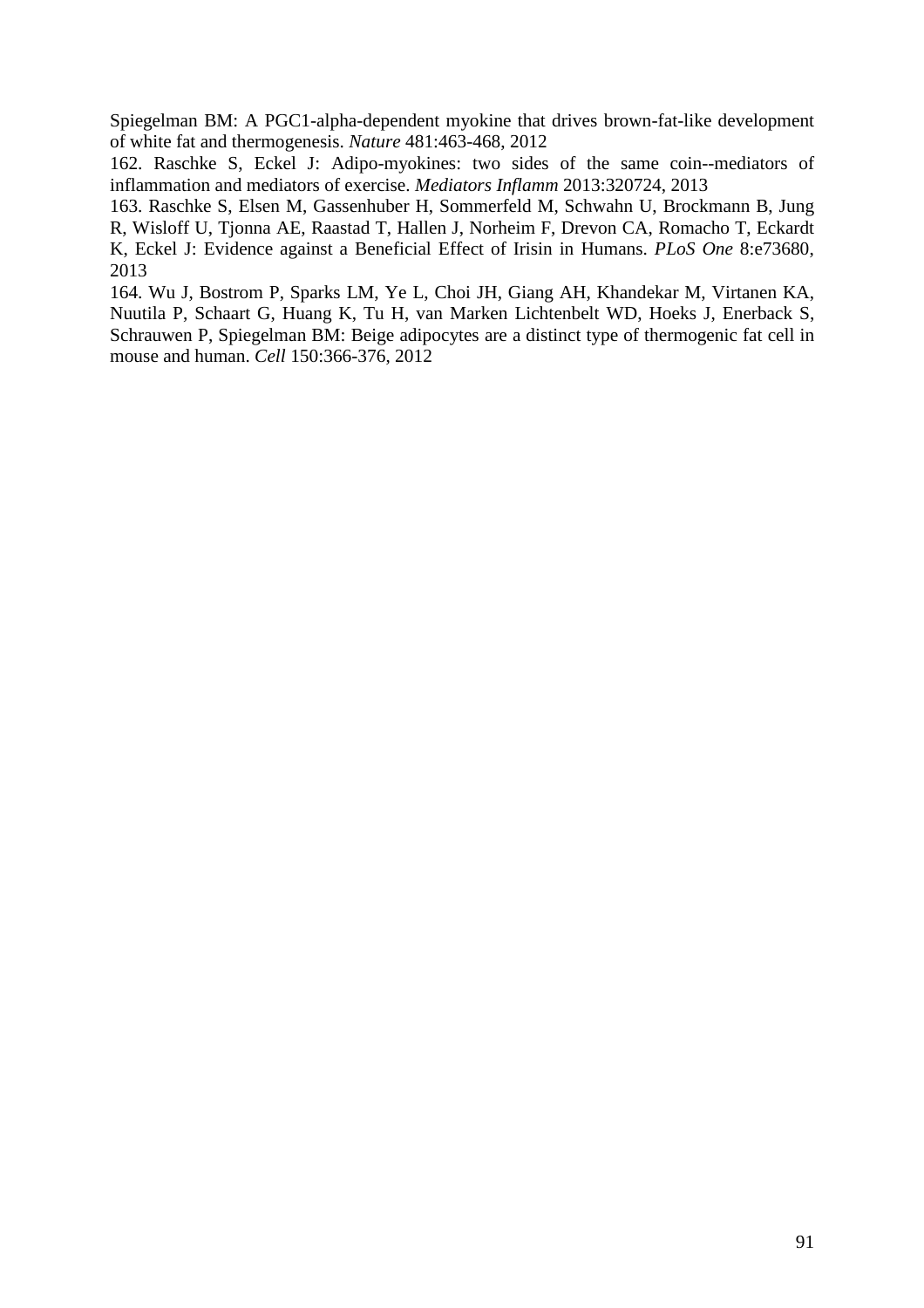**First of all I would like to thank my family – Sven, Julia and Parents-in-Law Ursula and Werner for the tremendous support, love, understanding und so much more…through all the years.** 

**I would like to express my deep gratitude to my mentor Prof. Ulrich Kintscher for giving me an opportunity to work in his laboratory on several challenging projects. I am greatly thankful for his exceptional scientific supervision, enthusiasm and constant encouragement to develop independent ideas and projects throughout my research work.** 

**I would like to thank Prof. Thomas Unger for the constant interest in my work, fruitful discussions and support through that work.** 

**I own my deepest gratitude to my close colleagues Verena Benz, Mandy Bloch and Markus Clemenz. My sincere thanks also go to Elena Kaschina and Christa Thöne-Reineke for their encouragement and help. I would like to express my deepest thanks and appreciation to Christiane Sprang and Beata Höft. Thank you all so much for the instant support and friendship.** 

**Serdecznie podziekowania przesylam dla Pani Miarndy Schröder za nieustajaca pomoc i oparcie w najrozniejszych malych i duzych problemach. Dziekuje!** 

**I would like to express my gratitude to all members of the "Kintscher Fat Group", and all colleagues form the Institute of Pharmacology for the helpful discussions, great atmosphere and enthusiasm.** 

**This work was almost exclusively supported by the DFG. Thank you.** 

**I would like to dedicate my work "***in memoriam* **"my parents Ewa and Juliusz Foryst.**